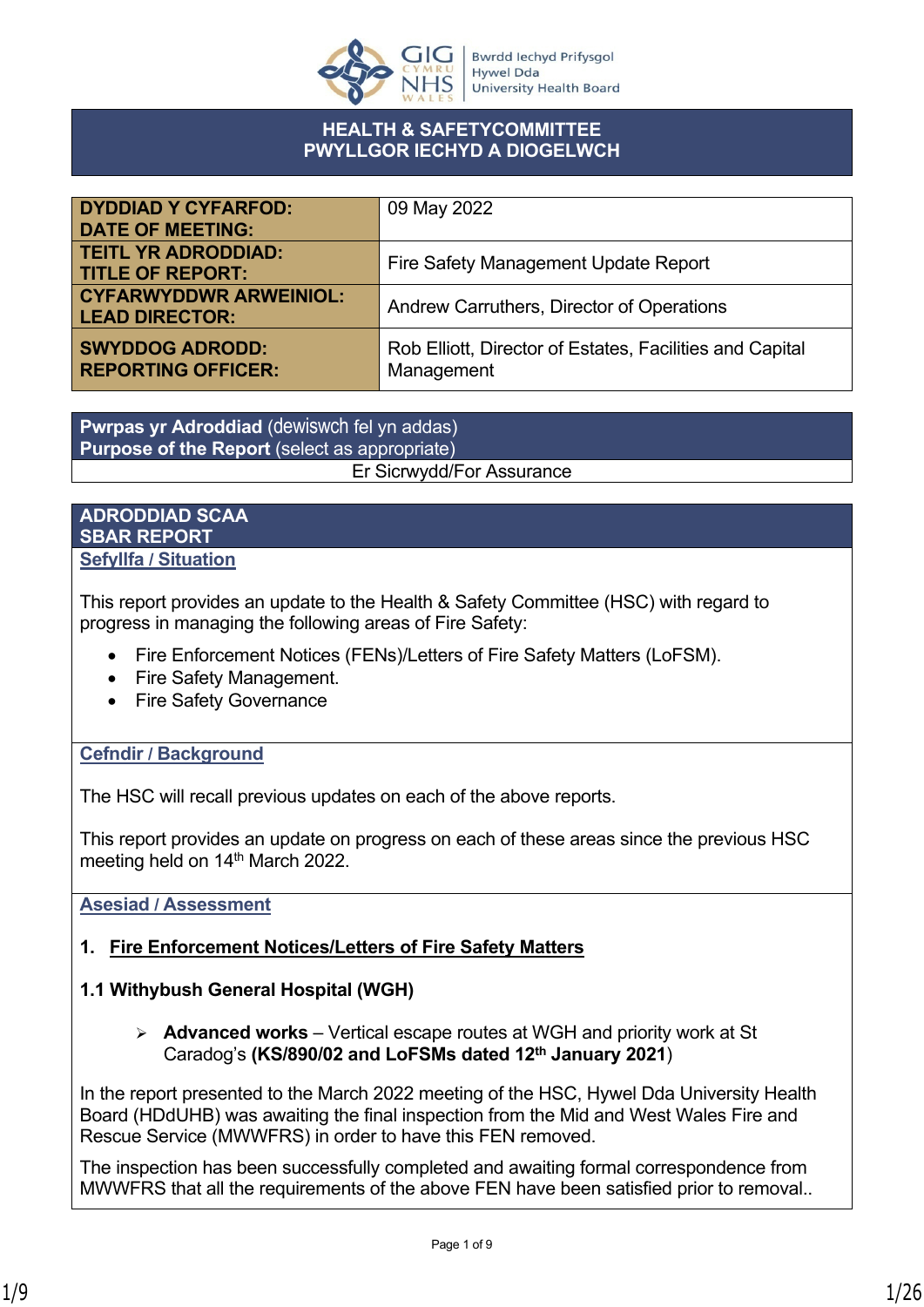➢ **Phase 1** – All remaining horizontal escape routes at WGH, all remaining work at St Caradog's and St Nons, all work at Kensington, St Thomas, Springfield, Sealyham and Pembroke County Blocks **(FEN KS/890/03, FEN KS/890/05 and LOFSM completion date April 2022)**

As noted at the meeting of the HSC in March 2022, the completion date of December 2022 for site based works, with a short period of contingency running into January 2023, remains the currently approved programme for these works.

The financial position remains highly challenging and this has been regularly reported to the Capital Sub Committee (CSC) via the highlight reporting system and via regular reporting to Welsh Government (WG) via the dashboard return.

MWWFRS has advised that they will be extending the completion date for this FEN to December 2022, which aligns with the current agreed programme for this work. It is anticipated that this updated FEN will be received within the next few weeks.

Regular dialogue continues with MWWFRS to update any adjustments to programme on this Phase of works. The Enforcing Officers who have personally viewed the activities on site, fully understand the challenging work required and are supportive of HDdUHB's actions.

➢ **Phase 2** – All departments/ ward areas/ risk rooms **(FEN KS/890/04)**

Phase 2 works remain on programme to be completed by April 2025.

The resource schedule needed to progress the Phase 2 Business Justification Case (BJC) work has now been submitted to WG for consideration and approval.

Queries on the resource schedule are being reviewed to satisfy NWSSP-SES with theaim to conclude this stage in the next week.

Mobilisation of works on site is anticipated in late 2022/early 2023 (subject to the due diligence work involved in the BJC development). This will also be required to be aligned closely with the completion of the Phase 1 programme works.

A programme completion date will be developed as the above BJC work is progressed, as this will need to consider the work content and complexity of this Phase 2 Project.

At this point, confidence remains that the April 2025 date can be achieved, however this will need to be reviewed when the Business Case work is completed. The matter has been discussed with MWWFRS and they appreciate that a revision may be required to this programme should the nature of the works dictate that an extension to this timeline becomes necessary.

## ➢ **Decant Arrangements to support Phase 2 Work**

The BJC submission is concluded and final evaluation is now underway prior to submission for internal approval and onward submission to WG. It is anticipated that the submission date will be May 2022, which would support the Decant ward being available to HDdUHB circa March/April 2023 and will align closely with the revised completion date for Phase 1, which is currently envisaged as December 2022.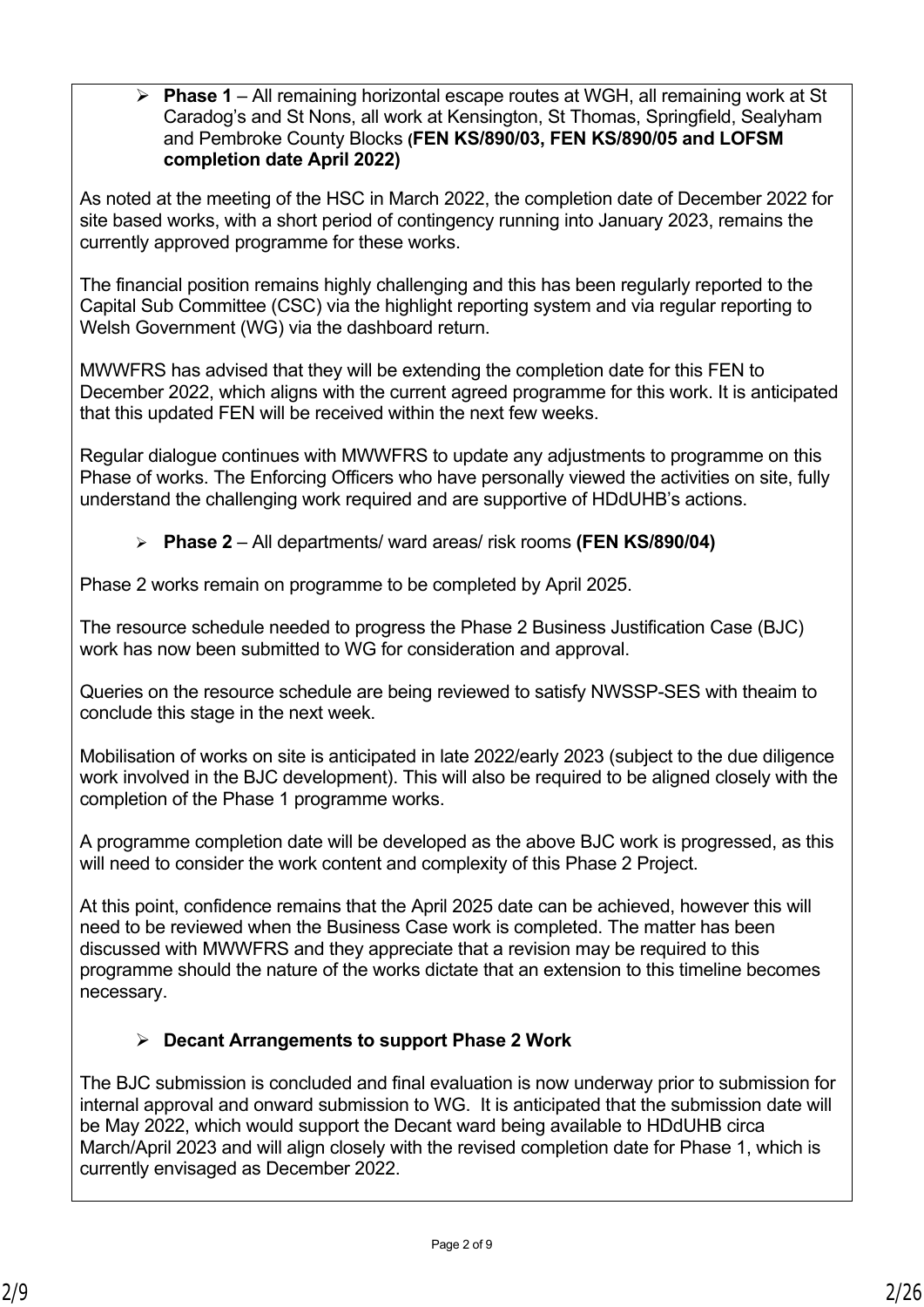The continuous programme of delivery through the Advanced Work Phase, Phase 1 and Phase 2 is fully supported by MWWFRS.

## **1.2 Glangwili General Hospital (GGH)**

## ➢ **Advanced works** – All vertical escape routes at GGH **(FEN KS/890/07)**

As reported to the meeting of the HSC in March 2022, HDdUHB was awaiting the final inspection from MWWFRS in order to have this FEN removed. This inspection has now been successfully completed and correspondence received from MWWFRS stating that all of the requirements on the FEN have been satisfied and the FEN will be removed.

The three doorsets which remain outstanding at GGH will now be undertaken as part of the Phase I works which have recently commenced. This has been confirmed in writing by MWWFRS.

## ➢ **Phase 1** – All remaining horizontal escape routes at GGH **(FEN KS/890/08 Completion Date July 2022)**

Forward look planning has been completed and site works commenced in April 2022.

The current forecast completion date is April 2023, however this will need to be closely monitored and reviewed as the project progresses.

HDdUHB continues to keep MWWFRS fully up-to-date with any adjustments to programme on this Phase of works. MWWFRS is fully aware of the above timescales and has advised that they are planning a site visit at an appropriate time in 2022 to confirm any extension of time that may be required.

➢ **Phase 2** – All departments/ ward areas/ risk rooms **(FEN KS/890/09)**

Phase 2 remains on programme to be completed by April 2024 (subject to the full due diligence work needed as part of the Business Case development).

Following the approval of the Phase 1 Business Case, the Project Management Team in conjunction with HDdUHB has reviewed the overall programme for Phases 1 and 2 to ensure there is an alignment between the end of Phase 1 and commencement of Phase 2 to ensure a continuous work programme.

The delivery programme indicates that the resource schedule will be submitted to WG circa May 2022 allowing the BJC to be commenced in July 2022. It is therefore expected that Phase 2 will mobilise on site circa April 2023. This will co-ordinate with the completion of the Phase 1 programme.

It is important to note that the Phase 2 works will be extremely complex given the delivery of these Fire Enforcement works to busy clinical areas. The due diligence work required during the Business Case development will confirm both commencement dates and programme delivery dates for this work.

A formal programme completion date will be confirmed following the due diligence work undertaken as part of the project planning for technical solutions to this phase of work. It is currently envisaged that the April 2024 completion date is achievable, however this will be confirmed upon completion of the detailed Business Case work.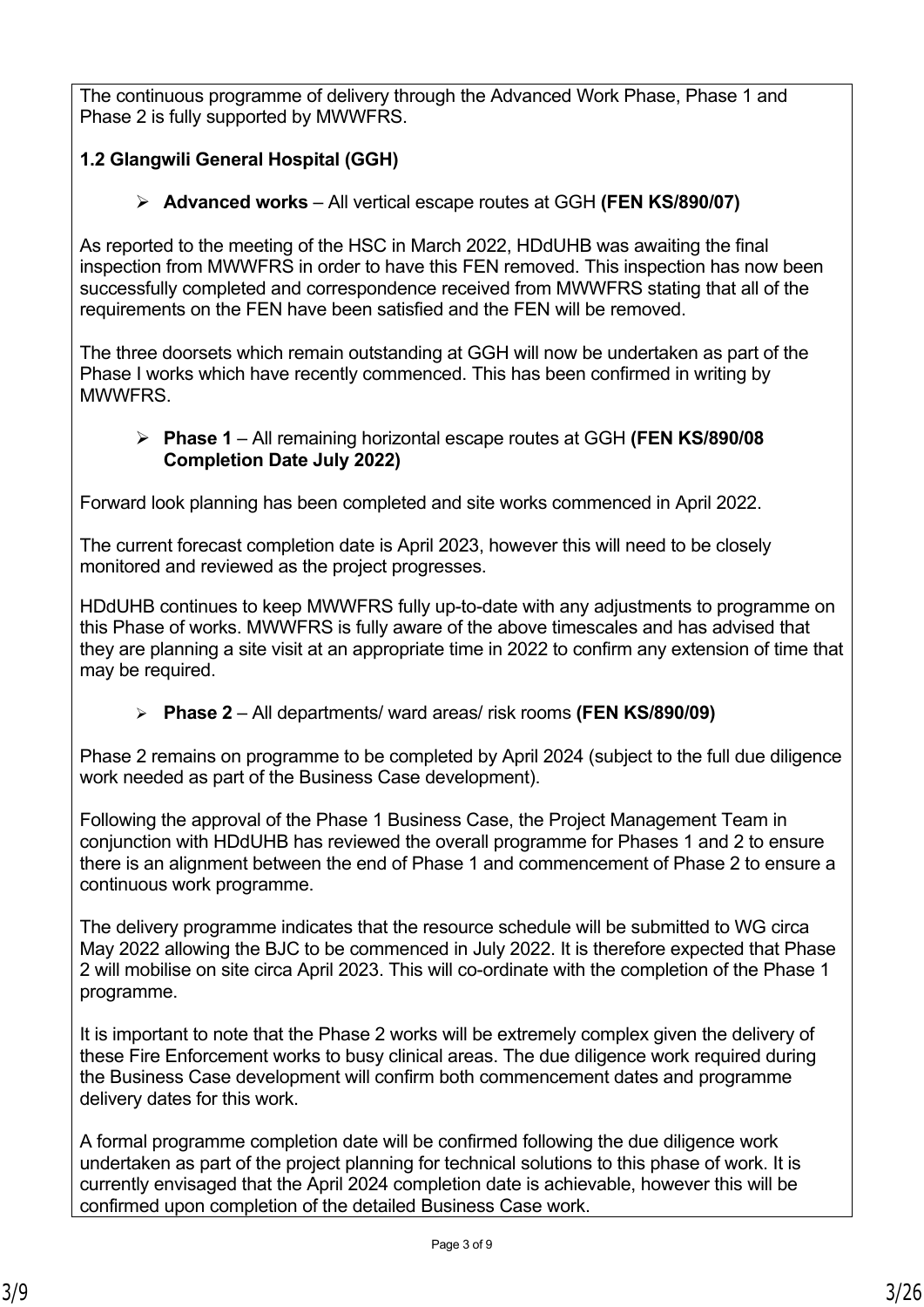Discussions have been undertaken with MWWFRS who appreciate that a revision may be required to the programme, should the nature of the works dictate that an additional period of time becomes necessary.

## **1.3 Additional Letters of Fire Safety Matters**

- ➢ Tregaron
	- **•** Letter issued  $12<sup>th</sup>$  May 2021.
	- All actions, as required on the LoFSM from MWWFRS have now been completed.
	- MWWFRS have been invited to visit the site to confirm all work is satisfactory and a confirmation date is awaited.
	- await a date from MWWFRS for this visit.
- ➢ GGH
	- **•** Letter issued  $8<sup>th</sup>$  June 2021.
	- All actions, as required on the LoFSM from MWWFRS have now been completed.
	- The MWWFRS have been invited to inspect the completed work. However, MWWFRS have advised that they will not need to visit site to validate this work and will be signing off completion shortly.
- ➢ Bronglais General Hospital (BGH) Main Building
	- **EXECTER Letters issued 30th June 2021, 2nd July 2021 and 7th July 2021.**
	- The LoFSM have a significant number of requirements, however there is no FEN action placed on HDdUHB for BGH.

The project to complete works on all Fire Doors and Compartmentation in vertical escape areas has been completed on site with some minor checks and inspections to complete, including independent assessment of standards. HDdUHB has also completed a wide range of other improvements required on the LoFSM received from MWWFRS.

HDdUHB has met formally with the inspection team of Ceredigion MWWFRS and they are planning to visit the site between 12<sup>th</sup> and 24<sup>th</sup> May 2022 to ensure that all of the work which HDdUHB has confirmed completed is to the appropriate standard. Subject to this inspection, the above elements will be removed from the current LoFSM.

As noted at previous meetings of the HSC there remains a substantial amount of work to complete in the future. The scale of this work is likely to involve Business Case development and Capital support from WG.

HDdUHB has presented programmed dates to both NWSSP and MWWFRS setting out timelines for this Business Case process. NWSSP has confirmed that this is an appropriate timeline for the work involved. MWWFRS are considering this timeline and a response which is likely to be received following the date of their visit..

NWSSP and WG have granted HDdUHB approval to progress with the Programme Business Case element of this work, however, have noted that any approval for future funding would need to be considered on the merits of the Business Case.

HDdUHB is seeking an early scoping meeting with WG to fully consider this approach and a date is awaited.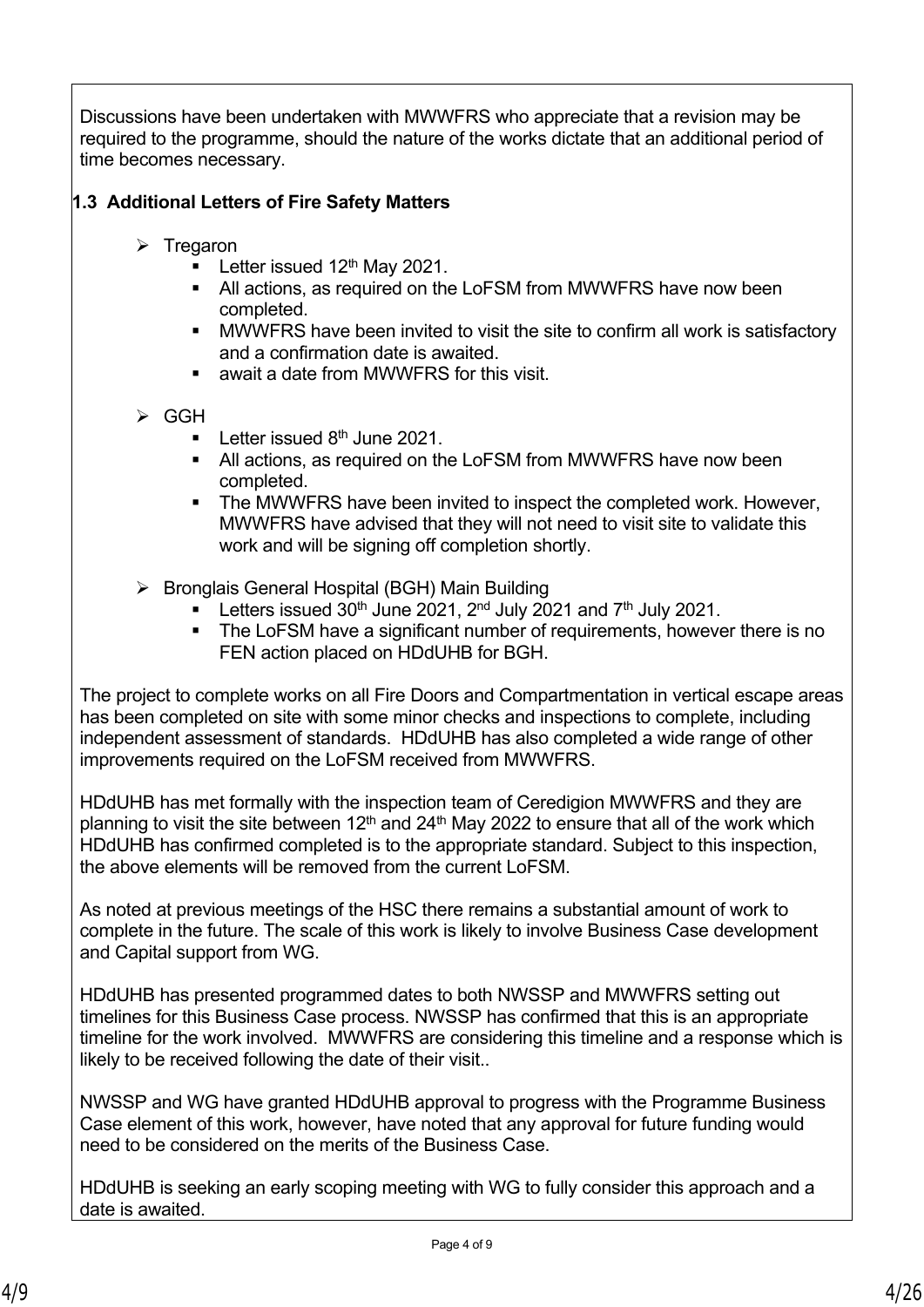- ➢ BGH Residential Blocks
	- 4 individual LoFSM issued  $16<sup>th</sup>$  June 2021 currently on programme.
	- The original project was programmed to commence mid-April 2022 and for completion by the end of June 2022.
	- Collaborative working is continuing with the MWWFRS in order to confirm and agree any update to delivery dates as required.
	- Current completion date is now the end of July following a short delay appointing the contractor for the work.
- ➢ WGH
	- LoFSM issued 12<sup>th</sup> December 2021.
	- An action plan has been developed to address the small number of items identified in this LoFSM.
	- MWWFRS are considering how they will approach this work in terms of whether a site visit is needed.
	- There are specific areas of Compartmentation and Fire Door replacement from this LoFSM which MWWFRS have confirmed can be completed under Phase I of the main works. Formal confirmation of this agreement is pending.

PPH

HDdUHB has been working with MWWFRS to overcome inconsistencies in their reporting of fire safety issues to HDdUHB and following some internal personnel changes, a single LoFSM for PPH has been received.

A full action plan is being developedsetting out specific dates of delivery for each item listed, which is anticipated to be completed by June 2022. A meeting with MWWFRS will be held to confirm their agreement to a multiphased approached at PPH which is aligned to previous agreements on acute HDdUHB sites.

## **2. Audit Tracker (previously submitted to CPM)**

Attached at Appendix 1 for further information, is the HDdUHB tracker developed by the Assurance and Risk Team which monitors progress on all of the above issues. Going forward this appendix will be regularly updated and submitted with the Fire Safety Management Update Report to the HSC for completeness.

# **3. Fire Safety Management Update**

**3.1 Fire Risk Assessments (FRAs) -** As at 21st April 2022, there are 0 overdue FRAs and a further 44 FRAs coming online (up to 9th June 2022) as identified on the NHS Wales Shared Service Partnership – Specialist Estates Services (NWSSP-SES) system dashboard.

**3.2 Boris Fire Risk Assessment Management System** - Following an update on the software required for the system, the Boris Team will update all members of the Fire Safety Team on its use during a training day on 28 April 22. Live Fire Risk Assessments using the new system will take place from May 2022.

At the next Fire Safety Group on 6th June 2022, the first iteration of detailed items contained in the Boris Fire Risk Assessments will be reviewied with clinical managers. All fire risk assessments will gradually transfer into the new Boris system in the next 12 months.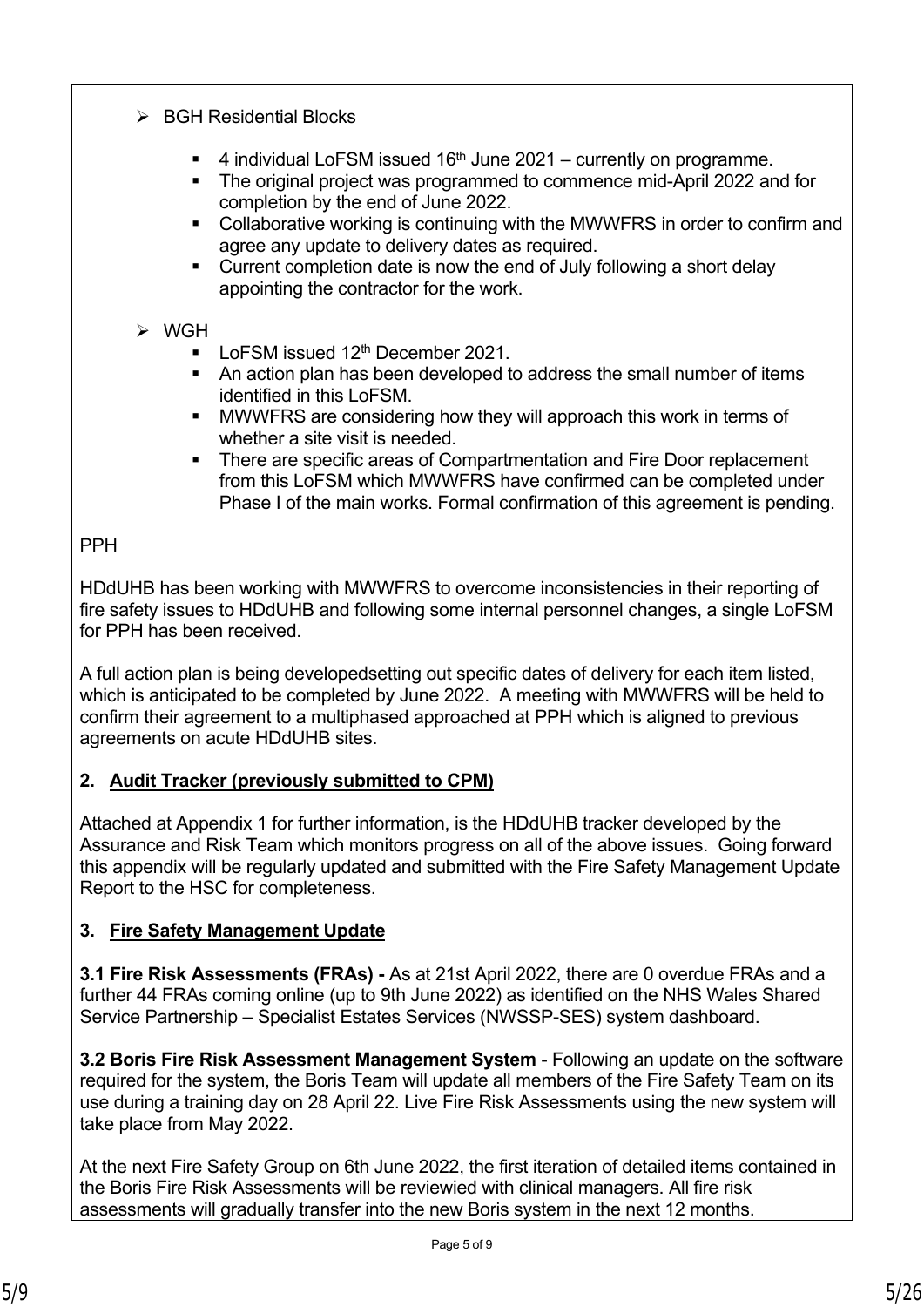**3.3 Fire Safety Training -** The performance in terms of delivery of fire safety training is identified in tables below.

## **Table 1.0 As at 31 December 2021**

| <b>Competence Name</b>        | <b>Assignment</b><br><b>Count</b> | <b>Required</b> |       | <b>Achieved Compliance</b><br>$\%$ |
|-------------------------------|-----------------------------------|-----------------|-------|------------------------------------|
| NHS CSTF Fire Safety - 2      | 11,283                            | 11,283          | 8,659 | 76.74%                             |
| Years                         |                                   |                 |       |                                    |
| 100 LOCAL Fire Safety Level 2 | 5,270                             | 5,270           | 2,300 | 43.64%                             |
| - 1 Year General              |                                   |                 |       |                                    |
| 100 LOCAL Fire Safety Level 3 | 282                               | 282             | 98    | 34.75%                             |
| - 1 Year General              |                                   |                 |       |                                    |

## **Table 2.0 As at 31 January 2022**

| <b>Competence Name</b>                            | <b>Assignment</b><br><b>Count</b> | <b>Required</b> | <b>Achieved</b> | <b>Compliance %</b> |  |  |  |
|---------------------------------------------------|-----------------------------------|-----------------|-----------------|---------------------|--|--|--|
| NHS CSTF Fire Safety - 2<br>Years                 | 11,313                            | 11,313          | 8,675           | 76.68%              |  |  |  |
| 100 LOCAL Fire Safety Level 2 -<br>1 Year General | 5,281                             | 5,281           | 2,372           | 44.92%              |  |  |  |
| 100 LOCAL Fire Safety Level 3 -<br>1 Year General | 289                               | 289             | 96              | 33.22%              |  |  |  |

## **Table 3.0 As at 21 April 2022**

| <b>Competence Name</b>                            | <b>Assignment</b><br><b>Count</b> | <b>Required</b> | <b>Achieved</b> | Compliance % |  |  |  |
|---------------------------------------------------|-----------------------------------|-----------------|-----------------|--------------|--|--|--|
| NHS CSTF Fire Safety - 2                          | 11,325                            | 11,325          | 8,609           | 76.02%       |  |  |  |
| Years                                             |                                   |                 |                 |              |  |  |  |
| 100 LOCAL Fire Safety Level 2 -<br>1 Year General | 5,283                             | 5,283           | 2,560           | 48.46%       |  |  |  |
| 100 LOCAL Fire Safety Level 3 -<br>1 Year General | 277                               | 277             | 104             | 37.55%       |  |  |  |

During the COVID-19 pandemic and the inability to safely deliver face to face training, there was a significant negative effect on the performance at Level 2. However, since December 2021 and the introduction of Level 2 training on Microsoft Teams, there has been a steady increase on Level 2 and Level 3 training.

Confidence remains that the required capacity for training within HDdUHB is in place, however significant reductions in staff attendance are continuing. The pressures on clinical and management teams to attend this training at such challenging times is fully understood. This is the key issue which is holding back significant improvements in fire training statistics.

## **3.4 Key Fire Safety Risks - Elizabeth Williams Clinic and Brynmair Clinic**

The FRAs for these sites have identified some urgent fire improvement works to reduce the risk to staff and patients.

Brynmair Clinic is completed.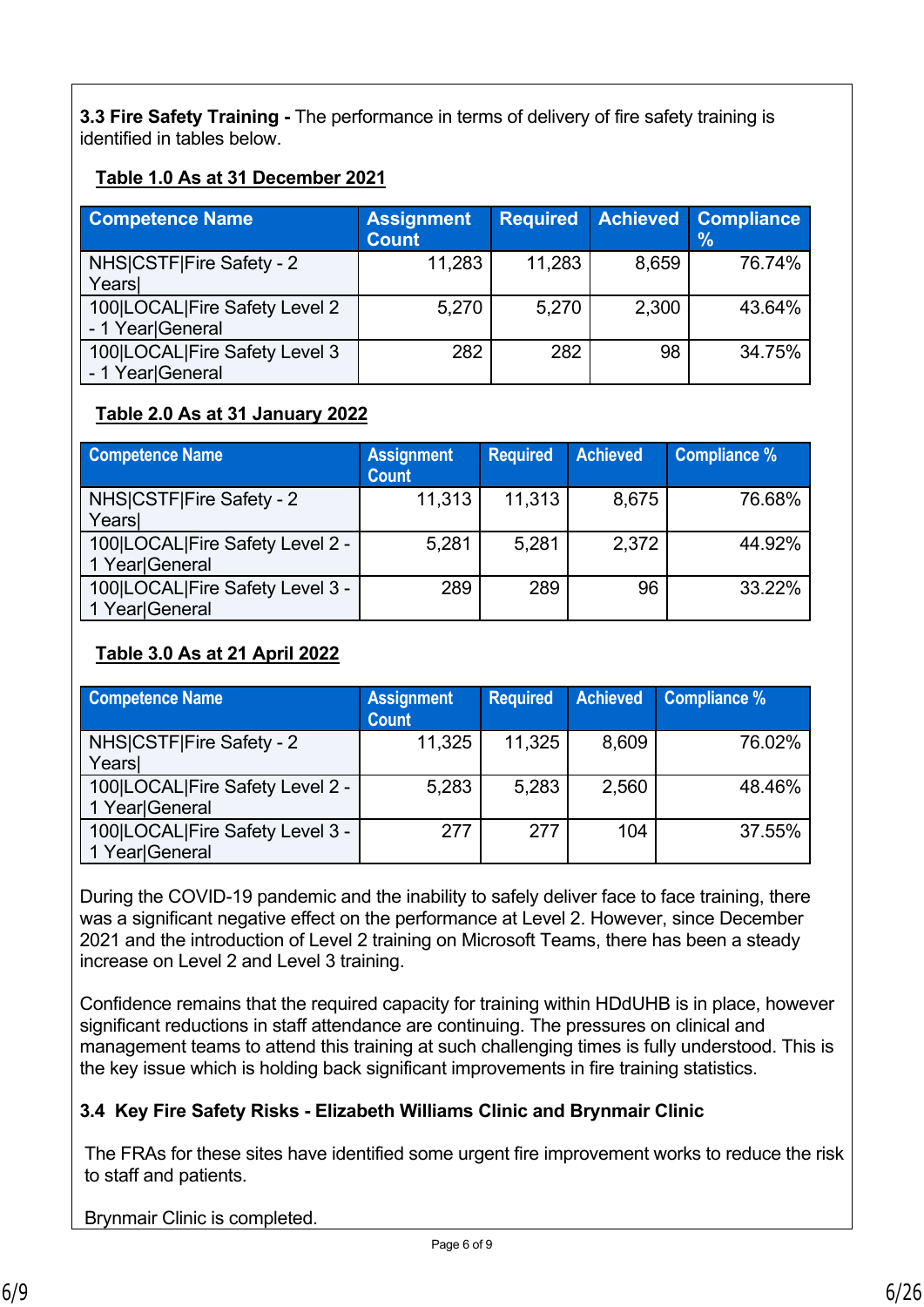Elizabeth Williams Clinic is completed.

## **4. Fire Safety Governance Update**

An audit of the Fire Safety Policy to ascertain HDdUHB's compliance has now been completed.

The action plan developed from this review is now being managed via the Fire Safety Group with progress reported regularly to the HSC meetings.

Attached at Appendix 2 is the current Action Plan for information.

**Argymhelliad / Recommendation**

The Health and Safety Committee is requested to:

- Acknowledge and gain assurance from content of this report and the work achieved to strengthen fire safety compliance.
- Note that further updates will be presented at future HSC meetings.

| Amcanion: (rhaid cwblhau)                                                                                                                      |                                                                                                                                  |
|------------------------------------------------------------------------------------------------------------------------------------------------|----------------------------------------------------------------------------------------------------------------------------------|
| <b>Objectives: (must be completed)</b>                                                                                                         |                                                                                                                                  |
| <b>Committee ToR Reference:</b><br>Cyfeirnod Cylch Gorchwyl y Pwyllgor:                                                                        | 3.11 Ensure reports and factual information from<br>external regulatory agencies are acted upon within<br>achievable timescales. |
| Cyfeirnod Cofrestr Risg Datix a Sgôr<br>Cyfredol:<br>Datix Risk Register Reference and<br>Score:                                               | Estates and Facilities Risk No 813 Score 15                                                                                      |
| Safon(au) Gofal ac lechyd:<br>Health and Care Standard(s):                                                                                     | 2.1 Managing Risk and Promoting Health and Safety                                                                                |
| Nodau Gwella Ansawdd:<br><b>Quality Improvement Goal(s):</b>                                                                                   | No Avoidable Deaths                                                                                                              |
| <b>Amcanion Strategol y BIP:</b><br><b>UHB Strategic Objectives:</b>                                                                           | Not Applicable                                                                                                                   |
| <b>Amcanion Llesiant BIP:</b><br><b>UHB Well-being Objectives:</b><br><b>Hyperlink to HDdUHB Well-being</b><br><b>Objectives Annual Report</b> | 10. Not Applicable                                                                                                               |

| <b>Gwybodaeth Ychwanegol:</b> |  |
|-------------------------------|--|
| Further Information:          |  |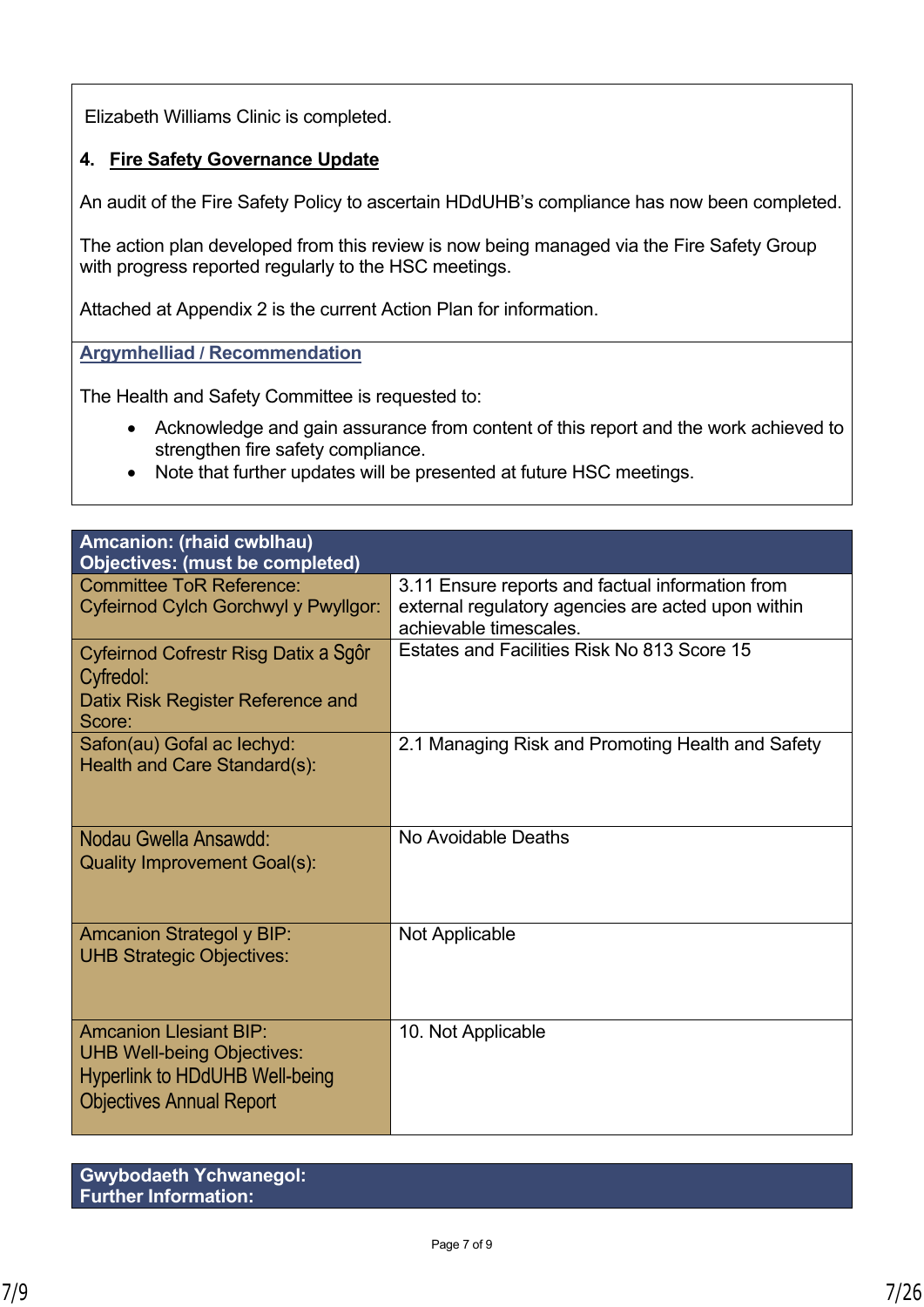| Ar sail tystiolaeth:                 | MWWFRS and extensive site based survey   |
|--------------------------------------|------------------------------------------|
| Evidence Base:                       | information.                             |
| <b>Rhestr Termau:</b>                | Contained within the body of the report. |
| <b>Glossary of Terms:</b>            |                                          |
| Partïon / Pwyllgorau â ymgynhorwyd   | Not Applicable                           |
| ymlaen llaw y Pwyllgor lechyd a      |                                          |
| Diogelwch:                           |                                          |
| Parties / Committees consulted prior |                                          |
| to Health and Safety Committee:      |                                          |

| Effaith: (rhaid cwblhau)<br>Impact: (must be completed)           |                                                                                                           |
|-------------------------------------------------------------------|-----------------------------------------------------------------------------------------------------------|
| <b>Ariannol / Gwerth am Arian:</b><br><b>Financial / Service:</b> | Funding sought from Welsh Government.                                                                     |
| <b>Ansawdd / Gofal Claf:</b><br><b>Quality / Patient Care:</b>    | Not Applicable                                                                                            |
| <b>Gweithlu:</b><br><b>Workforce:</b>                             | Delivering a safe working environment                                                                     |
| Risg:<br><b>Risk:</b>                                             | Estates and Facilities Risk No 813                                                                        |
| <b>Cyfreithiol:</b><br>Legal:                                     | Potential for legal challenge if HDdUHB does not comply<br>with requirements of Fire Enforcement Notices. |
| <b>Enw Da:</b><br><b>Reputational:</b>                            | Potential for legal challenge if HDdUHB does not comply<br>with requirements of Fire Enforcement Notices. |
| <b>Gyfrinachedd:</b><br><b>Privacy:</b>                           | Not Applicable                                                                                            |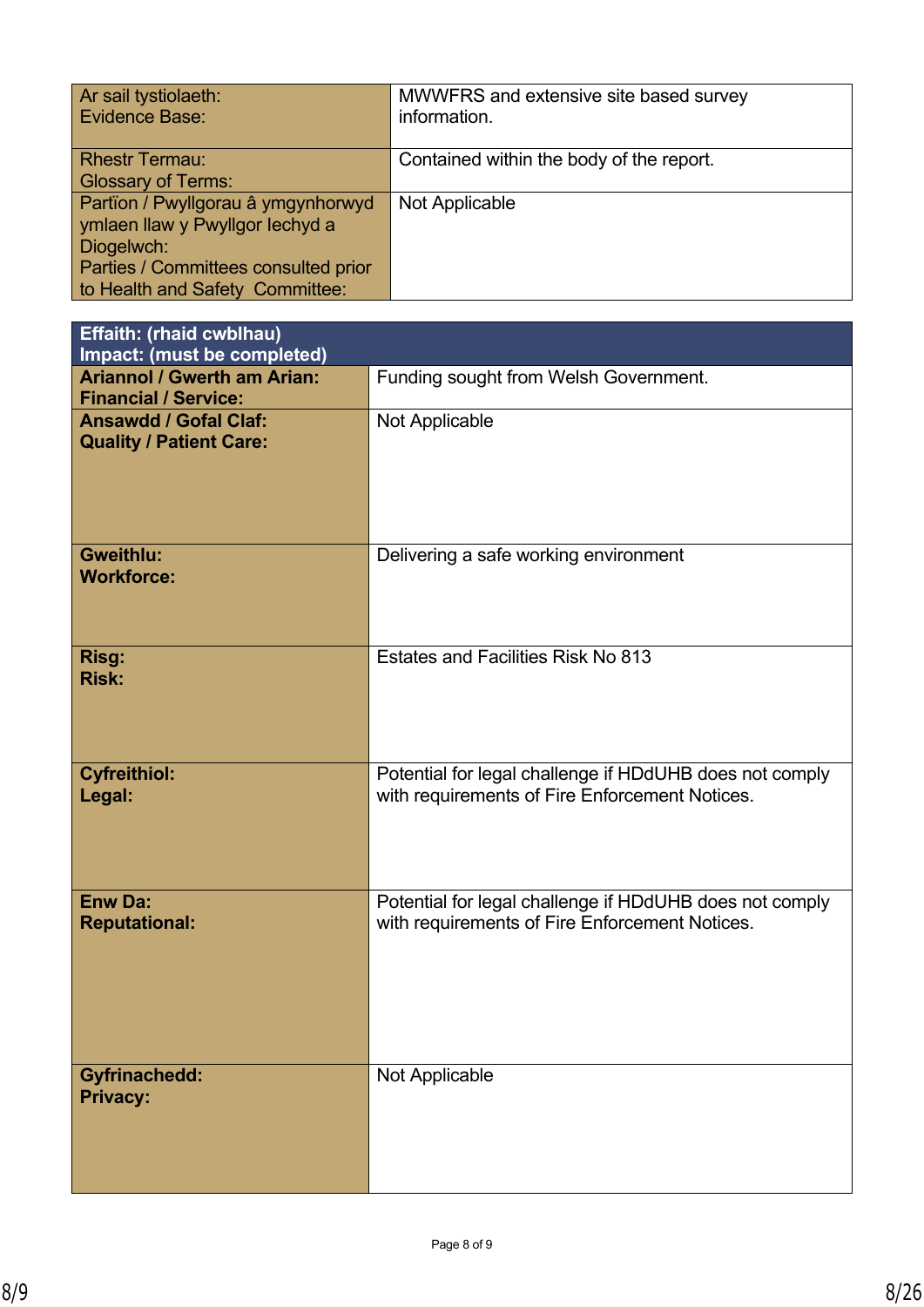| Cydraddoldeb:<br>Equality: | Not Applicable |
|----------------------------|----------------|
|                            |                |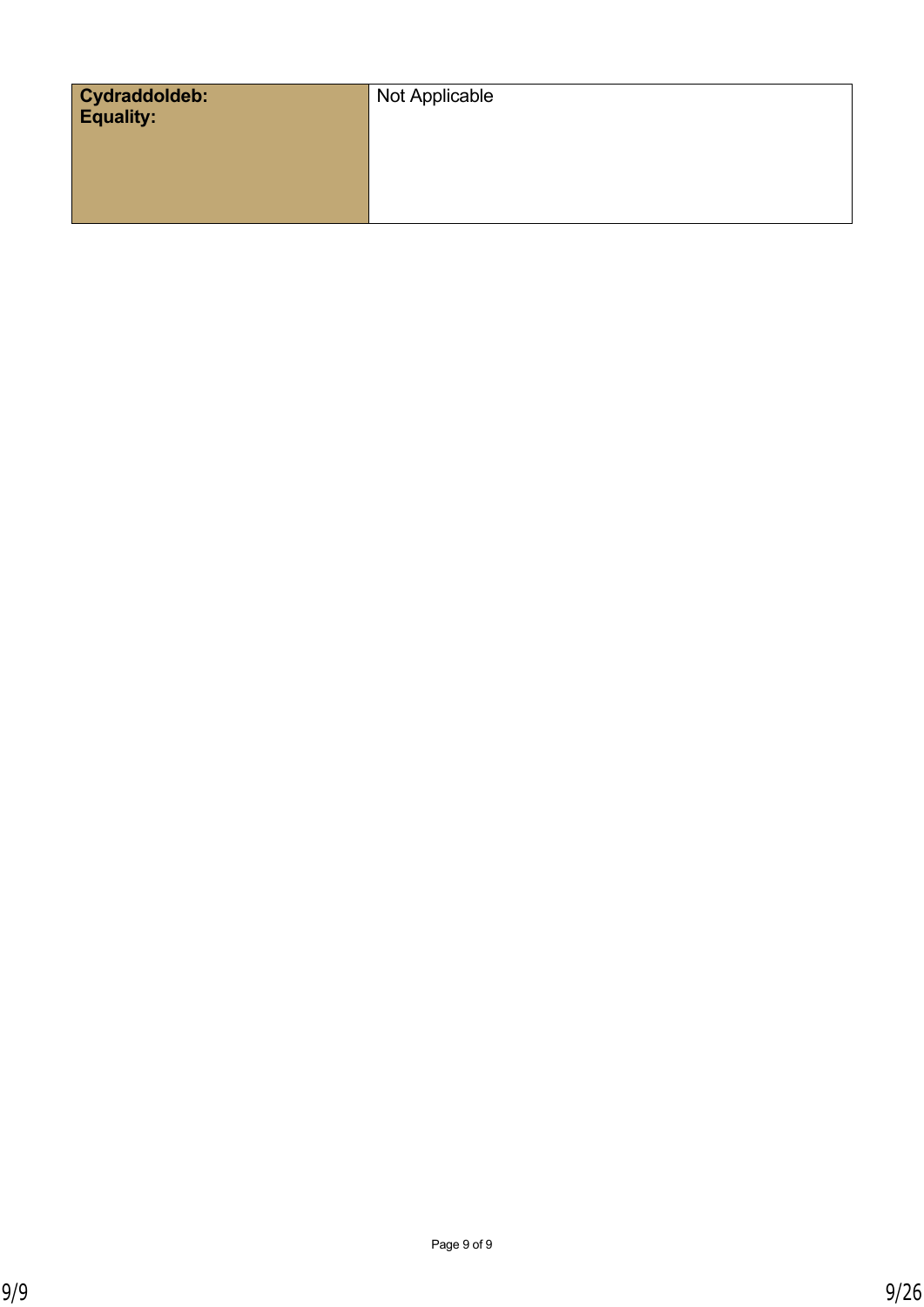| <b>Reference Number</b>                                            | Date of<br>eport <sup>.</sup> | inancial<br>rear | Report<br>ssued Bv                                            | <b>Report Title</b>                                                                                                                                                   | Status of<br>report | Recommendation<br>Reference                                               | <b>Priority Level Recommendation</b>                                                                                                                                                                                                                                                                                                                                                                                                                                                                                                                                                                                                                                                                                                                                                                                                                                                                                                                                                                                                                                                                                                                                                                                                                                                                                                                                                                                                                                              | <b>Management Response</b>        | Original<br>Completion<br>Date    | Revised<br>Completion<br>Date | <b>Status (Red-</b><br>schedule,<br>Amber- on<br>chedule,<br>ireen- | Progress update/Reason overdue                                                                                                                                                                                                                                                                                                                                                                                                                                                                                                                                                                                                                                                                                                                                                                                                                                                                                                                                                                                                                                                                                                                                                                                                                                                                                                                                                                                                                                                                                                                                                                                                                                                                                                                                                                                                                                                                                                                                                                                                                                                                                                                                                                                                                                                                                                                                                                                                                                                                                                                                                                       |
|--------------------------------------------------------------------|-------------------------------|------------------|---------------------------------------------------------------|-----------------------------------------------------------------------------------------------------------------------------------------------------------------------|---------------------|---------------------------------------------------------------------------|-----------------------------------------------------------------------------------------------------------------------------------------------------------------------------------------------------------------------------------------------------------------------------------------------------------------------------------------------------------------------------------------------------------------------------------------------------------------------------------------------------------------------------------------------------------------------------------------------------------------------------------------------------------------------------------------------------------------------------------------------------------------------------------------------------------------------------------------------------------------------------------------------------------------------------------------------------------------------------------------------------------------------------------------------------------------------------------------------------------------------------------------------------------------------------------------------------------------------------------------------------------------------------------------------------------------------------------------------------------------------------------------------------------------------------------------------------------------------------------|-----------------------------------|-----------------------------------|-------------------------------|---------------------------------------------------------------------|------------------------------------------------------------------------------------------------------------------------------------------------------------------------------------------------------------------------------------------------------------------------------------------------------------------------------------------------------------------------------------------------------------------------------------------------------------------------------------------------------------------------------------------------------------------------------------------------------------------------------------------------------------------------------------------------------------------------------------------------------------------------------------------------------------------------------------------------------------------------------------------------------------------------------------------------------------------------------------------------------------------------------------------------------------------------------------------------------------------------------------------------------------------------------------------------------------------------------------------------------------------------------------------------------------------------------------------------------------------------------------------------------------------------------------------------------------------------------------------------------------------------------------------------------------------------------------------------------------------------------------------------------------------------------------------------------------------------------------------------------------------------------------------------------------------------------------------------------------------------------------------------------------------------------------------------------------------------------------------------------------------------------------------------------------------------------------------------------------------------------------------------------------------------------------------------------------------------------------------------------------------------------------------------------------------------------------------------------------------------------------------------------------------------------------------------------------------------------------------------------------------------------------------------------------------------------------------------------|
| BFS/KBJ/SJM/001135 Dec-19                                          |                               | 2019/20          | Mid and<br>West Wales<br>Fire and<br>Rescue<br>Service        | Letter of Fire Safety<br>Matters.<br>St Nons (Secure EMI<br>unit)/ St Brynach's (Day<br>Hospital) / Bro Cerwyn<br>(Offices)<br>BFS/KBJ/SJM/00113573                   | Open                | BFS/KBJ/SJM/00113<br>573 001                                              | R.1. St Nons. Ensure that door sets than can resist fire and smoke for 30 minutes are provided Full action plan held by Estates.<br>in the following locations:<br>hroughout Units, many doors were defective, these were on escape routes.<br>The terms door set refers to the complete element as used in practice:<br>. The door leaf or leaves.<br>The frame in which the door is hung.<br>Hardware essential to the functioning of the door set, 3 x hinges.<br>Intumescent seals and smoke sealing devices/Self closure.<br>. Self-closers to be fitted to all doors and not compromise strips and seals of fire doors.                                                                                                                                                                                                                                                                                                                                                                                                                                                                                                                                                                                                                                                                                                                                                                                                                                                     |                                   | Mar-20<br><b>Dec-21</b><br>Apr-22 | Dec-21<br>Apr-22              | Amber                                                               | 12/01/2021- Revised letter from MWWFRS confirmed this item is to be completed in line with the agreed advanced, first and second phase works:<br>Stage 2 / Phase 1 works relate to all remaining escape routes at WGH and all remaining work at St Caradogs, St Nons to be completed by end April 2022.<br>06/05/2021- Letter from MWWFRS dated 19/03/2021 - 'Further to the conversation on the possibility of the Phase 1 works at Withybush General Hospital runni<br>over the completion date due to the complexity and capital value of this project, as we have over 12 months to the current expiry date, we would not want to<br>review this enforcement notice until early in to 2022'. Recommendation to remain amber until contact is made to MWWFRS in March 2022 as they have<br>requested, to update them on the progress of the works, at which point MWWFRS will discuss the extension of the notice at that date.<br>05/01/2022- update being reported to Health & Safety Committee January 2022- As a result of the significant additional works, the anticipated completion date<br>for the works has been assessed by the Project Management Team as the end of December 2022. COVID-19 continues to impact on progressing the work due to<br>the close proximity of some aspects of this fire work to clinical areas. The MWWFRS has been fully briefed on this programme adjustment required to support<br>their decision on overboarding, and are fully supportive of the adjustment to the compliance dates and will provide written confirmation of this in early 2022. T<br>completion date will be revised on the audit tracker following written confirmation from MWWFRS.<br>02/03/2022- This programme now takes into account the additional complex work to undertake the "overboarding" as required by the MWWFRS. The<br>completion date of works on site is December 2022 with a short period of contingency running into January 2023. The MWWFRS has been fully briefed on this<br>programme adjustment, which is required to deliver the "overboarding" work. They are fully supportive of the adjustment and have provided written<br>confirmation of their agreement. MWWFRS has advised that they will visit the site during 2022 and will formally update FEN dates when appropriate.<br>27/04/2022- MWWFRS have advised that they will be extending the completion date for this FEN to December 2022 which aligns with the current agreed<br>programme for this work. It is anticipated that this updated FEN will be received within the next few weeks. |
| BFS/KBJ/SJM/001135 Dec-19                                          |                               | 2019/20          | Mid and<br><b>Nest Wales</b><br>Fire and<br>Rescue<br>Service | Letter of Fire Safety<br>Matters.<br>St Nons (Secure EMI<br>unit)/ St Brynach's (Day<br>Hospital) / Bro Cerwyn<br>(Offices)<br>BFS/KBJ/SJM/00113573                   | Open                | BFS/KBJ/SJM/00113<br>573 002                                              | R2. St Nons. Reinstate the fire resistance in the following location(s):<br>Compartmentation issues throughout unit, due to Dampers showing fault on system.                                                                                                                                                                                                                                                                                                                                                                                                                                                                                                                                                                                                                                                                                                                                                                                                                                                                                                                                                                                                                                                                                                                                                                                                                                                                                                                      | Full action plan held by Estates. | Mar-20<br>Dec-21<br>Apr-22        | Dec-21<br>Apr-22              | <b>Imber</b>                                                        | 12/01/2021- Revised letter from MWWFRS confirmed this item is to be completed in line with the agreed advanced, first and second phase works:<br>Stage 2 / Phase 1 works relate to all remaining escape routes at WGH and all remaining work at St Caradogs, St Nons to be completed by end April 2022.<br>06/05/2021- Letter from MWWFRS dated 19/03/2021 - 'Further to the conversation on the possibility of the Phase 1 works at Withybush General Hospital runni<br>over the completion date due to the complexity and capital value of this project, as we have over 12 months to the current expiry date, we would not want to<br>review this enforcement notice until early in to 2022'. Recommendation to remain amber until contact is made to MWWFRS in March 2022 as they have<br>requested, to update them on the progress of the works, at which point MWWFRS will discuss the extension of the notice at that date.<br>05/01/2022- update being reported to Health & Safety Committee January 2022- As a result of the significant additional works, the anticipated completion date<br>for the works has been assessed by the Project Management Team as the end of December 2022. COVID-19 continues to impact on progressing the work due to<br>the close proximity of some aspects of this fire work to clinical areas. The MWWFRS has been fully briefed on this programme adjustment required to support<br>their decision on overboarding, and are fully supportive of the adjustment to the compliance dates and will provide written confirmation of this in early 2022. T<br>completion date will be revised on the audit tracker following written confirmation from MWWFRS.<br>02/03/2022- This programme now takes into account the additional complex work to undertake the "overboarding" as required by the MWWFRS. The<br>completion date of works on site is December 2022 with a short period of contingency running into January 2023. The MWWFRS has been fully briefed on this<br>programme adjustment, which is required to deliver the "overboarding" work. They are fully supportive of the adjustment and have provided written<br>confirmation of their agreement. MWWFRS has advised that they will visit the site during 2022 and will formally update FEN dates when appropriate.<br>27/04/2022- MWWFRS have advised that they will be extending the completion date for this FEN to December 2022 which aligns with the current agreed<br>programme for this work. It is anticipated that this updated FEN will be received within the next few weeks. |
| BFS/KS/SJM/001754 Jan-20<br>00175421/00175428<br>/00175426/0017542 |                               | 2019/20          | Mid and<br>West Wales<br>Fire and<br>Rescue<br>Service        | Letter of Fire Safety<br>Matters.<br>Withybush General<br>Hospital, Kensington, St<br>Thomas, etc.<br>BFS/KS/SJM/00175424/<br>00175421/00175428/00<br>175426/00175425 | Open                | BFS.KS/SJM/001754<br>00175421/0017542<br>8/00175426/00175<br>425 001      | R1. Compartment<br>•A Compartmentation survey of all the listed blocks above including floor to roof (Loft<br>separation between stairwell and accommodation / office areas) must be carried out to<br>ensure that fire and smoke cannot pass.<br>. All Loft hatches are to be fire resisting to a minimum of 30 minutes.<br>· Data cables, pipes and ducting need to be fire stopped, noted within St Thomas block but to<br>include any other area not noted within all other blocks.                                                                                                                                                                                                                                                                                                                                                                                                                                                                                                                                                                                                                                                                                                                                                                                                                                                                                                                                                                                           | Full action plan held by Estates. | Jul-20<br>Dec-21<br>Apr-22        | Dec-21<br>Apr-22              | Amber                                                               | 12/01/2021- Revised letter from MWWFRS confirmed this item is to be completed in line with the agreed first phase works:<br>Stage 2 / Phase 1 works relate to all remaining escape routes at WGH and all remaining work at St Caradogs, St Nons to be completed by end April 2022.<br>06/05/2021- Letter from MWWFRS dated 19/03/2021 - 'Further to the conversation on the possibility of the Phase 1 works at Withybush General Hospital runni<br>over the completion date due to the complexity and capital value of this project, as we have over 12 months to the current expiry date, we would not want to<br>review this enforcement notice until early in to 2022'. Recommendation to remain amber until contact is made to MWWFRS in March 2022 as they have<br>requested, to update them on the progress of the works, at which point MWWFRS will discuss the extension of the notice at that date.<br>05/01/2022- update being reported to Health & Safety Committee January 2022- As a result of the significant additional works, the anticipated completion date<br>for the works has been assessed by the Project Management Team as the end of December 2022. COVID-19 continues to impact on progressing the work due to<br>the close proximity of some aspects of this fire work to clinical areas. The MWWFRS has been fully briefed on this programme adjustment required to support<br>their decision on overboarding, and are fully supportive of the adjustment to the compliance dates and will provide written confirmation of this in early 2022. T<br>completion date will be revised on the audit tracker following written confirmation from MWWFRS.<br>02/03/2022- This programme now takes into account the additional complex work to undertake the "overboarding" as required by the MWWFRS. The<br>completion date of works on site is December 2022 with a short period of contingency running into January 2023. The MWWFRS has been fully briefed on this<br>programme adjustment, which is required to deliver the "overboarding" work. They are fully supportive of the adjustment and have provided written<br>confirmation of their agreement. MWWFRS has advised that they will visit the site during 2022 and will formally update FEN dates when appropriate.<br>27/04/2022- MWWFRS have advised that they will be extending the completion date for this FEN to December 2022 which aligns with the current agreed<br>programme for this work. It is anticipated that this updated FEN will be received within the next few weeks.                      |
| BFS/KS/SJM/001754 Jan-20<br>00175421/00175428<br>/00175426/0017542 |                               | 2019/20 Mid and  | West Wales<br>Fire and<br>Rescue<br>Service                   | Letter of Fire Safety<br>Matters.<br>Withybush General<br>Hospital, Kensington, St<br>Thomas, etc.<br>BFS/KS/SJM/00175424/<br>00175421/00175428/00<br>175426/00175425 | Open                | BFS.KS/SJM/001754 High<br>00175421/0017542<br>8/00175426/00175<br>425_002 | R2. Fire Resisting Corridors<br>Ensure that the means of escape is kept free from fire and smoke for a period of 30 minutes<br>by ensuring that:<br>· Bedroom / flat doors, Kitchen, cleaners and Laundry room doors, are all to be a minimum<br>fire resistance of FD30s with a self-closer. (Pembroke county, Springfield, St Thomas,<br>Kensington blocks) these doors should not be wedged open and any intumescent smoke seals<br>that is damaged (Painted over) or missing should be replaced.<br>At the time of the inspection I noted a number of doors being held open with wedges, the use<br>of these Wedges holding doors open in all Blocks should be prohibited as it could promote<br>the spread of fire, if doors are required to be left open then they will have to be self-closing<br>30-minute fire door linked in to the fire detection system.<br>• Excessive gaps in fire doors should be repaired or the door needs to be replaced so the gap<br>is a max 3mm (Within All Blocks).<br>• Transom lights above doors should be replaced, they should be constructed to provide 30<br>minutes fire resistance to the means of escape, these were mainly noted within the<br>Pembroke county, St Thomas, Kensington blocks but if they are present within any other<br>block within the means of escape these need to also be addressed.<br>• Lobby doors need to be replaced in both first floor RH offices within the Springfield and<br>Kensington blocks. | Full action plan held by Estates. | Jul-20<br>Dec-21<br>Apr-22        | Dec-21<br>Apr-22              | Amber                                                               | 12/01/2021- Revised letter from MWWFRS confirmed this item is to be completed in line with the agreed first phase works:<br>Stage 2 / Phase 1 works relate to all remaining escape routes at WGH and all remaining work at St Caradogs, St Nons to be completed by end April 2022.<br>06/05/2021- Letter from MWWFRS dated 19/03/2021 - 'Further to the conversation on the possibility of the Phase 1 works at Withybush General Hospital runni<br>over the completion date due to the complexity and capital value of this project, as we have over 12 months to the current expiry date, we would not want to<br>review this enforcement notice until early in to 2022'. Recommendation to remain amber until contact is made to MWWFRS in March 2022 as they have<br>requested, to update them on the progress of the works, at which point MWWFRS will discuss the extension of the notice at that date.<br>05/01/2022- update being reported to Health & Safety Committee January 2022- As a result of the significant additional works, the anticipated completion date<br>for the works has been assessed by the Project Management Team as the end of December 2022. COVID-19 continues to impact on progressing the work due to<br>the close proximity of some aspects of this fire work to clinical areas. The MWWFRS has been fully briefed on this programme adjustment required to support<br>their decision on overboarding, and are fully supportive of the adjustment to the compliance dates and will provide written confirmation of this in early 2022. T<br>completion date will be revised on the audit tracker following written confirmation from MWWFRS.<br>02/03/2022- This programme now takes into account the additional complex work to undertake the "overboarding" as required by the MWWFRS. The<br>completion date of works on site is December 2022 with a short period of contingency running into January 2023. The MWWFRS has been fully briefed on this<br>programme adjustment, which is required to deliver the "overboarding" work. They are fully supportive of the adjustment and have provided written<br>confirmation of their agreement. MWWFRS has advised that they will visit the site during 2022 and will formally update FEN dates when appropriate.<br>27/04/2022- MWWFRS have advised that they will be extending the completion date for this FEN to December 2022 which aligns with the current agreed<br>programme for this work. It is anticipated that this updated FEN will be received within the next few weeks.                      |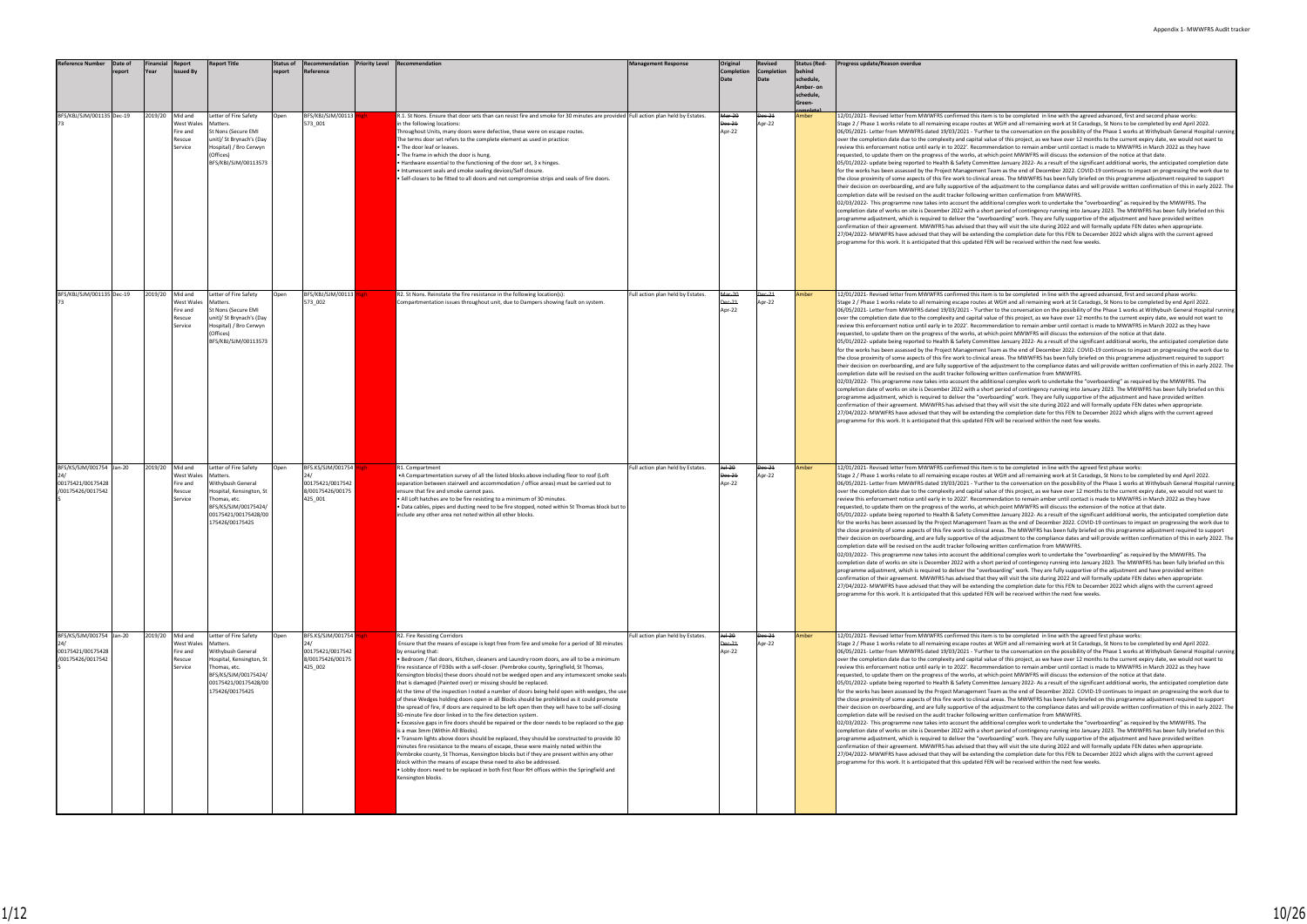#### em is to be completed in line with the agreed first phase works:

s at WGH and all remaining work at St Caradogs, St Nons to be completed by end April 2022. 06/05/2021- Letter from MWWFRS dated 19/03/2021 - 'Further to the conversation on the possibility of the Phase 1 works at Withybush General Hospital running<br>over the completion date due to the complexity and capital value mendation to remain amber until contact is made to MWWFRS in March 2022 as they have requested, to update them on the progress of the works, at which point MWWFRS will discuss the extension of the notice at that date.

men pont morthly and disease the extension of the notice at that date.<br>Ittee January 2022- As a result of the significant additional works, the anticipated completion date Team as the end of December 2022. COVID-19 continues to impact on progressing the work due to the close proximity of some aspects of this fire work to clinical areas. The MWWFRS has been fully briefed on this programme adjustment required to support their decision on overboarding, and are fully supportive of the adjustment to the compliance dates and will provide written confirmation of this in early 2022. The<br>completion date will be revised on the audit tracker follo

.<br>ditional complex work to undertake the "overboarding" as required by the MWWFRS. The ort period of contingency running into January 2023. The MWWFRS has been fully briefed on this rboarding" work. They are fully supportive of the adjustment and have provided written they will visit the site during 2022 and will formally update FEN dates when appropriate. 27/04/2022- MWWFRS have advised that they will be extending the completion date for this FEN to December 2022 which aligns with the current agreed FEN will be received within the next few weeks.

ice now runs in line with the agreed completion dates of: Stage 1 Jan 2021 & Stage 2 April 2022.

ner to the conversation on the possibility of the Phase 1 works at Withybush General Hospital runn alue of this project, as we have over 12 months to the current expiry date, we would not want to mendation to remain amber until contact is made to MWWFRS in March 2022 as they have hich point MWWFRS will discuss the extension of the notice at that date.

 $\frac{1}{2}$  in the January 2022- As a result of the significant additional works, the anticipated completion date for the works has been assessed by the Project Management Team as the end of December 2022. COVID-19 continues to impact on progressing the work due to al areas. The MWWFRS has been fully briefed on this programme adjustment required to support their decision on overboarding, and are fully supportive of the adjustment to the compliance dates and will provide written confirmation of this in early 2022. The .<br>written confirmation from MWWFRS

.<br>Pramme adjustment, which is required to deliver the "overboarding" work. They are fully supportiv of the adjustment and have provided written confirmation of their agreement. MWWFRS has advised that they will visit the site during 2022 and will formally

ling the completion date for this FEN to December 2022 which aligns with the current agreed programme for this is anticipated the this is in this text that the text of the text of the Text will be received within the next few weeks.

tice is extended to 30 April 2025 as agreed in the programme for Phase 2 Works (presented to then on the distance.<br>m red to amber

to establish when to start the work on ward areas.

21- At the current time. HDdUHB remains confident that the April 2025 date can be achieved. ess Case work. The matter has been discussed with MWWFRS, who appreciate that a revision may be required to the metric the second the works different the works different that is different than additional period becomes necessary.

nittee January 2022-At this point, confidence remains that the April 2025 date can be achieved, ess Case work is completed. The matter has been discussed with MWWFRS and they appreciate that ture of the works dictate that an additional period becomes necessary.

e remains that the April 2025 date can be achieved, however this will need to be reviewed when the

amme:<br>her to the conversation on the possibility of the Phase 1 works at Withybush General Hospital ru alue of this project, as we have over 12 months to the current expiry date, we would not want to imendation to remain amber until contact is made to MWWFRS in March 2022 as they have which point MWWFRS will discuss the extension of the notice at that date.

 $\frac{1}{2}$  nittee January 2022- As a result of the significant additional works, the anticipated completion date for the works has been assessed by the Project Management Team as the end of December 2022. COVID-19 continues to impact on progressing the work due to the calose areas. The MWWFRS has been fully briefed on this programme adjustment required to support their decision on our decision on our and are fully supported and a dividendance data.<br>Latisment to the compliance dates and will provide written confirmation of this in early 2022. The written confirmation from MWWFRS

<sub>0</sub><br>ditional complex work to undertake the "overboarding" as required by the MWWFRS. The completion date of works on site is december 2022 with a short period of contingency running into January 2023. The MWWFRS has been fully briefed on this erboarding" work. They are fully supportive of the adjustment and have provided written confirmation of their agreement. MWWFRS has advised that they will visit the site during 2022 and will formally update FEN dates when appropriate. .<br>2113- itten confirmation from MWWFRS before adjusting the revised completion date for this

2022- Ing the completion date for this FEN to December 2022 which aligns with the current agreed FEN will be received within the next few weeks.

.<br>In the from Market from the constituent of the Phase 1 works at Withybush General Hospital run ralue of this project, as we have over 12 months to the current expiry date, we would not want to mendation to remain amber until contact is made to MWWFRS in March 2022 as they have requested, to update them on the progress of the works, at which point MWWFRS will discuss the extension of the notice at that date.

onich point wiw with stwill discuss the extension of the notice at that date.<br>nittee January 2022- As a result of the significant additional works, the anticipated completion date Team as the end of December 2022. COVID-19 continues to impact on progressing the work due to the close proximity of some aspects of the close proximity of the close process.<br>The MWWFRS has been fully briefed on this programme adjustment required to support their decision of the compliance dates and will provide written confirmation of this in early 2022. The adjustment to the compliance dates and will provide written confirmation of this in early 2022. The written confirmation from MWWFRS

02022- This commission nonrurry now take.<br>Ittional complex work to undertake the "overboarding" as required by the MWWFRS. The ort period of contingency running into January 2023. The MWWFRS has been fully briefed on this programme adjustment, which is required to deliver the total in the mass of the intervention of the adjustment and have provided written they will visit the site during 2022 and will formally update FEN dates when appropriate. e 2023- tten confirmation from MWWFRS before adjusting the revised completion date for this

ting the completion date for this FEN to December 2022 which aligns with the current agreed provide for the formulation the sext few weeks.

| <b>Reference Number</b>                                            | Date of<br>report | <b>Financial</b><br>Year | <b>Report</b><br>Issued By                             | <b>Report Title</b>                                                                                                                                                             | <b>Status of</b><br>report | Recommendation<br>Reference                                               | <b>Priority Level</b> | Recommendation                                                                                                                                                                                                                                                                                                                                                                                                                                                                                                                                                                                                                                                                                                                                                                                                                                                                                                                                                                                                                                                                                                                                                                                                                                                                                                                | <b>Management Response</b>        | Original<br><b>Completion</b><br>Date     | Revised<br>Completion<br>Date | <b>Status (Red-</b><br>behind<br>schedule,<br>Amber- on<br>schedule,<br>Green- | Progress update/Reason overdue                                                                                                                                                                                                                                                                                                                                                                                                                                                                                                                                                                                                                                                                                                                                                                                                                                                                                                                                                                                                                                                                                                                                                                                                                                |
|--------------------------------------------------------------------|-------------------|--------------------------|--------------------------------------------------------|---------------------------------------------------------------------------------------------------------------------------------------------------------------------------------|----------------------------|---------------------------------------------------------------------------|-----------------------|-------------------------------------------------------------------------------------------------------------------------------------------------------------------------------------------------------------------------------------------------------------------------------------------------------------------------------------------------------------------------------------------------------------------------------------------------------------------------------------------------------------------------------------------------------------------------------------------------------------------------------------------------------------------------------------------------------------------------------------------------------------------------------------------------------------------------------------------------------------------------------------------------------------------------------------------------------------------------------------------------------------------------------------------------------------------------------------------------------------------------------------------------------------------------------------------------------------------------------------------------------------------------------------------------------------------------------|-----------------------------------|-------------------------------------------|-------------------------------|--------------------------------------------------------------------------------|---------------------------------------------------------------------------------------------------------------------------------------------------------------------------------------------------------------------------------------------------------------------------------------------------------------------------------------------------------------------------------------------------------------------------------------------------------------------------------------------------------------------------------------------------------------------------------------------------------------------------------------------------------------------------------------------------------------------------------------------------------------------------------------------------------------------------------------------------------------------------------------------------------------------------------------------------------------------------------------------------------------------------------------------------------------------------------------------------------------------------------------------------------------------------------------------------------------------------------------------------------------|
| BFS/KS/SJM/001754 Jan-20<br>00175421/00175428<br>/00175426/0017542 |                   | 2019/20                  | Mid and<br>West Wales<br>Fire and<br>Rescue<br>Service | Letter of Fire Safety<br>Matters.<br>Withybush General<br>Hospital, Kensington, St<br>Thomas, etc.<br>BFS/KS/SJM/00175424/<br>00175421/00175428/00<br>175426/00175425           | Open                       | BFS.KS/SJM/001754 High<br>00175421/0017542<br>8/00175426/00175<br>425_003 |                       | R3. Improve Fire Detection System<br>The detection within the means of escape from the flats and bedrooms should be changed<br>from heat detection to smoke detection to allow the maximum amount of time between<br>detection alert and escape.<br>It was noted that there was heat detection in the bedrooms and entrance halls into the flats<br>and within the lounge areas where smoke detection would be the preferred safer option, it<br>was explained to me that this was due to the residents being able to smoke within the<br>premises before the smoking ban to reduce the false alarm calls.<br>. It was noted that there was a detector being covered at time of inspection within the<br>kitchen of the Pembroke county block (First floor flat F block). You must ensure that this<br>practice is not repeated, information must be given to the occupants explaining the severity<br>of this action.<br>Due to the Server within the Means of escape an additional detector within the area of the<br>device is required (due to the lintel between the detector and the server) noted within the<br>Pembroke county and St Thomas block<br>(but this should include all blocks if server is on escape route in the same way).<br>The changes should be carried out and commissioned by a competent person. | Full action plan held by Estates. | <del>Jul-20</del><br>Dec-21<br>Apr-22     | Dec-21<br>Apr-22              | Amber                                                                          | 12/01/2021- Revised letter from MWWFRS confirmed this item is to<br>Stage 2 / Phase 1 works relate to all remaining escape routes at WGI<br>06/05/2021- Letter from MWWFRS dated 19/03/2021 - 'Further to th<br>over the completion date due to the complexity and capital value of<br>review this enforcement notice until early in to 2022'. Recommendat<br>requested, to update them on the progress of the works, at which po<br>05/01/2022- update being reported to Health & Safety Committee Ja<br>for the works has been assessed by the Project Management Team a<br>the close proximity of some aspects of this fire work to clinical areas.<br>their decision on overboarding, and are fully supportive of the adjust<br>completion date will be revised on the audit tracker following writter<br>02/03/2022- This programme now takes into account the additional<br>completion date of works on site is December 2022 with a short peri-<br>programme adjustment, which is required to deliver the "overboardi<br>confirmation of their agreement. MWWFRS has advised that they wi<br>27/04/2022- MWWFRS have advised that they will be extending the<br>programme for this work. It is anticipated that this updated FEN will                  |
| BFS/KS/SJM/001135 Feb-20<br>73-KS/890/05                           |                   | 2020/21                  | Mid and<br>West Wales<br>Fire and<br>Rescue<br>Service | <b>Enforcement Notice</b><br>Premises: St Caradogs,<br>Bro Cerwyn, Fishguard<br>Road, Haverfordwest,<br>SA61 2PG<br>BFS/KS/SJM/00113573-<br>KS/890/05 (supersedes<br>EN/262/08) | Open                       | BFS/KS/SJM/00113<br>573<br>003                                            |                       | R3. Compartmentation / Dampers<br>Reinstate the fire resistance in the following location:<br>The ventilation system will need to be inspected and repaired as necessary to ensure all its<br>inherent fire safety devices are functioning in line with its design specifications and<br>manufacturer's instructions.<br>According to the action plan dated 02 December 2019 V2 these ongoing works are to be<br>completed in the timescale of this Enforcement Notice                                                                                                                                                                                                                                                                                                                                                                                                                                                                                                                                                                                                                                                                                                                                                                                                                                                        | Full action plan held by Estates. | <b>Oct-20</b><br>eb-21<br>ec-21<br>Apr-22 | Dec-21<br>Apr-22              | Amber                                                                          | 03/02/2021- MWWFRS confirmed that this enforcement notice now<br>Recommendation turned back to amber.<br>06/05/2021- Letter from MWWFRS dated 19/03/2021 - 'Further to th<br>over the completion date due to the complexity and capital value of<br>review this enforcement notice until early in to 2022'. Recommendat<br>requested, to update them on the progress of the works, at which po<br>05/01/2022- update being reported to Health & Safety Committee Ja<br>for the works has been assessed by the Project Management Team a<br>the close proximity of some aspects of this fire work to clinical areas.<br>their decision on overboarding, and are fully supportive of the adjust<br>completion date will be revised on the audit tracker following writter<br>02/03/2022- The MWWFRS has been fully briefed on this programm<br>of the adjustment and have provided written confirmation of their ag<br>update FEN dates when appropriate.<br>27/04/2022- MWWFRS have advised that they will be extending the<br>programme for this work. It is anticipated that this updated FEN will                                                                                                                                                           |
| BFS/KS/SJM/001147 Feb-20<br>19-KS/890/04                           |                   | 2019/20                  | Mid and<br>West Wales<br>Fire and<br>escue<br>Service  | <b>Enforcement Notice</b><br>Premises: Withybush<br>General Hospital.<br>BFS/KS/SJM/00114719-<br>KS/890/04                                                                      | Open                       | BFS/KS/SJM/00114<br>719_004                                               |                       | R1. Compartmentation - All Other Compartmented Areas.<br>To undertake whatever works are necessary to ensure that any / all breaches in fire resisting<br>compartmentation that affect the Wards, Theatres, Plant Rooms, Offices, Surgeries, Specialist<br>Units and any other compartmented spaces within Withybush Hospital are addressed.<br>Fire resisting structures are to continue to slab / upper floor level / roof level and pass<br>through any false ceiling provided.                                                                                                                                                                                                                                                                                                                                                                                                                                                                                                                                                                                                                                                                                                                                                                                                                                            | Full action plan held by Estates  | Apr 22<br>Apr-25                          | ec-24<br>Apr-25               | Amber                                                                          | This work is part of the phase 2 WGH Fire Enforcement Programme.<br>13/11/2020- Letter dated 05/11/2020 from MWWFRS this notice is e<br>on the 02 October 2020). Recommendation changed back from red to<br>04/03/2021-on track as per agreed programme of work.<br>06/05/2021-still on track, UHB meeting with WG 07/05/2021 to estal<br>18/11/2021- update to Health & Safety Committee 15/11/2021- At tl<br>however this will be reviewed upon completion of the Business Case<br>required to this programme should the nature of the works dictate th<br>05/01/2022- update being reported to Health & Safety Committee Ja<br>however this will be required to be reviewed when the Business Case<br>a revision may be required to this programme should the nature of t<br>27/04/2022- Update as above 05/01/2022 update, confidence remai<br>Business Case work is completed.                                                                                                                                                                                                                                                                                                                                                                           |
| BFS/KS/SJM/001147 Feb-20<br>19 - KS/890/03                         |                   | 2019/20                  | Mid and<br>West Wales<br>Fire and<br>Rescue<br>Service | <b>Enforcement Notice</b><br>Premises: Withybush<br>General Hospital.<br>BFS/KS/SJM/00114719 -<br>KS/890/03                                                                     | Open                       | BFS/KS/SJM/00114 High<br>719_03_001                                       |                       | R1. Compartmentation - All Horizontal Corridor Escape Routes<br>To undertake whatever works are necessary to ensure that any / all breaches in fire resisting<br>compartmentation that affect the Horizontal Escape Routes within Withybush Hospital are<br>addressed.<br>Fire resisting structures are to continue to slab / upper floor level / roof level and pass<br>through any false ceiling provided.                                                                                                                                                                                                                                                                                                                                                                                                                                                                                                                                                                                                                                                                                                                                                                                                                                                                                                                  | Full action plan held by Estates. | <del>Aug-21</del><br>Dec-21<br>Apr-22     | Dec-21<br>Apr-22              | Amber                                                                          | This work is part of the phase 1 WGH Fire Enforcement Programme.<br>06/05/2021- Letter from MWWFRS dated 19/03/2021 - 'Further to th<br>over the completion date due to the complexity and capital value of<br>review this enforcement notice until early in to 2022'. Recommendat<br>requested, to update them on the progress of the works, at which po<br>05/01/2022- update being reported to Health & Safety Committee Ja<br>for the works has been assessed by the Project Management Team a<br>the close proximity of some aspects of this fire work to clinical areas.<br>their decision on overboarding, and are fully supportive of the adjust<br>completion date will be revised on the audit tracker following writter<br>02/03/2022- This programme now takes into account the additional<br>completion date of works on site is December 2022 with a short peri-<br>programme adjustment, which is required to deliver the "overboardi<br>confirmation of their agreement. MWWFRS has advised that they wi<br>21/03/2022- Head of Assurance and Risk awaiting copy of written co<br>recommendation.<br>27/04/2022- MWWFRS have advised that they will be extending the<br>programme for this work. It is anticipated that this updated FEN will |
| BFS/KS/SJM/001147 Feb-20<br>19 - KS/890/03                         |                   | 2019/20                  | Mid and<br>West Wales<br>Fire and<br>Rescue<br>Service | Enforcement Notice<br>Premises: Withybush<br>General Hospital.<br>BFS/KS/SJM/00114719<br>KS/890/03                                                                              | Open                       | BFS/KS/SJM/00114 High<br>719_03_002                                       |                       | R2. Compartmentation - All Vertical Breaches and / or Penetrations<br>To undertake whatever works are necessary to ensure that any / all breaches in fire resisting<br>compartmentation that affect the intermediate floors between levels within Withybush<br>Hospital are addressed.<br>Fire resisting structures are to continue to slab/ upper floor level / roof level and pass<br>through any false ceiling provided.                                                                                                                                                                                                                                                                                                                                                                                                                                                                                                                                                                                                                                                                                                                                                                                                                                                                                                   | Full action plan held by Estates. | Aug-21<br>Dec-21<br>Apr-22                | Dec-21<br>Apr-22              | Amber                                                                          | This work is part of the phase 1 WGH Fire Enforcement Programme.<br>06/05/2021- Letter from MWWFRS dated 19/03/2021 - 'Further to th<br>over the completion date due to the complexity and capital value of<br>review this enforcement notice until early in to 2022'. Recommendat<br>requested, to update them on the progress of the works, at which po<br>05/01/2022- update being reported to Health & Safety Committee Ja<br>for the works has been assessed by the Project Management Team a<br>the close proximity of some aspects of this fire work to clinical areas.<br>their decision on overboarding, and are fully supportive of the adjust<br>completion date will be revised on the audit tracker following writter<br>02/03/2022- This programme now takes into account the additional<br>completion date of works on site is December 2022 with a short peri-<br>programme adjustment, which is required to deliver the "overboardi<br>confirmation of their agreement. MWWFRS has advised that they wi<br>21/03/2022- Head of Assurance and Risk awaiting copy of written co<br>recommendation.<br>27/04/2022- MWWFRS have advised that they will be extending the<br>programme for this work. It is anticipated that this updated FEN will |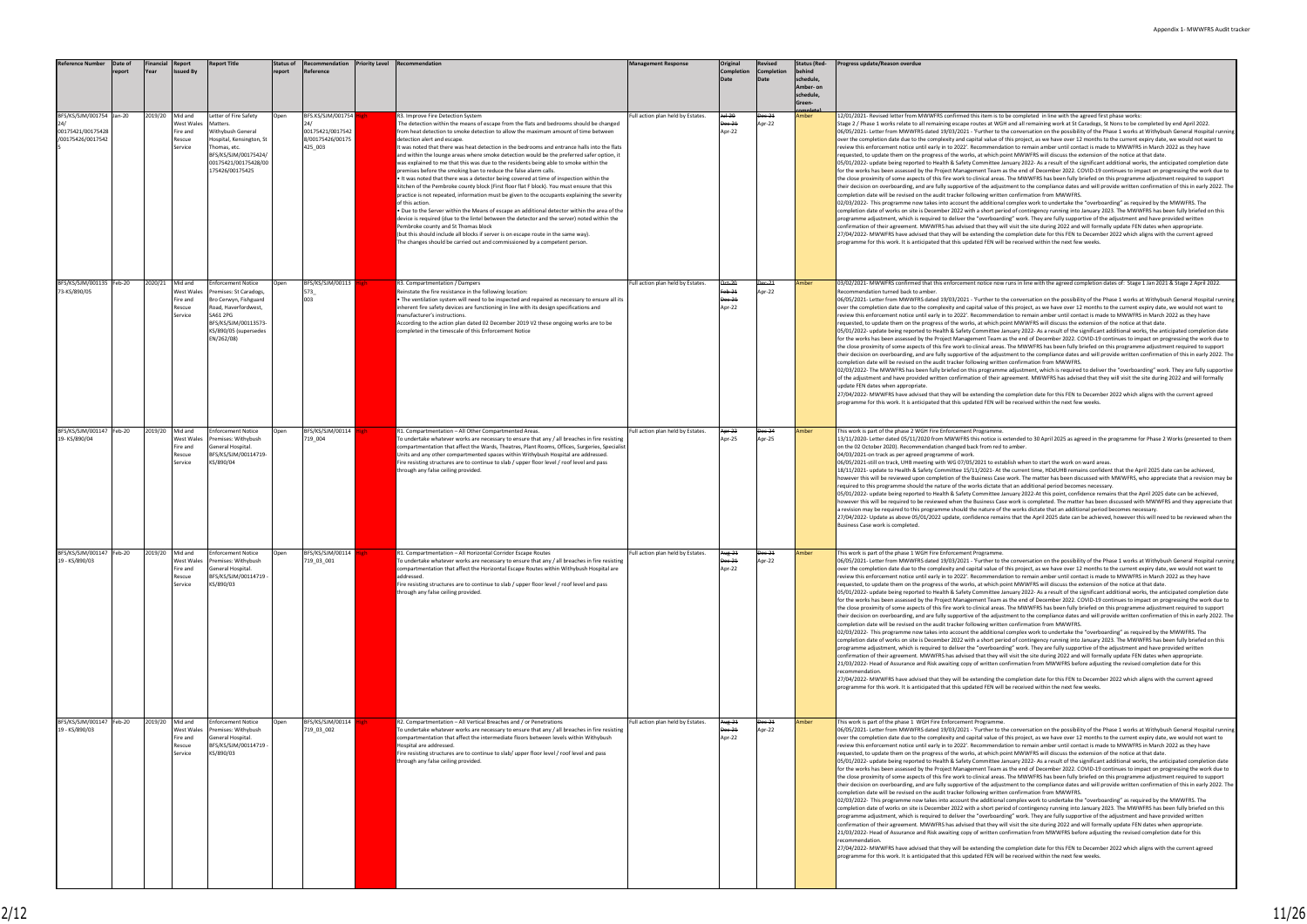| <b>Reference Number</b>   | Date of<br>eport | Financial<br>Year | Report<br>ssued Bv                                            | <b>Report Title</b>                                                                                                                                                                   | <b>Status of</b><br>report | Recommendation<br>Reference        | <b>Priority Level</b> | Recommendation                                                                                                                                                                                                                                                                                                                                                                                                                                                                                                                                                                  | <b>Management Response</b>        | Original<br>Completion                | Revised<br>Completion<br>Date | <b>Status (Red-</b><br>schedule,<br>Amber- on<br>schedule,<br>Green- | Progress update/Reason overdue                                                                                                                                                                                                                                                                                                                                                                                                                                                                                                                                                                                                                                                                                                                                                                                                                                                                                                                                                                                                                                                                                                                                                                                                                                                                                                                                                                                                                                                                                                                                                                                                                                                                                                                                                                                                                                                                                                                                                                                                                                                                                                                                                                 |
|---------------------------|------------------|-------------------|---------------------------------------------------------------|---------------------------------------------------------------------------------------------------------------------------------------------------------------------------------------|----------------------------|------------------------------------|-----------------------|---------------------------------------------------------------------------------------------------------------------------------------------------------------------------------------------------------------------------------------------------------------------------------------------------------------------------------------------------------------------------------------------------------------------------------------------------------------------------------------------------------------------------------------------------------------------------------|-----------------------------------|---------------------------------------|-------------------------------|----------------------------------------------------------------------|------------------------------------------------------------------------------------------------------------------------------------------------------------------------------------------------------------------------------------------------------------------------------------------------------------------------------------------------------------------------------------------------------------------------------------------------------------------------------------------------------------------------------------------------------------------------------------------------------------------------------------------------------------------------------------------------------------------------------------------------------------------------------------------------------------------------------------------------------------------------------------------------------------------------------------------------------------------------------------------------------------------------------------------------------------------------------------------------------------------------------------------------------------------------------------------------------------------------------------------------------------------------------------------------------------------------------------------------------------------------------------------------------------------------------------------------------------------------------------------------------------------------------------------------------------------------------------------------------------------------------------------------------------------------------------------------------------------------------------------------------------------------------------------------------------------------------------------------------------------------------------------------------------------------------------------------------------------------------------------------------------------------------------------------------------------------------------------------------------------------------------------------------------------------------------------------|
| KS/890/08                 | <b>Nov-20</b>    | 2020/21           | Mid and<br>West Wales<br>Fire and<br>Rescue<br>Service        | <b>Enforcement Notice</b><br>Premises: West Wales<br>General Hospital,<br>Glangwili, Dolgwili Road<br>Carmarthen,<br>Carmarthenshire, SA31<br>KS/890/08                               | Open                       | KS/890/08 01                       |                       | R1.Compartmentation - All Horizontal Corridor Escape Routes (Agreed Phase 1 Works).<br>To undertake whatever works are necessary to ensure that any/all breaches in fire resisting<br>compartmentation that affect the Horizontal Escape Routes within Glangwili General Hospita<br>are addressed as agreed in the programme for Phase 1 Works (presented to us on the 02<br>October 2020).<br>Fire resisting structures are to continue to slab/upper floor level/roof level and pass through<br>any false ceiling provided.                                                   | Full action plan held by Estates. | Oct-20<br>Feb-21<br>$+ +22$<br>Feb-23 | <del>Jul-22</del><br>Feb-23   | Amber                                                                | 13/11/2020- Letter dated 05/11/2020 from MWWFRS confirming enforcement notice KS/890/06 is withdrawn and replaced by KS/890/07, KS/890/08, KS/890/08, KS/890/08<br>dated 04/11/2020. KS/890/08 to be completed by 31/07/2022 as agreed in the programme for Advanced Works (presented to them on the 02 October 2020).<br>Original completion dates shown on tracker taken from original KS/890/06 enforcement notice.<br>17/01/2022- email received from MWWFRS "Thanks for the update on the phase 1 works at GGH, we understand that the BJC took considerably longer than we<br>expected and that this has caused the completion date of this phase of the works to the start of 2023. We are happy at this time to verbally extend the EN KS 89<br>08 to Feb 2023, I will not be able to physically change the current Notice until it is up for review in July 2022". Completion date revised to February 2023.<br>02/03/2022- The current forecasted completion date is April 2023, however this will need to be closely monitored and reviewed as the project progresses.<br>HDdUHB continues to keep MWWFRS fully up-to-date with any adjustments to programme on this phase of works. MWWFRS is fully aware of the above<br>timescales and has advised that they are planning a site visit at an appropriate time in 2022 to confirm any extension of time that may be required.<br>27/04/2022- as previous progress update, MWWFRS is fully aware of the above timescales and has advised that they are planning a site visit at an appropriate<br>time in 2022 to confirm any extension of time that may be required.                                                                                                                                                                                                                                                                                                                                                                                                                                                                                                                                                              |
| KS/890/08                 | Nov-20           | 2020/21           | Mid and<br>West Wales<br>Fire and<br>Rescue<br>Service        | <b>Enforcement Notice</b><br>Premises: West Wales<br>General Hospital,<br>Glangwili, Dolgwili Road,<br>Carmarthen,<br>Carmarthenshire, SA31<br><b>DAF</b><br>KS/890/08                | Open                       | KS/890/08 02                       |                       | R2.Compartmentation - All Vertical Breaches and / or Penetrations.<br>To undertake whatever works are necessary to ensure that any/all breaches in fire resisting<br>compartmentation that affect the intermediate floors between levels within Glangwili<br>Hospital are addressed as agreed in the programme for Phase 1 Works (presented to us on<br>the 2nd Oct 2020).<br>Fire resisting structures are to continue to slab/ upper floor level/roof level and pass through<br>any false ceiling provided.                                                                   | ull action plan held by Estates.  | Oct-20<br>Feb-21<br>$+ +22$<br>Feb-23 | <del>Jul-22</del><br>eb-23    | <b>Amber</b>                                                         | 13/11/2020- Letter dated 05/11/2020 from MWWFRS confirming enforcement notice KS/890/06 is withdrawn and replaced by KS/890/07, KS/890/08, KS/890/08, KS/890/08<br>dated 04/11/2020. KS/890/08 to be completed by 31/07/2022 as agreed in the programme for Advanced Works (presented to them on the 02 October 2020).<br>Original completion dates shown on tracker taken from original KS/890/06 enforcement notice.<br>17/01/2022- email received from MWWFRS "Thanks for the update on the phase 1 works at GGH, we understand that the BJC took considerably longer than we<br>expected and that this has caused the completion date of this phase of the works to the start of 2023. We are happy at this time to verbally extend the EN KS 89<br>08 to Feb 2023, I will not be able to physically change the current Notice until it is up for review in July 2022". Completion date revised to February 2023.<br>02/03/2022- The current forecasted completion date is April 2023, however this will need to be closely monitored and reviewed as the project progresses.<br>HDdUHB continues to keep MWWFRS fully up-to-date with any adjustments to programme on this phase of works. MWWFRS is fully aware of the above<br>timescales and has advised that they are planning a site visit at an appropriate time in 2022 to confirm any extension of time that may be required.<br>27/04/2022- as previous progress update, MWWFRS is fully aware of the above timescales and has advised that they are planning a site visit at an appropriate<br>time in 2022 to confirm any extension of time that may be required.                                                                                                                                                                                                                                                                                                                                                                                                                                                                                                                                                              |
| KS/890/09                 | Nov-20           | 2020/21           | Mid and<br><b>Nest Wales</b><br>Fire and<br>Rescue<br>Service | <b>Enforcement Notice</b><br>Premises: West Wales<br>General Hospital,<br>Glangwili, Dolgwili Road,<br>Carmarthen,<br>Carmarthenshire, SA31<br>KS/890/09                              | Open                       | KS/890/09_01                       |                       | tem Number 1 - Compartmentation. (Agreed Phase 2 works).<br>To undertake whatever works are necessary to ensure that any/all breaches in fire resisting<br>compartmentation that affect the Wards, Theatres, Plant Rooms, Offices, Surgeries, Specialis<br>Units and any other compartmented spaces within Glangwili General Hospital are addressed<br>as agreed in the programme for Phase 2 works (presented to us on the 02 October 2020).<br>Fire resisting structures are to continue to slab/upper floor level/roof level and pass through<br>any false ceiling provided. | ull action plan held by Estates.  | Oct-20<br>Feb-21<br>Aug-24            | Aug-24                        | Amber                                                                | 13/11/2020- Letter dated 05/11/2020 from MWWFRS confirming enforcement notice KS/890/06 is withdrawn and replaced by KS/890/07, KS/890/08, KS/890/08, KS/890/08<br>dated 04/11/2020. KS/890/09 to be completed by 31/08/2024 as agreed in the programme for Advanced Works (presented to them on the 02 October 2020).<br>Original completion dates shown on tracker taken from original KS/890/06 enforcement notice.<br>05/01/2022- update being reported to Health & Safety Committee January 2022- At this point, confidence remains that the April 2024 completion date is<br>achievable, however this will be confirmed upon completion of the detailed Business Case work. Discussions have been undertaken with MWWFRS who<br>appreciate that a revision may be required to the programme should the nature of the works dictate that an additional period becomes necessary.<br>02/03/2022- Phase 2 remains on programme to be completed by April 2024 (subject to the full due diligence work needed as part of the Business Case<br>development).<br>27/04/2022-The delivery programme now indicates that the resource schedule will be submitted to WG circa May 2022 allowing the BJC to be commenced in Ju<br>2022. We would therefore expect the Phase 2 to mobilise on site circa April 2023. This will co-ordinate well with the completion of the Phase 1 programme. Pha<br>2 works will again be extremely complex given the delivery of these Fire Enforcement works to busy clinical areas. The due diligence work required during the<br>Business Case development will confirm both commencement dates and programme delivery dates for this work.                                                                                                                                                                                                                                                                                                                                                                                                                                                                                                                      |
| Admin<br>General/00113166 | Jun-21           | 2021/22           | Mid and<br>West Wales<br>Fire and<br>Rescue<br>Service        | Letter of Fire Safety<br>Matters<br>Premises: Ty Teifi block<br>of flats, Bronglais<br><b>General Hospital</b><br>Caradoc Road,<br>Aberystwyth. SY23 1ER<br>Admin<br>General/00113166 | Open                       | Admin -<br>General/00113166<br>001 |                       | 1.1. A number of fire resisting doors were found to have defects. All fire resisting doors<br>throughout the premises are to be examined and repaired or replaced to ensure that they are<br>effectively self-closing onto their rebates. Gaps between door edge and frame are to be no<br>more than 3mm                                                                                                                                                                                                                                                                        | Full action plan held by Estates. | Mar-22                                | Mar-22<br>lun-22<br>Jul-22    |                                                                      | 01/07/2021- Letter from MWWFRS state 'You should complete the work outlined in the schedule as soon as possible, balancing the need for safety against the<br>demands on your business or undertaking'. Estates now reviewing and formulating action plan for completion of the work required. Action plan to be shared w<br>Assurance and Risk Officer once finalised.<br>18/08/2021- Action plan from Head of Operations confirms survey work will be completed by end of September 2021. Costs and timescales to be confirmed por<br>survey.<br>15/11/2021- Action plan provided shows completion of work by June 2022.Report to Health & Safety Committee 15/11/2021- Action plan provided shows<br>completion date of work revised to June 2022. Report to Health & Safety Committee 15/11/2021 - Whilst the original programme for this element of work<br>indicated completion by February 2022, it has needed to be revised due to the extent of the work (circa 97 doors to be either replaced or repaired) and the usua<br>challenges relating to fire door delivery timescales. When the overall programme is finalised, a meeting will be convened to formally agree this with the<br>MWWFRS. HDdUHB continues to work in close contact with the MWWFRS in order to confirm and agree any update to delivery dates as required.<br>05/01/2022- update being reported to Health & Safety Committee January 2022- Plans are in place to commence on site with the project in April 2022, with a<br>forecast completion date of June 2022. Collaborative working is continuing with the MWWFRS in order to confirm and agree any update to delivery dates as<br>required.<br>02/03/2022- The project is programmed to commence mid-April 2022 and for completion by the end of June 2022. Collaborative working is continuing with the<br>MWWFRS in order to confirm and agree any update to delivery dates as required.<br>27/04/2022- Collaborative working is continuing with the MWWFRS in order to confirm and agree any update to delivery dates as required. Current completion<br>date is now the end of July following a short delay appointing the contractor for the work. |
| Admin<br>General/00113166 | Jun-21           | 2021/22           | Mid and<br>West Wales<br>Fire and<br>Rescue<br>Service        | Letter of Fire Safety<br>Matters<br>Premises: Ty Teifi block<br>of flats, Bronglais<br>General Hospital<br>Caradoc Road,<br>Aberystwyth. SY23 1ER<br>Admin<br>General/00113166        | Open                       | Admin -<br>General/00113166<br>001 |                       | 1.2. Self-closing devices on all fire resisting doors are to be checked and if required adjusted, Full action plan held by Estates.<br>repaired, or replaced so the doors close completely into their rebates.                                                                                                                                                                                                                                                                                                                                                                  |                                   | Mar-22                                | Mar-22<br>un-22<br>Jul-22     |                                                                      | 01/07/2021- Letter from MWWFRS state 'You should complete the work outlined in the schedule as soon as possible, balancing the need for safety against the<br>demands on your business or undertaking'. Estates now reviewing and formulating action plan for completion of the work required. Action plan to be shared w<br>Assurance and Risk Officer once finalised.<br>18/08/2021- Action plan from Head of Operations confirms survey work will be completed by end of September 2021. Costs and timescales to be confirmed po:<br>survey.<br>15/11/2021- Action plan provided shows completion date of work revised to June 2022. Report to Health & Safety Committee 15/11/2021 - Whilst the original<br>programme for this element of work indicated completion by February 2022, it has needed to be revised due to the extent of the work (circa 97 doors to be eith<br>replaced or repaired) and the usual challenges relating to fire door delivery timescales. When the overall programme is finalised, a meeting will be convened to<br>formally agree this with the MWWFRS. HDdUHB continues to work in close contact with the MWWFRS in order to confirm and agree any update to delivery dat<br>as required.<br>05/01/2022- update being reported to Health & Safety Committee January 2022- Plans are in place to commence on site with the project in April 2022, with a<br>forecast completion date of June 2022. Collaborative working is continuing with the MWWFRS in order to confirm and agree any update to delivery dates as<br>required.<br>02/03/2022- The project is programmed to commence mid-April 2022 and for completion by the end of June 2022. Collaborative working is continuing with the<br>MWWFRS in order to confirm and agree any update to delivery dates as required.<br>27/04/2022- Collaborative working is continuing with the MWWFRS in order to confirm and agree any update to delivery dates as required. Current completion<br>date is now the end of July following a short delay appointing the contractor for the work.                                                                                                               |
| General/00113166          | un-21            | 2021/22           | Mid and<br>West Wales<br>Fire and<br>Rescue<br>Service        | Letter of Fire Safety<br>Matters<br>Premises: Ty Teifi block<br>of flats, Bronglais<br>General Hospital<br>Caradoc Road,<br>Aberystwyth. SY23 1ER<br>Admin<br>General/00113166        | Open                       | Admin ·<br>General/00113166<br>001 |                       | L.3. Fire doors should only be kept open by magnetic devices which release when the fire<br>alarm operates.                                                                                                                                                                                                                                                                                                                                                                                                                                                                     | Full action plan held by Estates. | Mar-22                                | Mar-22<br>lun 22<br>Jul-22    |                                                                      | 01/07/2021- Letter from MWWFRS state 'You should complete the work outlined in the schedule as soon as possible, balancing the need for safety against the<br>demands on your business or undertaking'. Estates now reviewing and formulating action plan for completion of the work required. Action plan to be shared w<br>Assurance and Risk Officer once finalised.<br>18/08/2021- Action plan from Head of Operations confirms survey work will be completed by end of September 2021. Costs and timescales to be confirmed po:<br>15/11/2021- Action plan provided shows completion date of work revised to June 2022. Report to Health & Safety Committee 15/11/2021 - Whilst the original<br>programme for this element of work indicated completion by February 2022, it has needed to be revised due to the extent of the work (circa 97 doors to be eith<br>replaced or repaired) and the usual challenges relating to fire door delivery timescales. When the overall programme is finalised, a meeting will be convened to<br>formally agree this with the MWWFRS. HDdUHB continues to work in close contact with the MWWFRS in order to confirm and agree any update to delivery dat<br>as required.<br>05/01/2022- update being reported to Health & Safety Committee January 2022- Plans are in place to commence on site with the project in April 2022, with a<br>forecast completion date of June 2022. Collaborative working is continuing with the MWWFRS in order to confirm and agree any update to delivery dates as<br>required.<br>02/03/2022- The project is programmed to commence mid-April 2022 and for completion by the end of June 2022. Collaborative working is continuing with the<br>MWWFRS in order to confirm and agree any update to delivery dates as required.<br>27/04/2022- Collaborative working is continuing with the MWWFRS in order to confirm and agree any update to delivery dates as required. Current completion<br>date is now the end of July following a short delay appointing the contractor for the work.                                                                                                                          |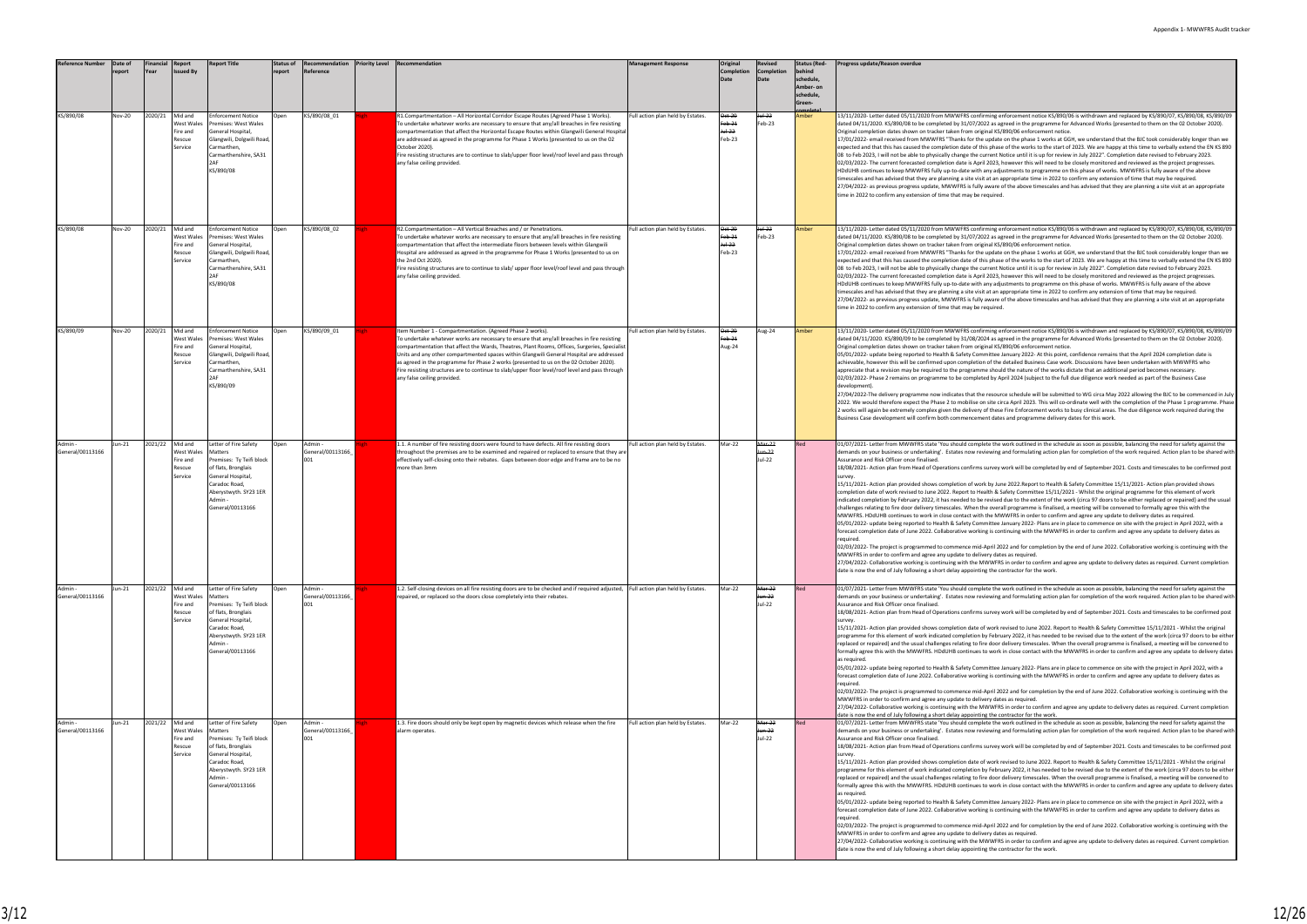| Reference Number            | Date of<br>report | Financial<br><b>Year</b> | <b>Report</b><br>ssued By                                     | <b>Report Title</b>                                                                                                                                                                    | <b>Status of</b><br>report | Recommendation<br>Reference        | <b>Priority Level</b> | Recommendation                                                                                                                                                                                                                                                                                       | <b>Management Response</b>        | Original<br>Completion | Revised<br>Completion<br>Date         | <b>Status (Red-</b><br>ehind<br>schedule,<br>Amber- on<br>schedule,<br>Green- | Progress update/Reason overdue                                                                                                                                                                                                                                                                                                                                                                                                                                                                                                                                                                                                                                                                                                                                                                                                                                                                                                                                                                                                                                                                                                                                                                                                                                                                                                                                                                                                                                                                                                                                                                                                                                                                                                                                                                                                                                                                                                                                                                                                                                                                                                                                                                    |
|-----------------------------|-------------------|--------------------------|---------------------------------------------------------------|----------------------------------------------------------------------------------------------------------------------------------------------------------------------------------------|----------------------------|------------------------------------|-----------------------|------------------------------------------------------------------------------------------------------------------------------------------------------------------------------------------------------------------------------------------------------------------------------------------------------|-----------------------------------|------------------------|---------------------------------------|-------------------------------------------------------------------------------|---------------------------------------------------------------------------------------------------------------------------------------------------------------------------------------------------------------------------------------------------------------------------------------------------------------------------------------------------------------------------------------------------------------------------------------------------------------------------------------------------------------------------------------------------------------------------------------------------------------------------------------------------------------------------------------------------------------------------------------------------------------------------------------------------------------------------------------------------------------------------------------------------------------------------------------------------------------------------------------------------------------------------------------------------------------------------------------------------------------------------------------------------------------------------------------------------------------------------------------------------------------------------------------------------------------------------------------------------------------------------------------------------------------------------------------------------------------------------------------------------------------------------------------------------------------------------------------------------------------------------------------------------------------------------------------------------------------------------------------------------------------------------------------------------------------------------------------------------------------------------------------------------------------------------------------------------------------------------------------------------------------------------------------------------------------------------------------------------------------------------------------------------------------------------------------------------|
| General/00113166            | Jun-21            | 2021/22                  | Mid and<br>West Wales<br>Fire and<br><b>Rescue</b><br>Service | etter of Fire Safety<br>Matters<br>Premises: Ty Teifi block<br>of flats, Bronglais<br>General Hospital,<br>Caradoc Road,<br>Aberystwyth. SY23 1ER<br>Admin -<br>General/00113166       | Open                       | Admin<br>General/00113166<br>001   |                       | 1.4. All self-closing devices are to be regularly inspected and maintained.                                                                                                                                                                                                                          | Full action plan held by Estates. | Mar-22                 | Mar-22<br>Jun-22<br>Jul-22            | Red                                                                           | 01/07/2021- Letter from MWWFRS state 'You should complete the work outlined in the schedule as soon as possible, balancing the need for safety against the<br>demands on your business or undertaking'. Estates now reviewing and formulating action plan for completion of the work required. Action plan to be shared w<br>Assurance and Risk Officer once finalised.<br>18/08/2021- Action plan from Head of Operations confirms survey work will be completed by end of September 2021. Costs and timescales to be confirmed por<br>survev<br>15/11/2021- Action plan provided shows completion date of work revised to June 2022. Report to Health & Safety Committee 15/11/2021 - Whilst the original<br>programme for this element of work indicated completion by February 2022, it has needed to be revised due to the extent of the work (circa 97 doors to be eith<br>replaced or repaired) and the usual challenges relating to fire door delivery timescales. When the overall programme is finalised, a meeting will be convened to<br>formally agree this with the MWWFRS. HDdUHB continues to work in close contact with the MWWFRS in order to confirm and agree any update to delivery dat<br>as required.<br>05/01/2022- update being reported to Health & Safety Committee January 2022- Plans are in place to commence on site with the project in April 2022, with a<br>forecast completion date of June 2022. Collaborative working is continuing with the MWWFRS in order to confirm and agree any update to delivery dates as<br>required.<br>02/03/2022- The project is programmed to commence mid-April 2022 and for completion by the end of June 2022. Collaborative working is continuing with the<br>MWWFRS in order to confirm and agree any update to delivery dates as required.<br>27/04/2022- Collaborative working is continuing with the MWWFRS in order to confirm and agree any update to delivery dates as required. Current completion<br>date is now the end of July following a short delay appointing the contractor for the work.                                                                                                                   |
| Admin-<br>General/00113166  | Jun-21            | 2021/22                  | Mid and<br>Nest Wales<br>ire and<br>Rescue<br>Service         | Letter of Fire Safety<br>Matters<br>Premises: Ty Teifi block<br>of flats, Bronglais<br>General Hospital,<br>Caradoc Road,<br>Aberystwyth. SY23 1ER<br><b>Admin</b><br>General/00113166 | Open                       | Admin<br>General/00113166<br>002   |                       | 2.1. The staircases should be maintained with suitable materials to provide a fire resisting<br>standard of at least 30 minutes.                                                                                                                                                                     | Full action plan held by Estates. | Mar-22                 | Mar-22<br>Jun-22<br>Jul-22            |                                                                               | 01/07/2021- Letter from MWWFRS state 'You should complete the work outlined in the schedule as soon as possible, balancing the need for safety against the<br>demands on your business or undertaking'. Estates now reviewing and formulating action plan for completion of the work required. Action plan to be shared w<br>Assurance and Risk Officer once finalised.<br>18/08/2021- Action plan from Head of Operations confirms survey work will be completed by end of September 2021. Costs and timescales to be confirmed por<br>survey.<br>23/09/2021-Action plan submitted to Fire Plans meeting shows works programmed to be completed end March 2022.<br>15/11/2021- Action plan provided shows completion date of work revised to June 2022. Report to Health & Safety Committee 15/11/2021 - Whilst the original<br>programme for this element of work indicated completion by February 2022, it has needed to be revised due to the extent of the work (circa 97 doors to be eith<br>replaced or repaired) and the usual challenges relating to fire door delivery timescales. When the overall programme is finalised, a meeting will be convened to<br>formally agree this with the MWWFRS. HDdUHB continues to work in close contact with the MWWFRS in order to confirm and agree any update to delivery dat<br>as required.<br>05/01/2022- update being reported to Health & Safety Committee January 2022- Plans are in place to commence on site with the project in April 2022, with a<br>forecast completion date of June 2022. Collaborative working is continuing with the MWWFRS in order to confirm and agree any update to delivery dates as<br>required.<br>02/03/2022- The project is programmed to commence mid-April 2022 and for completion by the end of June 2022. Collaborative working is continuing with the<br>MWWFRS in order to confirm and agree any update to delivery dates as required.<br>27/04/2022- Collaborative working is continuing with the MWWFRS in order to confirm and agree any update to delivery dates as required. Current completion<br>date is now the end of July following a short delay appointing the contractor for the work. |
| General/00113166            | un-21             | 2021/22                  | Mid and<br>West Wales<br>ire and<br>Rescue<br>service         | Letter of Fire Safety<br>Matters<br>Premises: Ty Teifi block<br>of flats, Bronglais<br>General Hospital,<br>Caradoc Road,<br>Aberystwyth. SY23 1ER<br>Admin<br>General/00113166        | Open                       | Admin<br>General/00113166<br>002   |                       | 2.2. All openings in the walls, floors, partitions, and ceilings throughout the premises<br>provided for the passage of service piping, ducts, or cables, are to be sealed or bushed to at<br>least 30-minute standard of fire resistance                                                            | Full action plan held by Estates. | Mar-22                 | Mar-22<br>Jun-22<br>Jul-22            |                                                                               | 01/07/2021- Letter from MWWFRS state 'You should complete the work outlined in the schedule as soon as possible, balancing the need for safety against the<br>demands on your business or undertaking'. Estates now reviewing and formulating action plan for completion of the work required. Action plan to be shared w<br>Assurance and Risk Officer once finalised.<br>18/08/2021- Action plan from Head of Operations confirms survey work will be completed by end of September 2021. Costs and timescales to be confirmed por<br>23/09/2021-Action plan submitted to Fire Plans meeting shows works programmed to be completed end March 2022.<br>15/11/2021- Action plan provided shows completion date of work revised to June 2022. Report to Health & Safety Committee 15/11/2021 - Whilst the original<br>programme for this element of work indicated completion by February 2022, it has needed to be revised due to the extent of the work (circa 97 doors to be eith<br>replaced or repaired) and the usual challenges relating to fire door delivery timescales. When the overall programme is finalised, a meeting will be convened to<br>formally agree this with the MWWFRS. HDdUHB continues to work in close contact with the MWWFRS in order to confirm and agree any update to delivery dat<br>as required.<br>05/01/2022- update being reported to Health & Safety Committee January 2022- Plans are in place to commence on site with the project in April 2022, with a<br>forecast completion date of June 2022. Collaborative working is continuing with the MWWFRS in order to confirm and agree any update to delivery dates as<br>required.<br>02/03/2022- The project is programmed to commence mid-April 2022 and for completion by the end of June 2022. Collaborative working is continuing with the<br>MWWFRS in order to confirm and agree any update to delivery dates as required.<br>27/04/2022- Collaborative working is continuing with the MWWFRS in order to confirm and agree any update to delivery dates as required. Current completion<br>date is now the end of July following a short delay appointing the contractor for the work.            |
| Admin -<br>General/00113166 | Jun-21            | 2021/22                  | Mid and<br>West Wales<br>ire and<br>Rescue<br>Service         | Letter of Fire Safety<br>Matters<br>Premises: Ty Teifi block<br>of flats, Bronglais<br>General Hospital,<br>Caradoc Road,<br>Aberystwyth. SY23 1ER<br>Admin -<br>General/00113166      | Open                       | Admin -<br>General/00113166<br>003 |                       | 3.1 The electrical fuse board within the cupboards should be boxed in by 30 minutes fire<br>resistant<br>All combustible materials should be removed from the cupboard                                                                                                                               | Full action plan held by Estates. | Oct-21                 | Mar 22<br><del>Jun-22</del><br>Jul-22 |                                                                               | 01/07/2021- Letter from MWWFRS state 'You should complete the work outlined in the schedule as soon as possible, balancing the need for safety against the<br>demands on your business or undertaking'. Estates now reviewing and formulating action plan for completion of the work required. Action plan to be shared w<br>Assurance and Risk Officer once finalised.<br>18/08/2021- Action plan shared by Head of Operations provides target date of October 2021.<br>15/11/2021- Revised timescale of November 2021 provided.<br>05/01/2022- update being reported to Health & Safety Committee January 2022- Plans are in place to commence on site with the project in April 2022, with a<br>forecast completion date of June 2022. Collaborative working is continuing with the MWWFRS in order to confirm and agree any update to delivery dates as<br>required.<br>02/03/2022- The project is programmed to commence mid-April 2022 and for completion by the end of June 2022. Collaborative working is continuing with the<br>MWWFRS in order to confirm and agree any update to delivery dates as required.<br>27/04/2022- Collaborative working is continuing with the MWWFRS in order to confirm and agree any update to delivery dates as required. Current completion<br>date is now the end of July following a short delay appointing the contractor for the work.                                                                                                                                                                                                                                                                                                                                                                                                                                                                                                                                                                                                                                                                                                                                                                                                              |
| Admin ·<br>General/00113168 | Jun-21            | 2021/22                  | Mid and<br>West Wales<br>Fire and<br><b>Rescue</b><br>Service | Letter of Fire Safety<br>Matters<br>Premises: Ty Hafren<br>block of flats, Bronglais<br>General Hospital,<br>Caradoc Road,<br>Aberystwyth SY23 1ER<br>Admin -<br>General/00113168      | Open                       | Admin<br>General/00113168<br>001   |                       | 1.1. A number of fire resisting doors were found to have defects. All fire resisting doors<br>throughout the premises are to be examined and repaired or replaced to ensure they are<br>effectively self-closing onto their rebates. Gaps between door edge and frame are to be no<br>more than 3 mm | Full action plan held by Estates. | Mar-22                 | Mar-22<br>Jun-22                      |                                                                               | 01/07/2021- Letter from MWWFRS state 'You should complete the work outlined in the schedule as soon as possible, balancing the need for safety against the<br>demands on your business or undertaking'. Estates now reviewing and formulating action plan for completion of the work required. Action plan to be shared w<br>Assurance and Risk Officer once finalised.<br>23/09/2021-Action plan submitted to Fire Plans meeting shows works programmed to be completed end March 2022.<br>15/11/2021- Action plan provided shows completion date of work revised to June 2022. Report to Health & Safety Committee 15/11/2021 - Whilst the original<br>programme for this element of work indicated completion by February 2022, it has needed to be revised due to the extent of the work (circa 97 doors to be eith<br>replaced or repaired) and the usual challenges relating to fire door delivery timescales. When the overall programme is finalised, a meeting will be convened to<br>formally agree this with the MWWFRS. HDdUHB continues to work in close contact with the MWWFRS in order to confirm and agree any update to delivery dat<br>as required.<br>05/01/2022- update being reported to Health & Safety Committee January 2022- Plans are in place to commence on site with the project in April 2022, with a<br>forecast completion date of June 2022. Collaborative working is continuing with the MWWFRS in order to confirm and agree any update to delivery dates as<br>required.<br>02/03/2022- The project is programmed to commence mid-April 2022 and for completion by the end of June 2022. Collaborative working is continuing with the<br>MWWFRS in order to confirm and agree any update to delivery dates as required.<br>27/04/2022- Collaborative working is continuing with the MWWFRS in order to confirm and agree any update to delivery dates as required. Current completion<br>date is now the end of July following a short delay appointing the contractor for the work.                                                                                                                                                                         |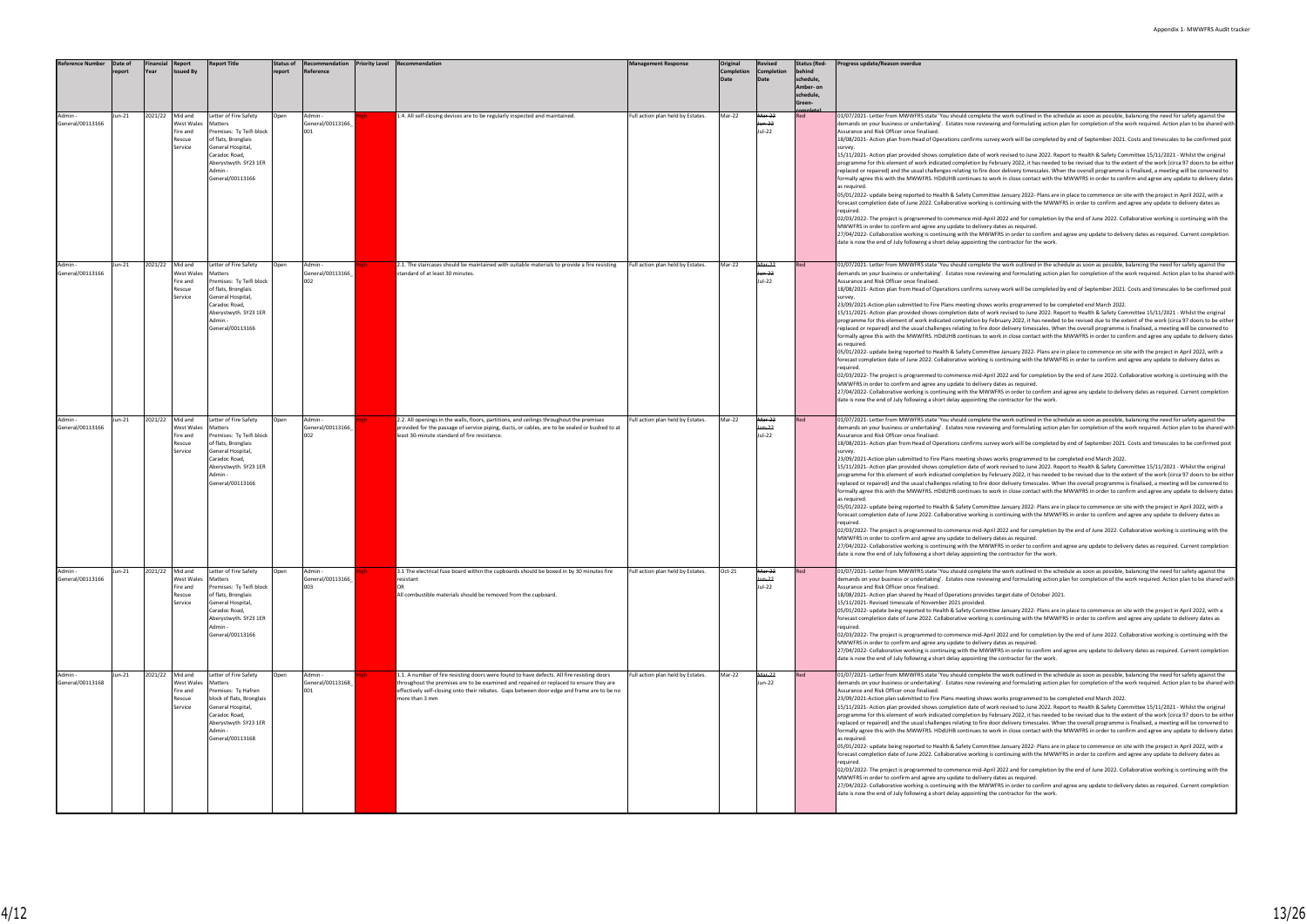| <b>Reference Number</b>     | Date of<br>eport | Financial<br>Year | Report                                                 | <b>Report Title</b>                                                                                                                                                    | <b>Status of</b><br>report | Recommendation<br>Reference        | <b>Priority Level</b> | Recommendation                                                                                                                                                                                                                                                                        | <b>Management Response</b>        | Original<br><b>Completion</b> | Revised<br>Completion<br>Date | <b>Status (Red-</b><br>oehind<br>schedule,<br>Amber- on<br>schedule,<br>Green- | Progress update/Reason overdue                                                                                                                                                                                                                                                                                                                                                                                                                                                                                                                                                                                                                                                                                                                                                                                                                                                                                                                                                                                                                                                                                                                                                                                                                                                                                                                                                                                                                                                                                                                                                                                                                                                                                                                                                                                                                                                                                                                                                                                            |
|-----------------------------|------------------|-------------------|--------------------------------------------------------|------------------------------------------------------------------------------------------------------------------------------------------------------------------------|----------------------------|------------------------------------|-----------------------|---------------------------------------------------------------------------------------------------------------------------------------------------------------------------------------------------------------------------------------------------------------------------------------|-----------------------------------|-------------------------------|-------------------------------|--------------------------------------------------------------------------------|---------------------------------------------------------------------------------------------------------------------------------------------------------------------------------------------------------------------------------------------------------------------------------------------------------------------------------------------------------------------------------------------------------------------------------------------------------------------------------------------------------------------------------------------------------------------------------------------------------------------------------------------------------------------------------------------------------------------------------------------------------------------------------------------------------------------------------------------------------------------------------------------------------------------------------------------------------------------------------------------------------------------------------------------------------------------------------------------------------------------------------------------------------------------------------------------------------------------------------------------------------------------------------------------------------------------------------------------------------------------------------------------------------------------------------------------------------------------------------------------------------------------------------------------------------------------------------------------------------------------------------------------------------------------------------------------------------------------------------------------------------------------------------------------------------------------------------------------------------------------------------------------------------------------------------------------------------------------------------------------------------------------------|
| General/00113168            | Jun-21           | 2021/22           | Mid and<br>West Wales<br>Fire and<br>Rescue<br>Service | Letter of Fire Safety<br>Matters<br>Premises: Ty Hafren<br>block of flats, Bronglais<br>General Hospital,<br>Caradoc Road,<br>Aberystwyth SY23 1ER<br>General/00113168 | Open                       | Admin<br>General/00113168<br>001   |                       | 1.2. Self-closing devices on all fire resisting doors are to be checked and if required adjusted, Full action plan held by Estates.<br>repaired, or replaced so the doors close completely into their rebates.                                                                        |                                   | Mar-22                        | Mar-22<br>lun-22<br>Jul-22    | Red                                                                            | 01/07/2021- Letter from MWWFRS state 'You should complete the work outlined in the schedule as soon as possible, balancing the need for safety against the<br>demands on your business or undertaking'. Estates now reviewing and formulating action plan for completion of the work required. Action plan to be shared w<br>Assurance and Risk Officer once finalised.<br>23/09/2021-Action plan submitted to Fire Plans meeting shows works programmed to be completed end March 2022.<br>15/11/2021- Action plan provided shows completion date of work revised to June 2022. Report to Health & Safety Committee 15/11/2021 - Whilst the original<br>programme for this element of work indicated completion by February 2022, it has needed to be revised due to the extent of the work (circa 97 doors to be eith<br>replaced or repaired) and the usual challenges relating to fire door delivery timescales. When the overall programme is finalised, a meeting will be convened to<br>formally agree this with the MWWFRS. HDdUHB continues to work in close contact with the MWWFRS in order to confirm and agree any update to delivery dat<br>as required.<br>05/01/2022- update being reported to Health & Safety Committee January 2022- Plans are in place to commence on site with the project in April 2022, with a<br>forecast completion date of June 2022. Collaborative working is continuing with the MWWFRS in order to confirm and agree any update to delivery dates as<br>required.<br>02/03/2022- The project is programmed to commence mid-April 2022 and for completion by the end of June 2022. Collaborative working is continuing with the<br>MWWFRS in order to confirm and agree any update to delivery dates as required.<br>27/04/2022- Collaborative working is continuing with the MWWFRS in order to confirm and agree any update to delivery dates as required. Current completion<br>date is now the end of July following a short delay appointing the contractor for the work. |
| General/00113168            | Jun-21           | 2021/22           | Mid and<br>West Wales<br>Fire and<br>Rescue<br>Service | Letter of Fire Safety<br>Matters<br>Premises: Ty Hafren<br>block of flats, Bronglais<br>General Hospital<br>Caradoc Road,<br>Aberystwyth SY23 1ER<br>General/00113168  |                            | Admin -<br>General/00113168        |                       | 1.3. Fire doors should only be kept open by magnetic devices which release when the fire<br>alarm operates.                                                                                                                                                                           | Full action plan held by Estates. | Mar-22                        | Mar-22<br>$un-22$<br>Jul-22   |                                                                                | 01/07/2021- Letter from MWWFRS state 'You should complete the work outlined in the schedule as soon as possible, balancing the need for safety against the<br>demands on your business or undertaking'. Estates now reviewing and formulating action plan for completion of the work required. Action plan to be shared w<br>Assurance and Risk Officer once finalised.<br>23/09/2021-Action plan submitted to Fire Plans meeting shows works programmed to be completed end March 2022.<br>15/11/2021- Action plan provided shows completion date of work revised to June 2022. Report to Health & Safety Committee 15/11/2021 - Whilst the original<br>programme for this element of work indicated completion by February 2022, it has needed to be revised due to the extent of the work (circa 97 doors to be eith<br>replaced or repaired) and the usual challenges relating to fire door delivery timescales. When the overall programme is finalised, a meeting will be convened to<br>formally agree this with the MWWFRS. HDdUHB continues to work in close contact with the MWWFRS in order to confirm and agree any update to delivery dat<br>as required.<br>05/01/2022- update being reported to Health & Safety Committee January 2022- Plans are in place to commence on site with the project in April 2022, with a<br>forecast completion date of June 2022. Collaborative working is continuing with the MWWFRS in order to confirm and agree any update to delivery dates as<br>required.<br>02/03/2022- The project is programmed to commence mid-April 2022 and for completion by the end of June 2022. Collaborative working is continuing with the<br>MWWFRS in order to confirm and agree any update to delivery dates as required.<br>27/04/2022- Collaborative working is continuing with the MWWFRS in order to confirm and agree any update to delivery dates as required. Current completion<br>date is now the end of July following a short delay appointing the contractor for the work. |
| General/00113168            | Jun-21           | 2021/22 Mid and   | Vest Wales<br>Fire and<br>Rescue<br>Service            | Letter of Fire Safety<br>Matters<br>Premises: Ty Hafren<br>block of flats, Bronglais<br>General Hospital<br>Caradoc Road,<br>Aberystwyth SY23 1ER<br>General/00113168  | Open                       | Admin-<br>General/00113168         |                       | 1.4. All self-closing devices are to be regularly inspected and maintained.                                                                                                                                                                                                           | Full action plan held by Estates. | Mar-22                        | Mar-22<br>un-22<br>Jul-22     |                                                                                | 01/07/2021- Letter from MWWFRS state 'You should complete the work outlined in the schedule as soon as possible, balancing the need for safety against the<br>demands on your business or undertaking'. Estates now reviewing and formulating action plan for completion of the work required. Action plan to be shared w<br>Assurance and Risk Officer once finalised.<br>23/09/2021-Action plan submitted to Fire Plans meeting shows works programmed to be completed end March 2022.<br>15/11/2021- Action plan provided shows completion date of work revised to June 2022. Report to Health & Safety Committee 15/11/2021 - Whilst the original<br>programme for this element of work indicated completion by February 2022, it has needed to be revised due to the extent of the work (circa 97 doors to be eith<br>replaced or repaired) and the usual challenges relating to fire door delivery timescales. When the overall programme is finalised, a meeting will be convened to<br>formally agree this with the MWWFRS. HDdUHB continues to work in close contact with the MWWFRS in order to confirm and agree any update to delivery dat<br>as required.<br>05/01/2022- update being reported to Health & Safety Committee January 2022- Plans are in place to commence on site with the project in April 2022, with a<br>forecast completion date of June 2022. Collaborative working is continuing with the MWWFRS in order to confirm and agree any update to delivery dates as<br>required.<br>02/03/2022- The project is programmed to commence mid-April 2022 and for completion by the end of June 2022. Collaborative working is continuing with the<br>MWWFRS in order to confirm and agree any update to delivery dates as required.<br>27/04/2022- Collaborative working is continuing with the MWWFRS in order to confirm and agree any update to delivery dates as required. Current completion<br>date is now the end of July following a short delay appointing the contractor for the work. |
| General/00113168            | Jun-21           | 2021/22           | Mid and<br>West Wales<br>Fire and<br>Rescue<br>Service | Letter of Fire Safety<br>Matters<br>Premises: Ty Hafren<br>block of flats, Bronglais<br>General Hospital,<br>Caradoc Road,<br>Aberystwyth SY23 1ER<br>General/00113168 | Open                       | Admin -<br>General/00113168<br>002 |                       | 2.1. The staircases should be maintained with suitable materials to provide a fire resisting<br>standard of at least 30 minutes. For example, the post box which opens on to the protected<br>staircase.                                                                              | Full action plan held by Estates. | Mar-22                        | Mar-22<br>lun-22<br>Jul-22    |                                                                                | 01/07/2021- Letter from MWWFRS state 'You should complete the work outlined in the schedule as soon as possible, balancing the need for safety against the<br>demands on your business or undertaking'. Estates now reviewing and formulating action plan for completion of the work required. Action plan to be shared w<br>Assurance and Risk Officer once finalised.<br>23/09/2021-Action plan submitted to Fire Plans meeting shows works programmed to be completed end March 2022.<br>15/11/2021- Action plan provided shows completion date of work revised to June 2022. Report to Health & Safety Committee 15/11/2021 - Whilst the original<br>programme for this element of work indicated completion by February 2022, it has needed to be revised due to the extent of the work (circa 97 doors to be eith<br>replaced or repaired) and the usual challenges relating to fire door delivery timescales. When the overall programme is finalised, a meeting will be convened to<br>formally agree this with the MWWFRS. HDdUHB continues to work in close contact with the MWWFRS in order to confirm and agree any update to delivery dat<br>as required.<br>05/01/2022- update being reported to Health & Safety Committee January 2022- Plans are in place to commence on site with the project in April 2022, with a<br>forecast completion date of June 2022. Collaborative working is continuing with the MWWFRS in order to confirm and agree any update to delivery dates as<br>required.<br>02/03/2022- The project is programmed to commence mid-April 2022 and for completion by the end of June 2022. Collaborative working is continuing with the<br>MWWFRS in order to confirm and agree any update to delivery dates as required.<br>27/04/2022- Collaborative working is continuing with the MWWFRS in order to confirm and agree any update to delivery dates as required. Current completion<br>date is now the end of July following a short delay appointing the contractor for the work. |
| Admin -<br>General/00113168 | Jun-21           | 2021/22           | Mid and<br>West Wales<br>Fire and<br>Rescue<br>Service | Letter of Fire Safety<br>Matters<br>Premises: Ty Hafren<br>block of flats, Bronglais<br>General Hospital,<br>Caradoc Road,<br>Aberystwyth SY23 1ER<br>General/00113168 | Open                       | Admin -<br>General/00113168<br>002 |                       | 2.2. All openings in the walls, floors, partitions, and ceilings throughout the premises that are Full action plan held by Estates.<br>provided for the passage of service piping, ducts, or cables, are to be sealed or bushed to at<br>least 30-minute standard of fire resistance. |                                   | Mar-22                        | Mar-22<br>lun 22<br>Jul-22    |                                                                                | 01/07/2021- Letter from MWWFRS state 'You should complete the work outlined in the schedule as soon as possible, balancing the need for safety against the<br>demands on your business or undertaking'. Estates now reviewing and formulating action plan for completion of the work required. Action plan to be shared w<br>Assurance and Risk Officer once finalised.<br>23/09/2021-Action plan submitted to Fire Plans meeting shows works programmed to be completed end March 2022.<br>15/11/2021- Action plan provided shows completion date of work revised to June 2022. Report to Health & Safety Committee 15/11/2021 - Whilst the original<br>programme for this element of work indicated completion by February 2022, it has needed to be revised due to the extent of the work (circa 97 doors to be eith<br>replaced or repaired) and the usual challenges relating to fire door delivery timescales. When the overall programme is finalised, a meeting will be convened to<br>formally agree this with the MWWFRS. HDdUHB continues to work in close contact with the MWWFRS in order to confirm and agree any update to delivery dat<br>as required.<br>05/01/2022- update being reported to Health & Safety Committee January 2022- Plans are in place to commence on site with the project in April 2022, with a<br>forecast completion date of June 2022. Collaborative working is continuing with the MWWFRS in order to confirm and agree any update to delivery dates as<br>required.<br>02/03/2022- The project is programmed to commence mid-April 2022 and for completion by the end of June 2022. Collaborative working is continuing with the<br>MWWFRS in order to confirm and agree any update to delivery dates as required.<br>27/04/2022- Collaborative working is continuing with the MWWFRS in order to confirm and agree any update to delivery dates as required. Current completion<br>date is now the end of July following a short delay appointing the contractor for the work. |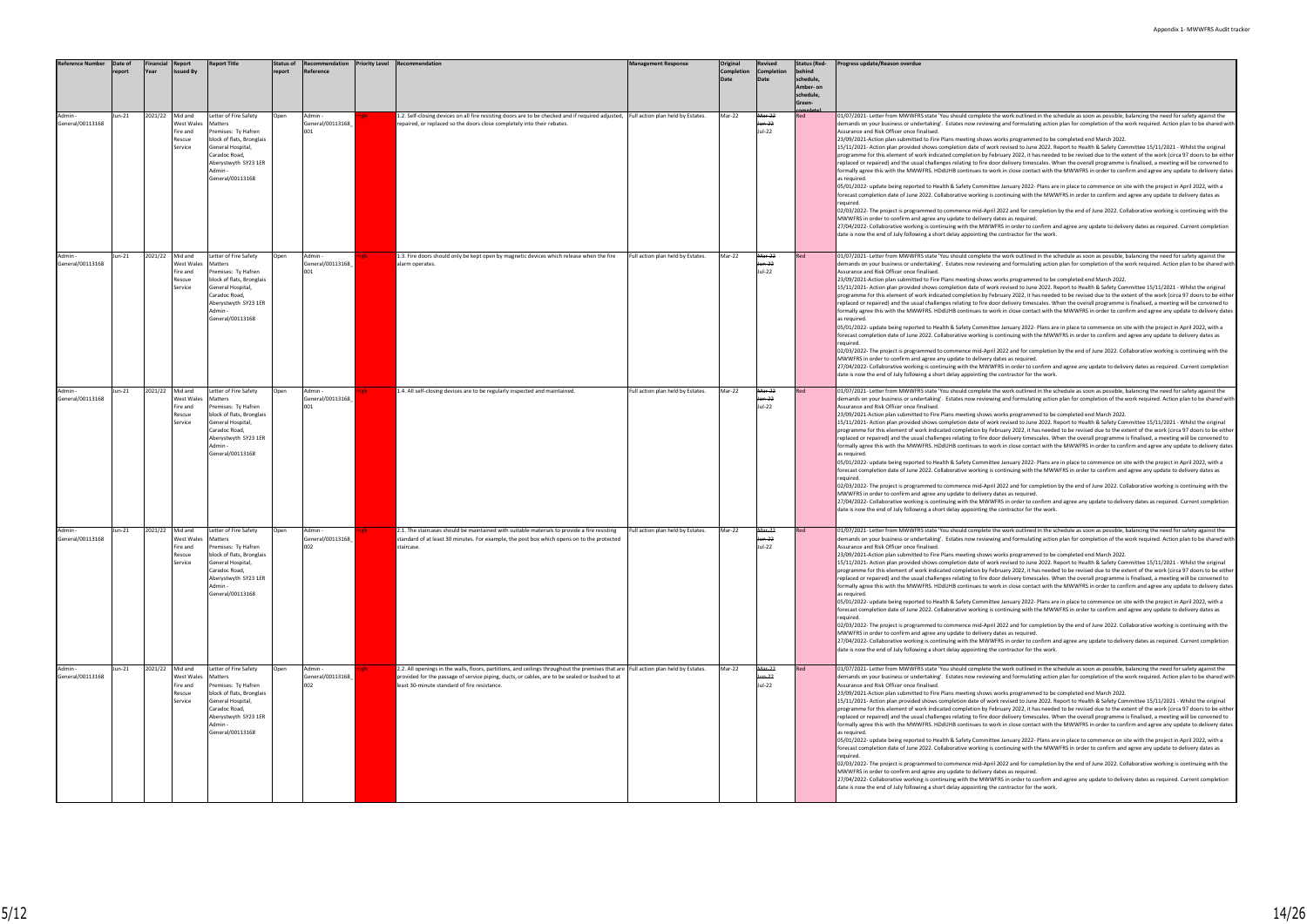| Reference Number            | Date of | Financial<br>Year | Report                                                        | <b>Report Title</b>                                                                                                                                                           | <b>Status of</b><br>report | Recommendation<br>Reference        | <b>Priority Level</b> | Recommendation                                                                                                                                                                                                                                                                                        | <b>Management Response</b>        | Original<br><b>Completion</b> | Revised<br>Completion<br>Date                 | <b>Status (Red-</b><br>schedule, | Progress update/Reason overdue                                                                                                                                                                                                                                                                                                                                                                                                                                                                                                                                                                                                                                                                                                                                                                                                                                                                                                                                                                                                                                                                                                                                                                                                                                                                                                                                                                                                                                                                                                                                                                                                                                                                                                                                                                                                                                                                                                                                                                                            |
|-----------------------------|---------|-------------------|---------------------------------------------------------------|-------------------------------------------------------------------------------------------------------------------------------------------------------------------------------|----------------------------|------------------------------------|-----------------------|-------------------------------------------------------------------------------------------------------------------------------------------------------------------------------------------------------------------------------------------------------------------------------------------------------|-----------------------------------|-------------------------------|-----------------------------------------------|----------------------------------|---------------------------------------------------------------------------------------------------------------------------------------------------------------------------------------------------------------------------------------------------------------------------------------------------------------------------------------------------------------------------------------------------------------------------------------------------------------------------------------------------------------------------------------------------------------------------------------------------------------------------------------------------------------------------------------------------------------------------------------------------------------------------------------------------------------------------------------------------------------------------------------------------------------------------------------------------------------------------------------------------------------------------------------------------------------------------------------------------------------------------------------------------------------------------------------------------------------------------------------------------------------------------------------------------------------------------------------------------------------------------------------------------------------------------------------------------------------------------------------------------------------------------------------------------------------------------------------------------------------------------------------------------------------------------------------------------------------------------------------------------------------------------------------------------------------------------------------------------------------------------------------------------------------------------------------------------------------------------------------------------------------------------|
|                             |         |                   |                                                               |                                                                                                                                                                               |                            |                                    |                       |                                                                                                                                                                                                                                                                                                       |                                   |                               |                                               | Amber- on<br>schedule,<br>Green- |                                                                                                                                                                                                                                                                                                                                                                                                                                                                                                                                                                                                                                                                                                                                                                                                                                                                                                                                                                                                                                                                                                                                                                                                                                                                                                                                                                                                                                                                                                                                                                                                                                                                                                                                                                                                                                                                                                                                                                                                                           |
| General/00113168            | Jun-21  | 2021/22           | Mid and<br><b>Nest Wales</b><br>Fire and<br>Rescue<br>Service | Letter of Fire Safety<br>Matters<br>Premises: Ty Hafren<br>block of flats, Bronglais<br>General Hospital<br>Caradoc Road,<br>Aberystwyth SY23 1ER<br>General/00113168         | Open                       | Admin<br>General/00113168          |                       | 3.1 The electrical fuse board within the cupboards should be boxed in by 30 minutes fire<br>resistant<br>All combustible materials should be removed from the cupboard.                                                                                                                               | Full action plan held by Estates. | Oct-21                        | $-\text{C}t-21$<br>Nov-21<br>Jun-22<br>Jul-22 | Red                              | 01/07/2021- Letter from MWWFRS state 'You should complete the work outlined in the schedule as soon as possible, balancing the need for safety against the<br>demands on your business or undertaking'. Estates now reviewing and formulating action plan for completion of the work required. Action plan to be shared w<br>Assurance and Risk Officer once finalised.<br>18/08/2021- Action plan shared by Head of Operations provides target date of October 2021.<br>15/11/2021- Revised timescale of November 2021 provided.<br>05/01/2022- update being reported to Health & Safety Committee January 2022- Plans are in place to commence on site with the project in April 2022, with a<br>forecast completion date of June 2022. Collaborative working is continuing with the MWWFRS in order to confirm and agree any update to delivery dates as<br>required.<br>02/03/2022- The project is programmed to commence mid-April 2022 and for completion by the end of June 2022. Collaborative working is continuing with the<br>MWWFRS in order to confirm and agree any update to delivery dates as required.<br>27/04/2022- Collaborative working is continuing with the MWWFRS in order to confirm and agree any update to delivery dates as required. Current completion<br>date is now the end of July following a short delay appointing the contractor for the work.                                                                                                                                                                                                                                                                                                                                                                                                                                                                                                                                                                                                                                      |
| General/00113169            | Jun-21  | 2021/22           | Mid and<br><b>Nest Wales</b><br>Fire and<br>Rescue<br>Service | Letter of Fire Safety<br>Matters<br>Premises: Ty Dyfi block<br>of flats, Bronglais<br>General Hospital<br>Caradoc Road,<br>Aberystwyth. SY23 1ER<br>Admin<br>General/00113169 | Open                       | Admin -<br>General/00113169<br>001 |                       | 1.1. A number of fire resisting doors were found to have defects. All fire resisting doors<br>throughout the premises are to be examined and repaired or replaced to ensure they are<br>effectively self-closing onto their rebates. Gaps between door edges and frames are to be n<br>more than 3 mm | Full action plan held by Estates. | Mar-22                        | Mar-22<br>lun-22<br>Jul-22                    |                                  | 01/07/2021- Letter from MWWFRS state 'You should complete the work outlined in the schedule as soon as possible, balancing the need for safety against the<br>demands on your business or undertaking'. Estates now reviewing and formulating action plan for completion of the work required. Action plan to be shared w<br>Assurance and Risk Officer once finalised.<br>23/09/2021-Action plan submitted to Fire Plans meeting shows works programmed to be completed end March 2022.<br>15/11/2021- Action plan provided shows completion date of work revised to June 2022. Report to Health & Safety Committee 15/11/2021 - Whilst the original<br>programme for this element of work indicated completion by February 2022, it has needed to be revised due to the extent of the work (circa 97 doors to be eith<br>replaced or repaired) and the usual challenges relating to fire door delivery timescales. When the overall programme is finalised, a meeting will be convened to<br>formally agree this with the MWWFRS. HDdUHB continues to work in close contact with the MWWFRS in order to confirm and agree any update to delivery dat<br>as required.<br>05/01/2022- update being reported to Health & Safety Committee January 2022- Plans are in place to commence on site with the project in April 2022, with a<br>forecast completion date of June 2022. Collaborative working is continuing with the MWWFRS in order to confirm and agree any update to delivery dates as<br>required.<br>02/03/2022- The project is programmed to commence mid-April 2022 and for completion by the end of June 2022. Collaborative working is continuing with the<br>MWWFRS in order to confirm and agree any update to delivery dates as required.<br>27/04/2022- Collaborative working is continuing with the MWWFRS in order to confirm and agree any update to delivery dates as required. Current completion<br>date is now the end of July following a short delay appointing the contractor for the work. |
| General/00113169            | Jun-21  | 2021/22 Mid and   | Nest Wales<br>ire and<br>Rescue<br>Service                    | Letter of Fire Safety<br>Matters<br>Premises: Ty Dyfi block<br>of flats, Bronglais<br>General Hospital<br>Caradoc Road,<br>Aberystwyth. SY23 1ER<br>General/00113169          | Open                       | Admin -<br>General/00113169<br>001 |                       | 1.2. Self-closing devices on all fire resisting doors are to be checked and if required adjusted, Full action plan held by Estates.<br>repaired, or replaced so the doors close completely into their rebates.                                                                                        |                                   | Mar-22                        | Mar-22<br>un-22<br>Jul-22                     |                                  | 01/07/2021- Letter from MWWFRS state 'You should complete the work outlined in the schedule as soon as possible, balancing the need for safety against the<br>demands on your business or undertaking'. Estates now reviewing and formulating action plan for completion of the work required. Action plan to be shared w<br>Assurance and Risk Officer once finalised.<br>23/09/2021-Action plan submitted to Fire Plans meeting shows works programmed to be completed end March 2022.<br>15/11/2021- Action plan provided shows completion date of work revised to June 2022. Report to Health & Safety Committee 15/11/2021 - Whilst the original<br>programme for this element of work indicated completion by February 2022, it has needed to be revised due to the extent of the work (circa 97 doors to be eith<br>replaced or repaired) and the usual challenges relating to fire door delivery timescales. When the overall programme is finalised, a meeting will be convened to<br>formally agree this with the MWWFRS. HDdUHB continues to work in close contact with the MWWFRS in order to confirm and agree any update to delivery dat<br>as required.<br>05/01/2022- update being reported to Health & Safety Committee January 2022- Plans are in place to commence on site with the project in April 2022, with a<br>forecast completion date of June 2022. Collaborative working is continuing with the MWWFRS in order to confirm and agree any update to delivery dates as<br>required.<br>02/03/2022- The project is programmed to commence mid-April 2022 and for completion by the end of June 2022. Collaborative working is continuing with the<br>MWWFRS in order to confirm and agree any update to delivery dates as required.<br>27/04/2022- Collaborative working is continuing with the MWWFRS in order to confirm and agree any update to delivery dates as required. Current completion<br>date is now the end of July following a short delay appointing the contractor for the work. |
| General/00113169            | Jun-21  | 2021/22           | Mid and<br>West Wales<br>Fire and<br>Rescue<br>Service        | Letter of Fire Safety<br>Matters<br>Premises: Ty Dyfi block<br>of flats, Bronglais<br>General Hospital<br>Caradoc Road,<br>Aberystwyth. SY23 1ER<br>General/00113169          | Open                       | Admin -<br>General/00113169<br>001 |                       | 1.3. Fire doors should only be kept open by magnetic devices that releases when the fire<br>alarm operate.                                                                                                                                                                                            | Full action plan held by Estates. | Mar-22                        | Mar-22<br>lun-22<br>Jul-22                    |                                  | 01/07/2021- Letter from MWWFRS state 'You should complete the work outlined in the schedule as soon as possible, balancing the need for safety against the<br>demands on your business or undertaking'. Estates now reviewing and formulating action plan for completion of the work required. Action plan to be shared w<br>Assurance and Risk Officer once finalised.<br>23/09/2021-Action plan submitted to Fire Plans meeting shows works programmed to be completed end March 2022.<br>15/11/2021- Action plan provided shows completion date of work revised to June 2022. Report to Health & Safety Committee 15/11/2021 - Whilst the original<br>programme for this element of work indicated completion by February 2022, it has needed to be revised due to the extent of the work (circa 97 doors to be eith<br>replaced or repaired) and the usual challenges relating to fire door delivery timescales. When the overall programme is finalised, a meeting will be convened to<br>formally agree this with the MWWFRS. HDdUHB continues to work in close contact with the MWWFRS in order to confirm and agree any update to delivery dat<br>as required.<br>05/01/2022- update being reported to Health & Safety Committee January 2022- Plans are in place to commence on site with the project in April 2022, with a<br>forecast completion date of June 2022. Collaborative working is continuing with the MWWFRS in order to confirm and agree any update to delivery dates as<br>required.<br>02/03/2022- The project is programmed to commence mid-April 2022 and for completion by the end of June 2022. Collaborative working is continuing with the<br>MWWFRS in order to confirm and agree any update to delivery dates as required.<br>27/04/2022- Collaborative working is continuing with the MWWFRS in order to confirm and agree any update to delivery dates as required. Current completion<br>date is now the end of July following a short delay appointing the contractor for the work. |
| Admin -<br>General/00113169 | Jun-21  | 2021/22 Mid and   | West Wales<br>Fire and<br>Rescue<br>Service                   | Letter of Fire Safety<br>Matters<br>Premises: Ty Dyfi block<br>of flats, Bronglais<br>General Hospital<br>Caradoc Road,<br>Aberystwyth. SY23 1ER<br>Admin<br>General/00113169 | Open                       | Admin -<br>General/00113169<br>001 |                       | 1.4. All self-closing devices are to be regularly inspected and maintained.                                                                                                                                                                                                                           | Full action plan held by Estates. | Mar-22                        | Mar-22<br>lun-22<br>Jul-22                    |                                  | 01/07/2021- Letter from MWWFRS state 'You should complete the work outlined in the schedule as soon as possible, balancing the need for safety against the<br>demands on your business or undertaking'. Estates now reviewing and formulating action plan for completion of the work required. Action plan to be shared w<br>Assurance and Risk Officer once finalised.<br>23/09/2021-Action plan submitted to Fire Plans meeting shows works programmed to be completed end March 2022.<br>15/11/2021- Action plan provided shows completion date of work revised to June 2022. Report to Health & Safety Committee 15/11/2021 - Whilst the original<br>programme for this element of work indicated completion by February 2022, it has needed to be revised due to the extent of the work (circa 97 doors to be eith<br>replaced or repaired) and the usual challenges relating to fire door delivery timescales. When the overall programme is finalised, a meeting will be convened to<br>formally agree this with the MWWFRS. HDdUHB continues to work in close contact with the MWWFRS in order to confirm and agree any update to delivery dat<br>as required.<br>05/01/2022- update being reported to Health & Safety Committee January 2022- Plans are in place to commence on site with the project in April 2022, with a<br>forecast completion date of June 2022. Collaborative working is continuing with the MWWFRS in order to confirm and agree any update to delivery dates as<br>required.<br>02/03/2022- The project is programmed to commence mid-April 2022 and for completion by the end of June 2022. Collaborative working is continuing with the<br>MWWFRS in order to confirm and agree any update to delivery dates as required.<br>27/04/2022- Collaborative working is continuing with the MWWFRS in order to confirm and agree any update to delivery dates as required. Current completion<br>date is now the end of July following a short delay appointing the contractor for the work. |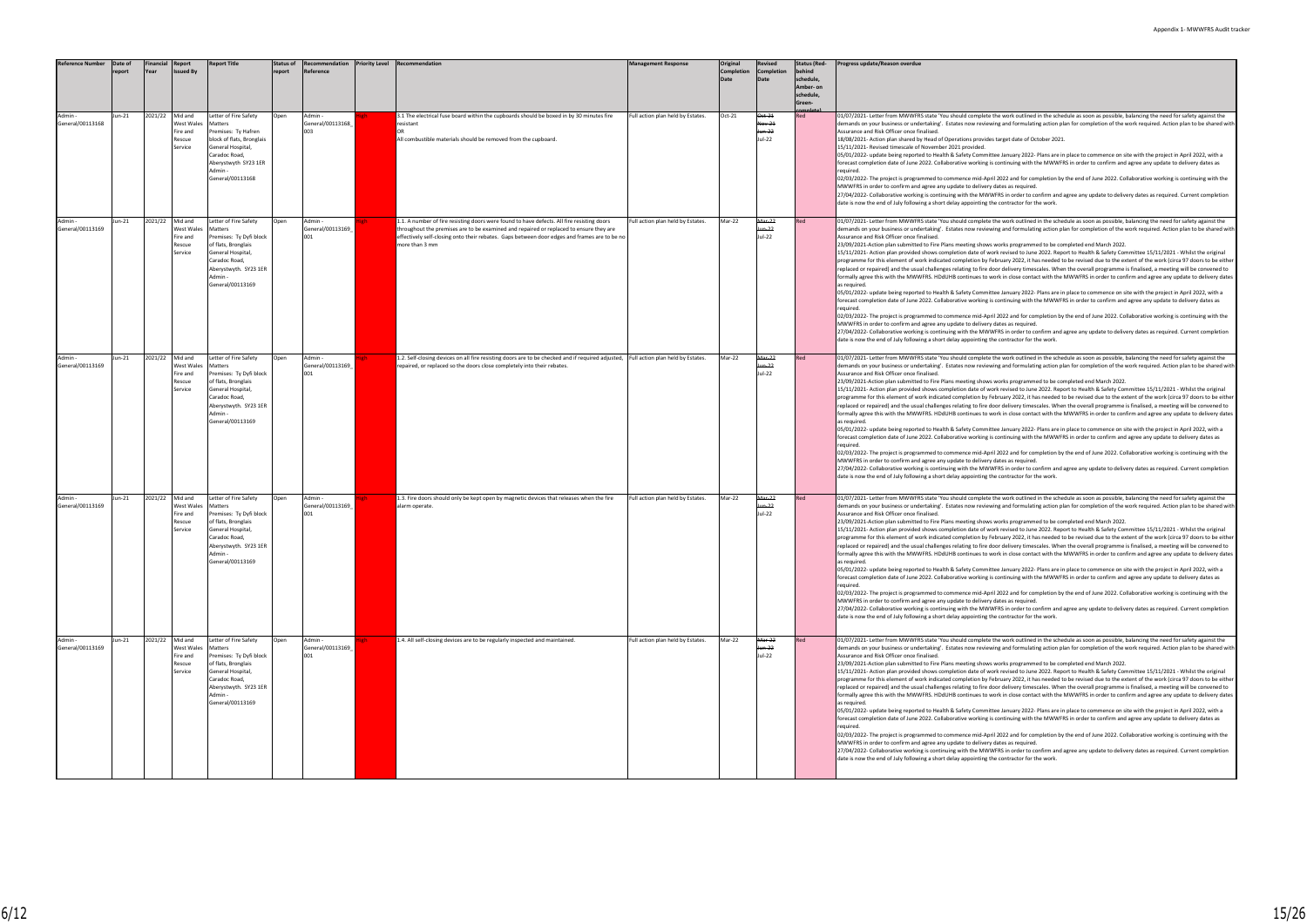ete the work outlined in the schedule as soon as possible, balancing the need for safety against the iewing and formulating action plan for completion of the work required. Action plan to be shared wit

ows works programmed to be completed end March 2022. 15/11/2021- Action plan provided shows completion date of work revised to June 2022. Report to Health & Safety Committee 15/11/2021 - Whilst the original<br>programme for this element of work indicated completion by February replaced or replaced or performation and the usual challenges relationships relationships to be entired to door delivery timescales. When the overall programme is finalised, a meeting will be convened to o work in close contact with the MWWFRS in order to confirm and agree any update to delivery date

05/01/2022- update being reported to Health & Safety Committee January 2022- Plans are in place to commence on site with the project in April 2022, with a<br>forecast completion date of June 2022. Collaborative working is con

April 2022 and for completion by the end of June 2022. Collaborative working is continuing with the ery dates as required.

1WWFRS in order to confirm and agree any update to delivery dates as required. Current completion death is now the end of the work.

ete the work outlined in the schedule as soon as possible, balancing the need for safety against the iewing and formulating action plan for completion of the work required. Action plan to be shared wit

23 yws works programmed to be completed end March 2022.

15/11/2021- Action plan provided shows completion date of work revised to June 2022. Report to Health & Safety Committee 15/11/2021 - Whilst the original programme for this element of the completion by February 2022, it has needed to be revised due to the extent of the work (circa 97 doors to be either replaced or repaired) and the usual challenges relating to fire door delivery timescales. When the overall programme is finalised, a meeting will be convened to<br>formally agree this with the MWWFRS. HDdUHB continues to work

> mittee January 2022- Plans are in place to commence on site with the project in April 2022, with a ng is continuing with the MWWFRS in order to confirm and agree any update to delivery dates as

April 2022 and for completion by the end of June 2022. Collaborative working is continuing with the mward dates as required.

27, 2022- 2023- Collamorative working is continuing with the WWFRS in order to completion<br>WWFRS in order to confirm and agree any update to delivery dates as required. Current completion  $\alpha$  the contractor for the work.

ete the work outlined in the schedule as soon as possible, balancing the need for safety against the viewing and formulating action plan for completion of the work required. Action plan to be shared wit

ides target date of October 2021.

mittee January 2022- Plans are in place to commence on site with the project in April 2022, with a ng is continuing with the MWWFRS in order to confirm and agree any update to delivery dates as

April 2022 and for completion by the end of June 2022. Collaborative working is continuing with the ery dates as required.

1WWFRS in order to confirm and agree any update to delivery dates as required. Current completion date is now the contractor for the work.

eted within 3 months of date of letter (i.e. 30/09/2021). mittee provides target date of end August 2021.

s documents have been completed and issues, with ratification to take place by end of November

eam requesting response by end of November 2021. No response received therefore chaser to be sentiary 2022.<br>I

ny<br>103 set out a full programme of delivery for remaining elements of work. Head of Assurance and Risk has

with hospital site senior management team for sign off, awaiting response.

ete the work outlined in the schedule as soon as possible, balancing the need for safety against the demands on your business or undertaking action plan for completion of the work required. Action plan to be shared with the with reviewing action plan for completion of the work required. Action plan to be shared with

survey work will be completed by end of September 2021. Costs and timescales to be confirmed post

ows works programmed to be completed end March 2022.

15/11/2021- Action plan provided shows completion date of work revised to June 2022. Report to Health & Safety Committee 15/11/2021 - Whilst the original<br>programme for this element of work indicated completion by February replaced or replaced or performation and the usual challenges relationships relationships to be entired to door delivery timescales. When the overall programme is finalised, a meeting will be convened to o work in close contact with the MWWFRS in order to confirm and agree any update to delivery date

> offittee January 2022- Plans are in place to commence on site with the project in April 2022, with a ng is continuing with the MWWFRS in order to confirm and agree any update to delivery dates as

April 2022 and for completion by the end of June 2022. Collaborative working is continuing with the m<br>ery dates as required.

.<br>1077-1009 WWFRS in order to confirm and agree any update to delivery dates as required. Current completion ng the contractor for the work.

ete the work outlined in the schedule as soon as possible, balancing the need for safety against the idemands on your business or undertaking action plan for completion of the work required. Action plan to be shared with

survey work will be completed by end of September 2021. Costs and timescales to be confirmed post

ows works programmed to be completed end March 2022.

116 North programmed to be completed shown that the second shows complete the original shows revised to June 2022. Report to Health & Safety Committee 15/11/2021 - Whilst the original r February 2022, it has needed to be revised due to the extent of the work (circa 97 doors to be either replaced or replaced or between the usual challenges relationships relationships relationships relationships re<br>Let door delivery timescales. When the overall programme is finalised, a meeting will be convened to o work in close contact with the MWWFRS in order to confirm and agree any update to delivery date

mittee January 2022- Plans are in place to commence on site with the project in April 2022, with a ng is continuing with the MWWFRS in order to confirm and agree any update to delivery dates as

April 2022 and for completion by the end of June 2022. Collaborative working is continuing with the messed the reconfirm and agreement to delivery dates as required.

.<br>27-10 WWFRS in order to confirm and agree any update to delivery dates as required. Current completion ng the contractor for the work.

| <b>Reference Number</b>     | Date of<br>report | <b>Financial</b><br>Year | Report<br><b>Issued By</b>                             | <b>Report Title</b>                                                                                                                                                              | <b>Status of</b><br>report | Recommendation<br>Reference        | <b>Priority Level</b> | Recommendation                                                                                                                                                                                                                                                                                       | <b>Management Response</b>        | Original<br><b>Completion</b><br>Date | Revised<br><b>Completion</b><br>Date | <b>Status (Red-</b><br>behind<br>schedule,<br>Amber- on<br>schedule,<br>Green- | Progress update/Reason overdue                                                                                                                                                                                                                                                                                                                                                                                                                                                                                                                                                                                                                                                                                                                                                                                                                                                                                                                                                          |
|-----------------------------|-------------------|--------------------------|--------------------------------------------------------|----------------------------------------------------------------------------------------------------------------------------------------------------------------------------------|----------------------------|------------------------------------|-----------------------|------------------------------------------------------------------------------------------------------------------------------------------------------------------------------------------------------------------------------------------------------------------------------------------------------|-----------------------------------|---------------------------------------|--------------------------------------|--------------------------------------------------------------------------------|-----------------------------------------------------------------------------------------------------------------------------------------------------------------------------------------------------------------------------------------------------------------------------------------------------------------------------------------------------------------------------------------------------------------------------------------------------------------------------------------------------------------------------------------------------------------------------------------------------------------------------------------------------------------------------------------------------------------------------------------------------------------------------------------------------------------------------------------------------------------------------------------------------------------------------------------------------------------------------------------|
| Admin -<br>General/00113169 | Jun-21            | 2021/22                  | Mid and<br>West Wales<br>Fire and<br>Rescue<br>Service | etter of Fire Safety<br>Matters<br>Premises: Ty Dyfi block<br>of flats, Bronglais<br>General Hospital,<br>Caradoc Road,<br>Aberystwyth. SY23 1ER<br>Admin -<br>General/00113169  | Open                       | Admin -<br>General/00113169<br>002 |                       | 2.1. The staircases should be maintained with suitable materials to provide a fire resisting<br>standard of at least 30 minutes.                                                                                                                                                                     | Full action plan held by Estates. | Mar-22                                | Mar-22<br>lun-22<br>Jul-22           | Red                                                                            | 01/07/2021- Letter from MWWFRS state 'You should comple<br>demands on your business or undertaking'. Estates now revi<br>Assurance and Risk Officer once finalised.<br>23/09/2021-Action plan submitted to Fire Plans meeting sho<br>15/11/2021- Action plan provided shows completion date of<br>programme for this element of work indicated completion by<br>replaced or repaired) and the usual challenges relating to fire<br>formally agree this with the MWWFRS. HDdUHB continues to<br>as required.<br>05/01/2022- update being reported to Health & Safety Comn<br>forecast completion date of June 2022. Collaborative working<br>required.<br>02/03/2022- The project is programmed to commence mid-A<br>MWWFRS in order to confirm and agree any update to delive<br>27/04/2022- Collaborative working is continuing with the MV<br>date is now the end of July following a short delay appointing                                                                          |
| Admin -<br>General/00113169 | Jun-21            | 2021/22                  | Mid and<br>West Wales<br>Fire and<br>Rescue<br>Service | Letter of Fire Safety<br>Matters<br>Premises: Ty Dyfi block<br>of flats, Bronglais<br>General Hospital,<br>Caradoc Road,<br>Aberystwyth. SY23 1ER<br>Admin -<br>General/00113169 | Open                       | Admin-<br>General/00113169<br>002  |                       | 2.2. All openings in the walls, floors, partitions, and ceilings throughout the premises<br>provided for the passage of service piping, ducts, or cables, are to be sealed or bushed to at<br>least 30-minute standard of fire resistance.                                                           | Full action plan held by Estates. | Mar-22                                | Mar-22<br>lun-22<br>Jul-22           | Red                                                                            | 01/07/2021- Letter from MWWFRS state 'You should comple<br>demands on your business or undertaking'. Estates now revi<br>Assurance and Risk Officer once finalised.<br>23/09/2021-Action plan submitted to Fire Plans meeting sho<br>15/11/2021- Action plan provided shows completion date of<br>programme for this element of work indicated completion by<br>replaced or repaired) and the usual challenges relating to fire<br>formally agree this with the MWWFRS. HDdUHB continues to<br>as required.<br>05/01/2022- update being reported to Health & Safety Comn<br>forecast completion date of June 2022. Collaborative working<br>required.<br>02/03/2022- The project is programmed to commence mid-A<br>MWWFRS in order to confirm and agree any update to delive<br>27/04/2022- Collaborative working is continuing with the M\<br>date is now the end of July following a short delay appointing                                                                          |
| Admin -<br>General/00113169 | Jun-21            | 2021/22                  | Mid and<br>West Wales<br>Fire and<br>Rescue<br>Service | Letter of Fire Safety<br>Matters<br>Premises: Ty Dyfi block<br>of flats, Bronglais<br>General Hospital,<br>Caradoc Road,<br>Aberystwyth. SY23 1ER<br>Admin -<br>General/00113169 | Open                       | Admin-<br>General/00113169<br>003  |                       | 3.1 The electrical fuse board within the cupboards should be boxed in by 30 minutes fire<br>resistant<br>ΩR<br>All combustible materials should be removed from the cupboard.                                                                                                                        | Full action plan held by Estates. | Oct-21                                | Oct-21<br>Nov-21<br>Jun-22<br>Jul-22 | Red                                                                            | 01/07/2021- Letter from MWWFRS state 'You should comple<br>demands on your business or undertaking'. Estates now revi<br>Assurance and Risk Officer once finalised.<br>18/08/2021- Action plan shared by Head of Operations provi<br>15/11/2021- Revised timescale of November 2021 provided.<br>05/01/2022- update being reported to Health & Safety Comn<br>forecast completion date of June 2022. Collaborative working<br>required.<br>02/03/2022- The project is programmed to commence mid-A<br>MWWFRS in order to confirm and agree any update to delive<br>27/04/2022- Collaborative working is continuing with the MV<br>date is now the end of July following a short delay appointing                                                                                                                                                                                                                                                                                        |
| Admin -<br>General/00329501 | Jun-21            | 2021/22                  | Mid and<br>West Wales<br>Fire and<br>Rescue<br>Service | Letter of Fire Safety<br>Matters<br>Premises: Green Block,<br><b>Bronglais General</b><br>Hospital, Caradoc Road,<br>Aberystwyth SY23 1ER<br>Admin -<br>eneral/00329501          | Open                       | Admin-<br>General/00329501<br>005  |                       | Article 11, Item 1 Fire Safety Management - An assessment should be undertaken to ensure<br>there is a suitable and up to date Fire defence plan. The fire defence plan should be reviewed<br>when situations or circumstances change within the building.                                           | Full action plan held by Estates. | Sep-21                                | $Sep-24$<br>Nov-21<br>Feb-22<br>N/K  | Red                                                                            | Letter 30/06/2021 states all recommendations to be complet<br>24/08/2021- Action plan submitted to Health & Safety Comm<br>15/11/2021- Revised action plan dated 09/11/2021 confirms<br>2021, at which time the recommendation can be closed.<br>10/01/2022- Fire defence plan issued to site management te<br>sent, assuming if no response received plan will be agreed by<br>07/03/2022- UHB meeting with MWWFRS on 10/03/2022 to<br>quested update following this meeting.<br>27/04/2022-Fire Defence plan has been written and shared v                                                                                                                                                                                                                                                                                                                                                                                                                                            |
| Admin -<br>General00295247  | Jun-21            | 2021/22                  | Mid and<br>West Wales<br>Fire and<br>Rescue<br>Service | Letter of Fire Safety<br>Matters<br>Premises: Ty Aeron block<br>of flats, Bronglais<br>General Hospital,<br>Caradoc Road,<br>Aberystwyth. SY23 1ER<br>Admin -<br>General00295247 | Open                       | Admin -<br>General00295247<br>001  |                       | 1.1. A number of fire resisting doors were found to have defects. All fire resisting doors<br>throughout the premises are to be examined and repaired or replaced to ensure they are<br>effectively self-closing onto their rebates. Gaps between door edge and frame are to be no<br>more than 3 mm | Full action plan held by Estates. | Mar-22                                | Mar-22<br>Jun-22<br>Jul-22           | Red                                                                            | 01/07/2021- Letter from MWWFRS state 'You should comple<br>demands on your business or undertaking'. Estates now revi<br>Assurance and Risk Officer once finalised.<br>18/08/2021- Action plan from Head of Operations confirms s<br>survey.<br>23/09/2021-Action plan submitted to Fire Plans meeting sho<br>15/11/2021- Action plan provided shows completion date of<br>programme for this element of work indicated completion by<br>replaced or repaired) and the usual challenges relating to fire<br>formally agree this with the MWWFRS. HDdUHB continues to<br>as required.<br>05/01/2022- update being reported to Health & Safety Comn<br>forecast completion date of June 2022. Collaborative working<br>required.<br>02/03/2022- The project is programmed to commence mid-A<br>MWWFRS in order to confirm and agree any update to delive<br>27/04/2022- Collaborative working is continuing with the M\<br>date is now the end of July following a short delay appointing |
| Admin -<br>General00295247  | Jun-21            | 2021/22                  | Mid and<br>West Wales<br>Fire and<br>Rescue<br>Service | Letter of Fire Safety<br>Matters<br>Premises: Ty Aeron block<br>of flats, Bronglais<br>General Hospital,<br>Caradoc Road,<br>Aberystwyth. SY23 1ER<br>Admin-<br>General00295247  | Open                       | Admin -<br>General00295247<br>001  |                       | 1.2. Self-closing devices on all fire resisting doors are to be checked and if required be<br>adjusted, repaired, or replaced so the doors close completely into their rebates.                                                                                                                      | Full action plan held by Estates. | Mar-22                                | Mar-22<br>Jun-22<br>Jul-22           | Red                                                                            | 01/07/2021- Letter from MWWFRS state 'You should comple<br>demands on your business or undertaking'. Estates now revi<br>Assurance and Risk Officer once finalised.<br>18/08/2021- Action plan from Head of Operations confirms s<br>survev.<br>23/09/2021-Action plan submitted to Fire Plans meeting sho<br>15/11/2021- Action plan provided shows completion date of<br>programme for this element of work indicated completion by<br>replaced or repaired) and the usual challenges relating to fire<br>formally agree this with the MWWFRS. HDdUHB continues to<br>as required.<br>05/01/2022- update being reported to Health & Safety Comn<br>forecast completion date of June 2022. Collaborative working<br>required.<br>02/03/2022- The project is programmed to commence mid-A<br>MWWFRS in order to confirm and agree any update to delive<br>27/04/2022- Collaborative working is continuing with the M\<br>date is now the end of July following a short delay appointing |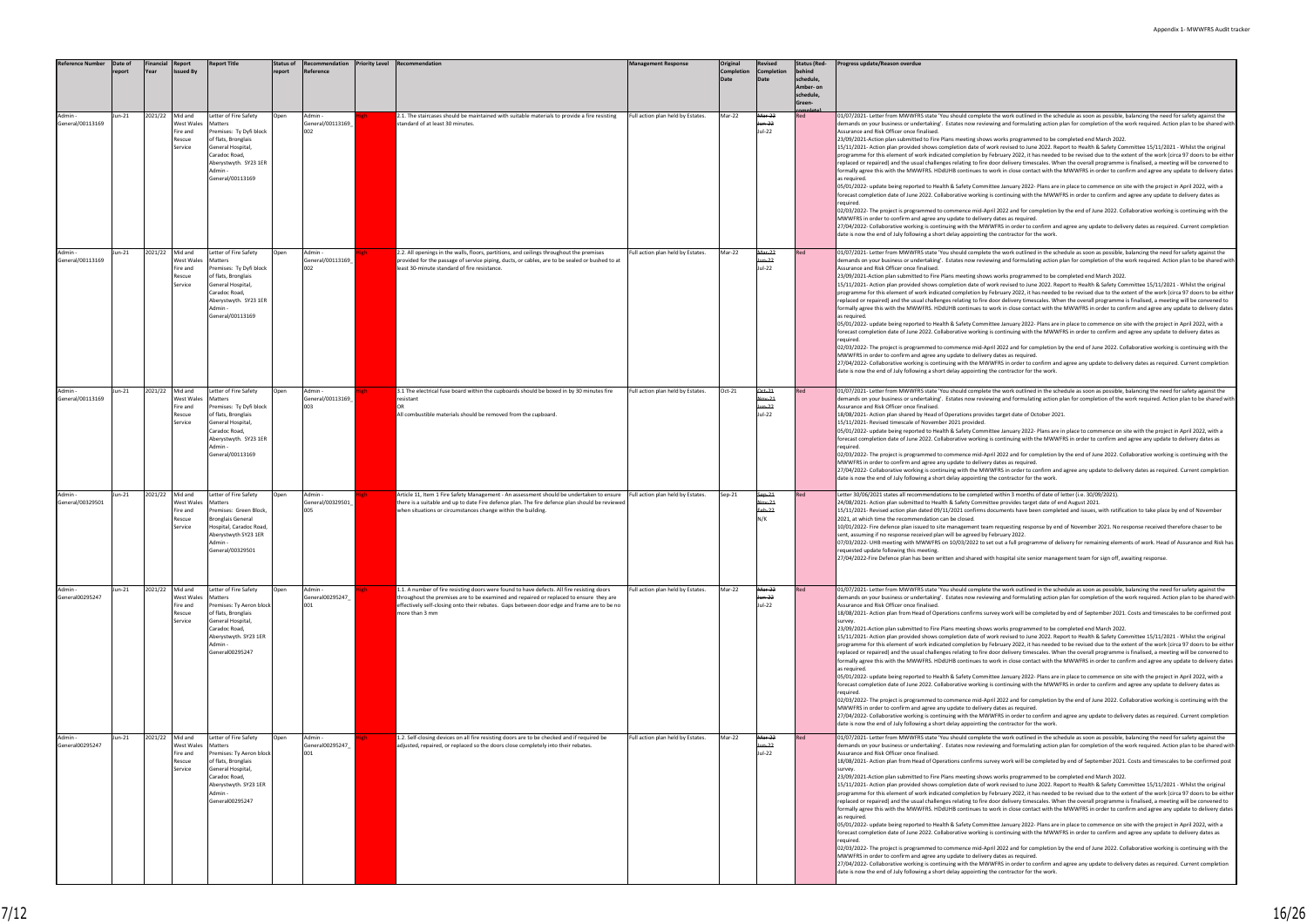| Reference Number                  | Date of<br>report | Financial<br><b>Year</b> | Report<br>ssued By                                           | <b>Report Title</b>                                                                                                                                                              | <b>Status of</b><br>report<br>Reference | Recommendation   | <b>Priority Level Recommendation</b>                                                                                                                                                                                                                 | <b>Management Response</b>        | Original<br>Completion<br>Date | <b>Revised</b><br><b>Completion</b><br>Date | <b>Status (Red-</b><br>oehind<br>schedule,<br>Amber- on<br>chedule,<br>ireen- | Progress update/Reason overdue                                                                                                                                                                                                                                                                                                                                                                                                                                                                                                                                                                                                                                                                                                                                                                                                                                                                                                                                                                                                                                                                                                                                                                                                                                                                                                                                                                                                                                                                                                                                                                                                                                                                                                                                                                                                                                                                                                                                                                                                                                                                                                                                                             |
|-----------------------------------|-------------------|--------------------------|--------------------------------------------------------------|----------------------------------------------------------------------------------------------------------------------------------------------------------------------------------|-----------------------------------------|------------------|------------------------------------------------------------------------------------------------------------------------------------------------------------------------------------------------------------------------------------------------------|-----------------------------------|--------------------------------|---------------------------------------------|-------------------------------------------------------------------------------|--------------------------------------------------------------------------------------------------------------------------------------------------------------------------------------------------------------------------------------------------------------------------------------------------------------------------------------------------------------------------------------------------------------------------------------------------------------------------------------------------------------------------------------------------------------------------------------------------------------------------------------------------------------------------------------------------------------------------------------------------------------------------------------------------------------------------------------------------------------------------------------------------------------------------------------------------------------------------------------------------------------------------------------------------------------------------------------------------------------------------------------------------------------------------------------------------------------------------------------------------------------------------------------------------------------------------------------------------------------------------------------------------------------------------------------------------------------------------------------------------------------------------------------------------------------------------------------------------------------------------------------------------------------------------------------------------------------------------------------------------------------------------------------------------------------------------------------------------------------------------------------------------------------------------------------------------------------------------------------------------------------------------------------------------------------------------------------------------------------------------------------------------------------------------------------------|
| General00295247                   | Jun-21            | 2021/22                  | Mid and<br>West Wales<br>ire and<br>escue?<br>Service        | etter of Fire Safety<br>Matters<br>Premises: Ty Aeron block<br>of flats, Bronglais<br>General Hospital,<br>Caradoc Road,<br>Aberystwyth. SY23 1ER<br>Admin -<br>General00295247  | Admin -<br>Open<br>001                  | General00295247  | 1.3. Fire doors should only be kept open by magnetic devices which release when the fire<br>alarm operates.                                                                                                                                          | Full action plan held by Estates. | Mar-22                         | Mar-22<br>lun-22<br>Jul-22                  | Red                                                                           | 01/07/2021- Letter from MWWFRS state 'You should complete the work outlined in the schedule as soon as possible, balancing the need for safety against the<br>demands on your business or undertaking'. Estates now reviewing and formulating action plan for completion of the work required. Action plan to be shared v<br>Assurance and Risk Officer once finalised<br>18/08/2021- Action plan from Head of Operations confirms survey work will be completed by end of September 2021. Costs and timescales to be confirmed po<br>23/09/2021-Action plan submitted to Fire Plans meeting shows works programmed to be completed end March 2022.<br>15/11/2021- Action plan provided shows completion date of work revised to June 2022. Report to Health & Safety Committee 15/11/2021 - Whilst the original<br>programme for this element of work indicated completion by February 2022, it has needed to be revised due to the extent of the work (circa 97 doors to be eit<br>replaced or repaired) and the usual challenges relating to fire door delivery timescales. When the overall programme is finalised, a meeting will be convened t<br>formally agree this with the MWWFRS. HDdUHB continues to work in close contact with the MWWFRS in order to confirm and agree any update to delivery da<br>as required.<br>05/01/2022- update being reported to Health & Safety Committee January 2022- Plans are in place to commence on site with the project in April 2022, with a<br>forecast completion date of June 2022. Collaborative working is continuing with the MWWFRS in order to confirm and agree any update to delivery dates as<br>required.<br>02/03/2022- The project is programmed to commence mid-April 2022 and for completion by the end of June 2022. Collaborative working is continuing with th<br>MWWFRS in order to confirm and agree any update to delivery dates as required.<br>27/04/2022- Collaborative working is continuing with the MWWFRS in order to confirm and agree any update to delivery dates as required. Current completio<br>date is now the end of July following a short delay appointing the contractor for the work.            |
| Admin -<br>General00295247        | Jun-21            | 2021/22                  | Mid and<br><b>Nest Wales</b><br>ire and<br>escue?<br>Service | Letter of Fire Safety<br>Matters<br>Premises: Ty Aeron block<br>of flats, Bronglais<br>General Hospital,<br>Caradoc Road,<br>Aberystwyth. SY23 1ER<br>Admin -<br>General00295247 | Admin -<br>Open<br>001                  | General00295247  | 1.4. All self-closing devices are to be regularly inspected and maintained                                                                                                                                                                           | Full action plan held by Estates. | Mar-22                         | Mar-22<br>$un-22$<br>Jul-22                 |                                                                               | 01/07/2021- Letter from MWWFRS state 'You should complete the work outlined in the schedule as soon as possible, balancing the need for safety against the<br>demands on your business or undertaking'. Estates now reviewing and formulating action plan for completion of the work required. Action plan to be shared v<br>Assurance and Risk Officer once finalised.<br>18/08/2021- Action plan from Head of Operations confirms survey work will be completed by end of September 2021. Costs and timescales to be confirmed po<br>survey<br>23/09/2021-Action plan submitted to Fire Plans meeting shows works programmed to be completed end March 2022.<br>15/11/2021- Action plan provided shows completion date of work revised to June 2022. Report to Health & Safety Committee 15/11/2021 - Whilst the original<br>programme for this element of work indicated completion by February 2022, it has needed to be revised due to the extent of the work (circa 97 doors to be eit<br>replaced or repaired) and the usual challenges relating to fire door delivery timescales. When the overall programme is finalised, a meeting will be convened t<br>formally agree this with the MWWFRS. HDdUHB continues to work in close contact with the MWWFRS in order to confirm and agree any update to delivery da<br>as required.<br>05/01/2022- update being reported to Health & Safety Committee January 2022- Plans are in place to commence on site with the project in April 2022, with a<br>forecast completion date of June 2022. Collaborative working is continuing with the MWWFRS in order to confirm and agree any update to delivery dates as<br>required.<br>02/03/2022- The project is programmed to commence mid-April 2022 and for completion by the end of June 2022. Collaborative working is continuing with th<br>MWWFRS in order to confirm and agree any update to delivery dates as required.<br>27/04/2022- Collaborative working is continuing with the MWWFRS in order to confirm and agree any update to delivery dates as required. Current completio<br>date is now the end of July following a short delay appointing the contractor for the work. |
| Admin -<br>General00295247        | $un-21$           | 2021/22                  | Mid and<br>West Wales<br>ire and<br>escue?<br>Service        | Letter of Fire Safety<br>Matters<br>Premises: Ty Aeron block<br>of flats, Bronglais<br>General Hospital,<br>Caradoc Road,<br>Aberystwyth. SY23 1ER<br>Admin -<br>General00295247 | Open<br>Admin<br>002                    | General00295247  | 2.1. The staircases should be maintained with suitable materials to provide a fire resisting<br>standard of at least 30 minutes                                                                                                                      | Full action plan held by Estates. | Mar-22                         | Mar-22<br>lun-22<br>Jul-22                  |                                                                               | 01/07/2021- Letter from MWWFRS state 'You should complete the work outlined in the schedule as soon as possible, balancing the need for safety against the<br>demands on your business or undertaking'. Estates now reviewing and formulating action plan for completion of the work required. Action plan to be shared v<br>Assurance and Risk Officer once finalised.<br>18/08/2021- Action plan from Head of Operations confirms survey work will be completed by end of September 2021. Costs and timescales to be confirmed po<br>23/09/2021-Action plan submitted to Fire Plans meeting shows works programmed to be completed end March 2022.<br>15/11/2021- Action plan provided shows completion date of work revised to June 2022. Report to Health & Safety Committee 15/11/2021 - Whilst the original<br>programme for this element of work indicated completion by February 2022, it has needed to be revised due to the extent of the work (circa 97 doors to be eit<br>replaced or repaired) and the usual challenges relating to fire door delivery timescales. When the overall programme is finalised, a meeting will be convened t<br>formally agree this with the MWWFRS. HDdUHB continues to work in close contact with the MWWFRS in order to confirm and agree any update to delivery da<br>as required.<br>05/01/2022- update being reported to Health & Safety Committee January 2022- Plans are in place to commence on site with the project in April 2022, with a<br>forecast completion date of June 2022. Collaborative working is continuing with the MWWFRS in order to confirm and agree any update to delivery dates as<br>required.<br>02/03/2022- The project is programmed to commence mid-April 2022 and for completion by the end of June 2022. Collaborative working is continuing with th<br>MWWFRS in order to confirm and agree any update to delivery dates as required.<br>27/04/2022- Collaborative working is continuing with the MWWFRS in order to confirm and agree any update to delivery dates as required. Current completio<br>date is now the end of July following a short delay appointing the contractor for the work.           |
| Admin -<br>General00295247        | Jun-21            | 2021/22                  | Mid and<br>Nest Wales<br>Fire and<br>escue?<br>Service       | Letter of Fire Safety<br>Matters<br>Premises: Ty Aeron block<br>of flats, Bronglais<br>General Hospital,<br>Caradoc Road,<br>Aberystwyth. SY23 1ER<br>Admin -<br>General00295247 | Admin -<br>Open<br>002                  | General00295247  | 2.2. All openings in the walls, floors, partitions, and ceilings throughout the premises that are<br>provided for the passage of service piping, ducts, or cables, are to be sealed or bushed to at<br>least 30-minutes standard of fire resistance. | Full action plan held by Estates. | Mar-22                         | Mar-22<br>$un-22$<br>Jul-22                 |                                                                               | 01/07/2021- Letter from MWWFRS state 'You should complete the work outlined in the schedule as soon as possible, balancing the need for safety against the<br>demands on your business or undertaking'. Estates now reviewing and formulating action plan for completion of the work required. Action plan to be shared v<br>Assurance and Risk Officer once finalised.<br>18/08/2021- Action plan from Head of Operations confirms survey work will be completed by end of September 2021. Costs and timescales to be confirmed po<br>survey<br>23/09/2021-Action plan submitted to Fire Plans meeting shows works programmed to be completed end March 2022.<br>15/11/2021- Action plan provided shows completion date of work revised to June 2022. Report to Health & Safety Committee 15/11/2021 - Whilst the original<br>programme for this element of work indicated completion by February 2022, it has needed to be revised due to the extent of the work (circa 97 doors to be eit<br>replaced or repaired) and the usual challenges relating to fire door delivery timescales. When the overall programme is finalised, a meeting will be convened t<br>formally agree this with the MWWFRS. HDdUHB continues to work in close contact with the MWWFRS in order to confirm and agree any update to delivery da<br>as required.<br>05/01/2022- update being reported to Health & Safety Committee January 2022- Plans are in place to commence on site with the project in April 2022, with a<br>forecast completion date of June 2022. Collaborative working is continuing with the MWWFRS in order to confirm and agree any update to delivery dates as<br>required.<br>02/03/2022- The project is programmed to commence mid-April 2022 and for completion by the end of June 2022. Collaborative working is continuing with th<br>MWWFRS in order to confirm and agree any update to delivery dates as required.<br>27/04/2022- Collaborative working is continuing with the MWWFRS in order to confirm and agree any update to delivery dates as required. Current completio<br>date is now the end of July following a short delay appointing the contractor for the work. |
| Admin-<br>General00295247         | Jun-21            | 2021/22                  | Mid and<br>West Wales<br>ire and<br><b>Rescue</b><br>Service | Letter of Fire Safety<br>Matters<br>Premises: Ty Aeron block<br>of flats, Bronglais<br>General Hospital,<br>Caradoc Road,<br>Aberystwyth. SY23 1ER<br>Admin -<br>General00295247 | Open<br>Admin -<br>003                  | General00295247  | 3.1 The electrical fuse board within the cupboards should be boxed in by 30 minutes fire<br>resistant OR<br>All combustible materials should be removed from the cupboard.                                                                           | Full action plan held by Estates. | $Oct-21$                       | Oct-21<br>Nov-21<br>Jun-22<br>Jul-22        |                                                                               | 01/07/2021- Letter from MWWFRS state 'You should complete the work outlined in the schedule as soon as possible, balancing the need for safety against the<br>demands on your business or undertaking'. Estates now reviewing and formulating action plan for completion of the work required. Action plan to be shared v<br>Assurance and Risk Officer once finalised.<br>18/08/2021- Action plan shared by Head of Operations provides target date of October 2021.<br>15/11/2021- Revised timescale of November 2021 provided.<br>05/01/2022- update being reported to Health & Safety Committee January 2022- Plans are in place to commence on site with the project in April 2022, with a<br>forecast completion date of June 2022. Collaborative working is continuing with the MWWFRS in order to confirm and agree any update to delivery dates as<br>required.<br>02/03/2022- The project is programmed to commence mid-April 2022 and for completion by the end of June 2022. Collaborative working is continuing with th<br>MWWFRS in order to confirm and agree any update to delivery dates as required.<br>27/04/2022- Collaborative working is continuing with the MWWFRS in order to confirm and agree any update to delivery dates as required. Current completio<br>date is now the end of July following a short delay appointing the contractor for the work.                                                                                                                                                                                                                                                                                                                                                                                                                                                                                                                                                                                                                                                                                                                                                                                                         |
| BFS/KS/SJM/001077 Jun-21<br>39-02 |                   | 2021/22                  | Mid and<br>Vest Wales<br>ire and<br>Rescue<br>service        | Letter of Fire Safety<br>Matters - GLANGWILI<br>GENERAL HOSPITAL,<br>DOLGWILI ROAD,<br>CARMARTHEN, SA31 2AI<br>BFS/KS/SJM/00107739-                                              | Open<br>739 001                         | BFS/KS/SJM/00107 | 1.1 The areas visited in this inspection should be included into the current Compartmentation Full action plan held by Estates.<br>survey (areas listed at end of schedule)                                                                          |                                   | Aug-24                         | Aug-24                                      | Amber                                                                         | 01/07/2021- Letter dated 08/06/2021 from MWWFRS states 'To be completed in line with the agreed advanced, first and second phase works as mentioned<br>within the document: Fire Precaution Upgrade Works Glangwili General Hospital, presented to us on the 6th Jan 2021'. Timescale of August 2024 added to tra<br>as this aligns with Phase 2 works completion date.<br>18/11/2021- Assistant Head of Operational Facilities Management confirmed residents have been written to and contractor has been confirmed to carry out w<br>from end of November 2021 to March 2022.<br>10/01/2022- Survey work to be completed by March 2022.                                                                                                                                                                                                                                                                                                                                                                                                                                                                                                                                                                                                                                                                                                                                                                                                                                                                                                                                                                                                                                                                                                                                                                                                                                                                                                                                                                                                                                                                                                                                                 |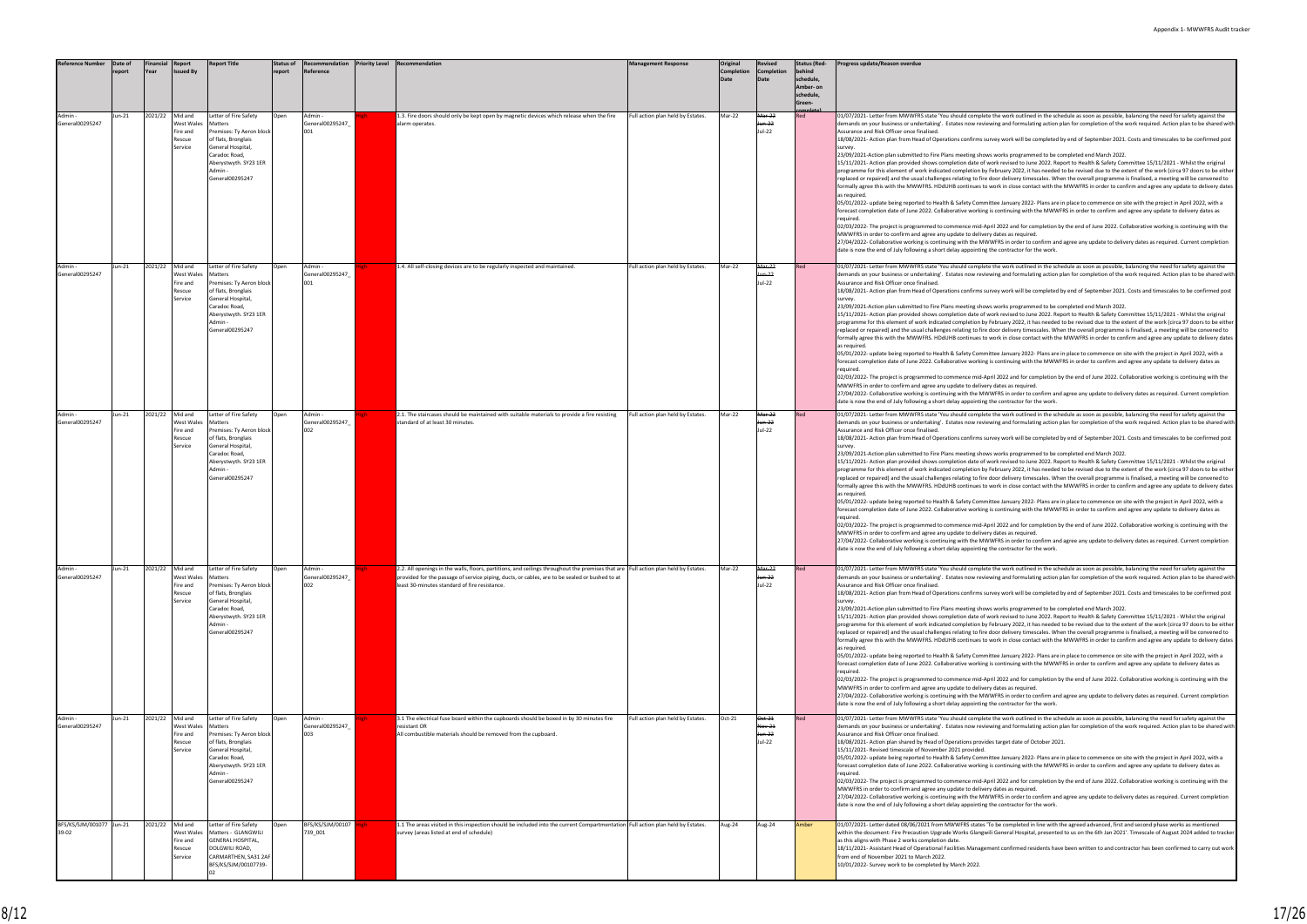| <b>Reference Number</b>  | Date of<br>eport | Financial<br>Report<br>Year                                       | <b>Report Title</b>                                                                                                                  | <b>Status of</b><br>report | Recommendation<br>Reference | Priority Level Recommendation                                                                                                                                                                                                                                                                                                                                                                                                                                                                                                                                                                                                                                                                                                                                                                                                                                                                              | <b>Management Response</b>        | Original<br><b>Completion</b><br>Date | <b>Revised</b><br>Completion | <b>Status (Red-</b><br>ehinc<br>schedule,<br>Amber- on<br>chedule,<br>Green- | Progress update/Reason overdue                                                                                                                                                                                                                                                                                                                                                                                                                                                                                                                                                                                                                                                                                                                                                                                                                                                                                                                                                                                                                                                |
|--------------------------|------------------|-------------------------------------------------------------------|--------------------------------------------------------------------------------------------------------------------------------------|----------------------------|-----------------------------|------------------------------------------------------------------------------------------------------------------------------------------------------------------------------------------------------------------------------------------------------------------------------------------------------------------------------------------------------------------------------------------------------------------------------------------------------------------------------------------------------------------------------------------------------------------------------------------------------------------------------------------------------------------------------------------------------------------------------------------------------------------------------------------------------------------------------------------------------------------------------------------------------------|-----------------------------------|---------------------------------------|------------------------------|------------------------------------------------------------------------------|-------------------------------------------------------------------------------------------------------------------------------------------------------------------------------------------------------------------------------------------------------------------------------------------------------------------------------------------------------------------------------------------------------------------------------------------------------------------------------------------------------------------------------------------------------------------------------------------------------------------------------------------------------------------------------------------------------------------------------------------------------------------------------------------------------------------------------------------------------------------------------------------------------------------------------------------------------------------------------------------------------------------------------------------------------------------------------|
| BFS/KS/SJM/001158 Jun-21 |                  | 2021/22<br>Mid and<br>West Wales<br>Fire and<br>Rescue<br>Service | Letter of Fire Safety<br>Matters<br>Premises: GREVILLE<br>COURT, ALBION<br>SQUARE, PEMBROKE<br>DOCK, SA72 6XF<br>BFS/KS/SJM/00115877 | Open                       | BFS/KS/SJM/00115<br>877_001 | Item number 1 Alternative Escape Route (Distances).<br>Provide an alternative means of escape as the overall travel distance from Lizzy's and<br>Norma's Rooms is excessive. This new exit would need to be constructed within one of the<br>rooms mentioned, the LABC and Planning department need to be contacted prior to any<br>works undertaken (follow the recommendations within items 2 & 3 and this item will then no<br>longer be required to be undertaken as we will accept item 2 and 3 as a compensatory<br>feature for this situation).                                                                                                                                                                                                                                                                                                                                                     | Full action plan held by Estates. | Mar-22                                | Mar-22                       | External                                                                     | 24/08/2021- Action plan submitted to Health & Safety Committee does not include a timescale against this recommendation. To be clarified with the team. No<br>time limit associated with letter from MWWFRS.<br>18/11/2021- Report to Health & Safety Committee 15/11/2021 confirms property owner, ATEB, are fully responsible for completing all of these required works<br>and are committed to doing so by March 2022.<br>05/01/2022- update being reported to Health & Safety Committee January 2022- Remaining items are fully the responsibility of ATEB (Housing Association).<br>MWWFRS are fully aware of the above, and formal visits are awaited from MWWFRS and formal sign off is expected early in 2022.<br>02/03/2022- Remaining items are fully the responsibility of ATEB (Housing Association). Awaiting a response from MWWFRS on whether any further inspection<br>planned. MWWFRS has already confirmed that all of the HDdUHB works are completed.<br>27/04/2022- UHB to liaise with Housing Association for confirmation the work has been completed. |
| BFS/KS/SJM/001158 Jun-21 |                  | 2021/22<br>Mid and<br>West Wales<br>Fire and<br>Rescue<br>Service | Letter of Fire Safety<br>Matters<br>Premises: GREVILLE<br>COURT, ALBION<br>SQUARE, PEMBROKE<br>DOCK, SA72 6XF<br>BFS/KS/SJM/00115877 | Open                       | BFS/KS/SJM/00115<br>877 003 | 3.1 Item number 3 Fire Resisting Doors<br>The fire doors in the following locations require :<br>1. Cold smoke seals to be repaired on a number of doors within the premises                                                                                                                                                                                                                                                                                                                                                                                                                                                                                                                                                                                                                                                                                                                               | Full action plan held by Estates. | Nov-21                                | Nov-21                       | External                                                                     | 24/08/2021- Action plan submitted to Health & Safety Committee shows timescale of November 2021. No time limit associated with letter from MWWFRS.<br>18/11/2021- Report to Health & Safety Committee 15/11/2021 confirms property owner, ATEB, are fully responsible for completing all of these required works<br>and are committed to doing so by March 2022.<br>O5/01/2022- update being reported to Health & Safety Committee January 2022- Remaining items are fully the responsibility of ATEB (Housing Association).<br>MWWFRS are fully aware of the above, and formal visits are awaited from MWWFRS and formal sign off is expected early in 2022.<br>02/03/2022- Remaining items are fully the responsibility of ATEB (Housing Association). Awaiting a response from MWWFRS on whether any further inspectior<br>planned. MWWFRS has already confirmed that all of the HDdUHB works are completed.<br>27/04/2022- UHB to liaise with Housing Association for confirmation the work has been completed.                                                           |
| BFS/KS/SJM/001158 Jun-21 |                  | 2021/22 Mid and<br>West Wales<br>Fire and<br>Rescue<br>Service    | Letter of Fire Safety<br>Matters<br>Premises: GREVILLE<br>COURT, ALBION<br>SQUARE, PEMBROKE<br>DOCK, SA72 6XF<br>BFS/KS/SJM/00115877 | Open                       | BFS/KS/SJM/00115<br>877_003 | 3.2 Item number 3 Fire Resisting Doors<br>The fire doors in the following locations require :<br>2. The hinges are to be upgraded Twin Ball Bearing Fire Door Hinge BS EN Grade 14 or to an<br>equivalent standard.                                                                                                                                                                                                                                                                                                                                                                                                                                                                                                                                                                                                                                                                                        | Full action plan held by Estates. | Nov-21                                | Nov-21<br>Mar-22             | External                                                                     | 24/08/2021- Action plan submitted to Health & Safety Committee shows timescale of November 2021. No time limit associated with letter from MWWFRS.<br>18/11/2021- Report to Health & Safety Committee 15/11/2021 confirms property owner, ATEB, are fully responsible for completing all of these required works<br>and are committed to doing so by March 2022.<br>05/01/2022- update being reported to Health & Safety Committee January 2022- Remaining items are fully the responsibility of ATEB (Housing Association).<br>MWWFRS are fully aware of the above, and formal visits are awaited from MWWFRS and formal sign off is expected early in 2022.<br>02/03/2022- Remaining items are fully the responsibility of ATEB (Housing Association). Awaiting a response from MWWFRS on whether any further inspectior<br>planned. MWWFRS has already confirmed that all of the HDdUHB works are completed.<br>27/04/2022- UHB to liaise with Housing Association for confirmation the work has been completed.                                                           |
| BFS/KS/SJM/001158 Jun-21 |                  | 2021/22<br>Mid and<br>West Wales<br>Fire and<br>Rescue<br>Service | Letter of Fire Safety<br>Matters<br>Premises: GREVILLE<br>COURT, ALBION<br>SQUARE, PEMBROKE<br>DOCK, SA72 6XF<br>BFS/KS/SJM/00115877 | Open                       | BFS/KS/SJM/00115<br>877 003 | 3.3 Item number 3 Fire Resisting Doors<br>The fire doors in the following locations require :3. Self-closing devices need to be fitted to<br>the doors mentioned below and linked into the fire detection system to ensure that in the<br>event of a fire all doors close fully into their frames when required.<br>The sonic door guards installed are not practical in this type of premises.                                                                                                                                                                                                                                                                                                                                                                                                                                                                                                            | Full action plan held by Estates. | Nov-21                                | Nov-21<br>Mar-22             | External                                                                     | 24/08/2021- Action plan submitted to Health & Safety Committee shows timescale of November 2021. No time limit associated with letter from MWWFRS.<br>18/11/2021- Report to Health & Safety Committee 15/11/2021 confirms property owner, ATEB, are fully responsible for completing all of these required works<br>and are committed to doing so by March 2022.<br>05/01/2022- update being reported to Health & Safety Committee January 2022- Remaining items are fully the responsibility of ATEB (Housing Association).<br>MWWFRS are fully aware of the above, and formal visits are awaited from MWWFRS and formal sign off is expected early in 2022.<br>02/03/2022- Remaining items are fully the responsibility of ATEB (Housing Association). Awaiting a response from MWWFRS on whether any further inspectior<br>planned. MWWFRS has already confirmed that all of the HDdUHB works are completed.<br>27/04/2022- UHB to liaise with Housing Association for confirmation the work has been completed.                                                           |
| BFS/KS/SJM/001158 Jun-21 |                  | 2021/22<br>Mid and<br>West Wales<br>Fire and<br>Rescue<br>Service | Letter of Fire Safety<br>Matters<br>Premises: GREVILLE<br>COURT, ALBION<br>SQUARE, PEMBROKE<br>DOCK, SA72 6XF<br>BFS/KS/SJM/00115877 | Open                       | BFS/KS/SJM/00115<br>877_003 | 3.4 Item number 3 Fire Resisting Doors<br>The sonic door guards installed are not practical in this type of premises.<br>We recommend the installation of a free swing self-closing device within this type of<br>residential care facility as the occupants may not be able to open a door fitted with a self-<br>closer, also the non-ambulant residents are moved around on special equipment therefore<br>having this type of closer assists staff with the movement of the resident. You must ensure<br>that all fire doors are closed during the period between 2300 hours and 0700 hours, or when<br>staffing levels are reduced to a minimum.<br>· Kitchen door<br>Lounge Door<br>Office Door<br>All bedroom Doors<br>• Utility room Door (this door does not require free swing only a standard self-closer)<br>. Boiler room (this door does not require Free swing only a standard self-closer) | Full action plan held by Estates. | Nov-21                                | Nov-21<br>Mar-22             | External                                                                     | 24/08/2021- Action plan submitted to Health & Safety Committee shows timescale of November 2021. No time limit associated with letter from MWWFRS.<br>18/11/2021- Report to Health & Safety Committee 15/11/2021 confirms property owner, ATEB, are fully responsible for completing all of these required works<br>and are committed to doing so by March 2022.<br>05/01/2022- update being reported to Health & Safety Committee January 2022- Remaining items are fully the responsibility of ATEB (Housing Association).<br>MWWFRS are fully aware of the above, and formal visits are awaited from MWWFRS and formal sign off is expected early in 2022.<br>02/03/2022- Remaining items are fully the responsibility of ATEB (Housing Association). Awaiting a response from MWWFRS on whether any further inspectior<br>planned. MWWFRS has already confirmed that all of the HDdUHB works are completed.<br>27/04/2022- UHB to liaise with Housing Association for confirmation the work has been completed.                                                           |
| BFS/KS/SJM/001158 Jun-21 |                  | 2021/22<br>Mid and<br>West Wales<br>Fire and<br>Rescue<br>Service | Letter of Fire Safety<br>Matters<br>Premises: GREVILLE<br>COURT, ALBION<br>SQUARE, PEMBROKE<br>DOCK, SA72 6XF<br>BFS/KS/SJM/00115877 | Open                       | BFS/KS/SJM/00115<br>877 003 | 3.5 Item number 3 Fire Resisting Doors The term 'door-set' refers to the complete element as Full action plan held by Estates.<br>used in practice:<br>. The door leaf or leaves.<br>. The frame in which the door is hung.<br>Hardware essential to the functioning of the doorset.<br>Intumescent seals and smoke sealing devices. In the case of double doors, you should<br>ensure that they close without affecting the operation of the seals.                                                                                                                                                                                                                                                                                                                                                                                                                                                       |                                   | Nov-21                                | Nov-21<br>Mar-22             | External                                                                     | 24/08/2021- Action plan submitted to Health & Safety Committee shows timescale of November 2021. No time limit associated with letter from MWWFRS.<br>18/11/2021- Report to Health & Safety Committee 15/11/2021 confirms property owner, ATEB, are fully responsible for completing all of these required works<br>and are committed to doing so by March 2022.<br>05/01/2022- update being reported to Health & Safety Committee January 2022- Remaining items are fully the responsibility of ATEB (Housing Association).<br>MWWFRS are fully aware of the above, and formal visits are awaited from MWWFRS and formal sign off is expected early in 2022.<br>02/03/2022- Remaining items are fully the responsibility of ATEB (Housing Association). Awaiting a response from MWWFRS on whether any further inspection<br>planned. MWWFRS has already confirmed that all of the HDdUHB works are completed.<br>27/04/2022- UHB to liaise with Housing Association for confirmation the work has been completed.                                                           |
| BFS/KS/SJM/001158 Jun-21 |                  | 2021/22 Mid and<br>West Wales<br>Fire and<br>Rescue<br>Service    | Letter of Fire Safety<br>Matters<br>Premises: GREVILLE<br>COURT, ALBION<br>SQUARE, PEMBROKE<br>DOCK, SA72 6XF<br>BFS/KS/SJM/00115877 | Open                       | BFS/KS/SJM/00115<br>877_004 | 4.1 Item number 4 Doors Difficult to Open<br>Ensure that all doors on exit routes are available and can be easily and immediately opened,<br>without the use of a key, by anyone who might need to use them in an emergency.                                                                                                                                                                                                                                                                                                                                                                                                                                                                                                                                                                                                                                                                               | Full action plan held by Estates. | Mar-22                                | Nov-21<br>Mar-22             | External                                                                     | 24/08/2021- Action plan submitted to Health & Safety Committee does not include a timescale against this recommendation. To be clarified with the team. No<br>time limit associated with letter from MWWFRS.<br>18/11/2021- Report to Health & Safety Committee 15/11/2021 confirms property owner, ATEB, are fully responsible for completing all of these required works<br>and are committed to doing so by March 2022.<br>05/01/2022- update being reported to Health & Safety Committee January 2022- Remaining items are fully the responsibility of ATEB (Housing Association).<br>MWWFRS are fully aware of the above, and formal visits are awaited from MWWFRS and formal sign off is expected early in 2022.<br>02/03/2022- Remaining items are fully the responsibility of ATEB (Housing Association). Awaiting a response from MWWFRS on whether any further inspectior<br>planned. MWWFRS has already confirmed that all of the HDdUHB works are completed.<br>27/04/2022- UHB to liaise with Housing Association for confirmation the work has been completed. |
| BFS/KS/SJM/001158 Jun-21 |                  | 2021/22<br>Mid and<br>West Wales<br>Fire and<br>Rescue<br>Service | Letter of Fire Safety<br>Matters<br>Premises: GREVILLE<br>COURT, ALBION<br>SQUARE, PEMBROKE<br>DOCK, SA72 6XF<br>BFS/KS/SJM/00115877 | Open                       | BFS/KS/SJM/00115<br>877_004 | 4.2 Item number 4 Doors Difficult to Open<br>Change the key lock to a thumb turn type lock on the following doors:<br>1. Double doors within the living room to patio area                                                                                                                                                                                                                                                                                                                                                                                                                                                                                                                                                                                                                                                                                                                                 | Full action plan held by Estates. | Mar-22                                | Nov-21<br>Mar-22             | External                                                                     | 24/08/2021- Action plan submitted to Health & Safety Committee does not include a timescale against this recommendation. To be clarified with the team. No<br>time limit associated with letter from MWWFRS.<br>18/11/2021- Report to Health & Safety Committee 15/11/2021 confirms property owner, ATEB, are fully responsible for completing all of these required works<br>and are committed to doing so by March 2022.<br>O5/01/2022- update being reported to Health & Safety Committee January 2022- Remaining items are fully the responsibility of ATEB (Housing Association).<br>MWWFRS are fully aware of the above, and formal visits are awaited from MWWFRS and formal sign off is expected early in 2022.<br>02/03/2022- Remaining items are fully the responsibility of ATEB (Housing Association). Awaiting a response from MWWFRS on whether any further inspectior<br>planned. MWWFRS has already confirmed that all of the HDdUHB works are completed.<br>27/04/2022- UHB to liaise with Housing Association for confirmation the work has been completed. |

| behind<br>schedule,<br>Amber- on<br>schedule,<br>Green- |                                                                                                                                                                                                                                                                                                                                                                                                                                                                                                                                                                                                                                                                                                                                                                                                                                                                                                                                                                                                                                                                                  |
|---------------------------------------------------------|----------------------------------------------------------------------------------------------------------------------------------------------------------------------------------------------------------------------------------------------------------------------------------------------------------------------------------------------------------------------------------------------------------------------------------------------------------------------------------------------------------------------------------------------------------------------------------------------------------------------------------------------------------------------------------------------------------------------------------------------------------------------------------------------------------------------------------------------------------------------------------------------------------------------------------------------------------------------------------------------------------------------------------------------------------------------------------|
| External                                                | 24/08/2021- Action plan submitted to Health & Safety Committee does not include a timescale against this recommendation. To be clarified with the team. No<br>time limit associated with letter from MWWFRS.<br>18/11/2021- Report to Health & Safety Committee 15/11/2021 confirms property owner, ATEB, are fully responsible for completing all of these required works<br>and are committed to doing so by March 2022.<br>05/01/2022- update being reported to Health & Safety Committee January 2022- Remaining items are fully the responsibility of ATEB (Housing Association).<br>MWWFRS are fully aware of the above, and formal visits are awaited from MWWFRS and formal sign off is expected early in 2022.<br>02/03/2022- Remaining items are fully the responsibility of ATEB (Housing Association). Awaiting a response from MWWFRS on whether any further inspection is<br>planned. MWWFRS has already confirmed that all of the HDdUHB works are completed.<br>27/04/2022- UHB to liaise with Housing Association for confirmation the work has been completed. |
| External                                                | 24/08/2021- Action plan submitted to Health & Safety Committee shows timescale of November 2021. No time limit associated with letter from MWWFRS.<br>18/11/2021- Report to Health & Safety Committee 15/11/2021 confirms property owner, ATEB, are fully responsible for completing all of these required works<br>and are committed to doing so by March 2022.<br>05/01/2022- update being reported to Health & Safety Committee January 2022- Remaining items are fully the responsibility of ATEB (Housing Association).<br>MWWFRS are fully aware of the above, and formal visits are awaited from MWWFRS and formal sign off is expected early in 2022.<br>02/03/2022- Remaining items are fully the responsibility of ATEB (Housing Association). Awaiting a response from MWWFRS on whether any further inspection is<br>planned. MWWFRS has already confirmed that all of the HDdUHB works are completed.<br>27/04/2022- UHB to liaise with Housing Association for confirmation the work has been completed.                                                           |
| External                                                | 24/08/2021- Action plan submitted to Health & Safety Committee shows timescale of November 2021. No time limit associated with letter from MWWFRS.<br>18/11/2021- Report to Health & Safety Committee 15/11/2021 confirms property owner, ATEB, are fully responsible for completing all of these required works<br>and are committed to doing so by March 2022.<br>05/01/2022- update being reported to Health & Safety Committee January 2022- Remaining items are fully the responsibility of ATEB (Housing Association).<br>MWWFRS are fully aware of the above, and formal visits are awaited from MWWFRS and formal sign off is expected early in 2022.<br>02/03/2022- Remaining items are fully the responsibility of ATEB (Housing Association). Awaiting a response from MWWFRS on whether any further inspection is<br>planned. MWWFRS has already confirmed that all of the HDdUHB works are completed.<br>27/04/2022- UHB to liaise with Housing Association for confirmation the work has been completed.                                                           |
| External                                                | 24/08/2021- Action plan submitted to Health & Safety Committee shows timescale of November 2021. No time limit associated with letter from MWWFRS.<br>18/11/2021- Report to Health & Safety Committee 15/11/2021 confirms property owner, ATEB, are fully responsible for completing all of these required works<br>and are committed to doing so by March 2022.<br>05/01/2022- update being reported to Health & Safety Committee January 2022- Remaining items are fully the responsibility of ATEB (Housing Association).<br>MWWFRS are fully aware of the above, and formal visits are awaited from MWWFRS and formal sign off is expected early in 2022.<br>02/03/2022- Remaining items are fully the responsibility of ATEB (Housing Association). Awaiting a response from MWWFRS on whether any further inspection is<br>planned. MWWFRS has already confirmed that all of the HDdUHB works are completed.<br>27/04/2022- UHB to liaise with Housing Association for confirmation the work has been completed.                                                           |
| External                                                | 24/08/2021- Action plan submitted to Health & Safety Committee shows timescale of November 2021. No time limit associated with letter from MWWFRS.<br>18/11/2021- Report to Health & Safety Committee 15/11/2021 confirms property owner, ATEB, are fully responsible for completing all of these required works<br>and are committed to doing so by March 2022.<br>05/01/2022- update being reported to Health & Safety Committee January 2022- Remaining items are fully the responsibility of ATEB (Housing Association).<br>MWWFRS are fully aware of the above, and formal visits are awaited from MWWFRS and formal sign off is expected early in 2022.<br>02/03/2022- Remaining items are fully the responsibility of ATEB (Housing Association). Awaiting a response from MWWFRS on whether any further inspection is<br>planned. MWWFRS has already confirmed that all of the HDdUHB works are completed.<br>27/04/2022- UHB to liaise with Housing Association for confirmation the work has been completed.                                                           |
| External                                                | 24/08/2021- Action plan submitted to Health & Safety Committee shows timescale of November 2021. No time limit associated with letter from MWWFRS.<br>18/11/2021- Report to Health & Safety Committee 15/11/2021 confirms property owner, ATEB, are fully responsible for completing all of these required works<br>and are committed to doing so by March 2022.<br>05/01/2022- update being reported to Health & Safety Committee January 2022- Remaining items are fully the responsibility of ATEB (Housing Association).<br>MWWFRS are fully aware of the above, and formal visits are awaited from MWWFRS and formal sign off is expected early in 2022.<br>02/03/2022- Remaining items are fully the responsibility of ATEB (Housing Association). Awaiting a response from MWWFRS on whether any further inspection is<br>planned. MWWFRS has already confirmed that all of the HDdUHB works are completed.<br>27/04/2022- UHB to liaise with Housing Association for confirmation the work has been completed.                                                           |
| External                                                | 24/08/2021- Action plan submitted to Health & Safety Committee does not include a timescale against this recommendation. To be clarified with the team. No<br>time limit associated with letter from MWWFRS.<br>18/11/2021- Report to Health & Safety Committee 15/11/2021 confirms property owner, ATEB, are fully responsible for completing all of these required works<br>and are committed to doing so by March 2022.<br>05/01/2022- update being reported to Health & Safety Committee January 2022- Remaining items are fully the responsibility of ATEB (Housing Association).<br>MWWFRS are fully aware of the above, and formal visits are awaited from MWWFRS and formal sign off is expected early in 2022.<br>02/03/2022- Remaining items are fully the responsibility of ATEB (Housing Association). Awaiting a response from MWWFRS on whether any further inspection is<br>planned. MWWFRS has already confirmed that all of the HDdUHB works are completed.<br>27/04/2022- UHB to liaise with Housing Association for confirmation the work has been completed. |
| External                                                | 24/08/2021- Action plan submitted to Health & Safety Committee does not include a timescale against this recommendation. To be clarified with the team. No<br>time limit associated with letter from MWWFRS.<br>18/11/2021- Report to Health & Safety Committee 15/11/2021 confirms property owner, ATEB, are fully responsible for completing all of these required works<br>and are committed to doing so by March 2022.<br>05/01/2022- update being reported to Health & Safety Committee January 2022- Remaining items are fully the responsibility of ATEB (Housing Association).<br>MWWFRS are fully aware of the above, and formal visits are awaited from MWWFRS and formal sign off is expected early in 2022.<br>02/03/2022- Remaining items are fully the responsibility of ATEB (Housing Association). Awaiting a response from MWWFRS on whether any further inspection is<br>planned. MWWFRS has already confirmed that all of the HDdUHB works are completed.<br>27/04/2022- UHB to liaise with Housing Association for confirmation the work has been completed. |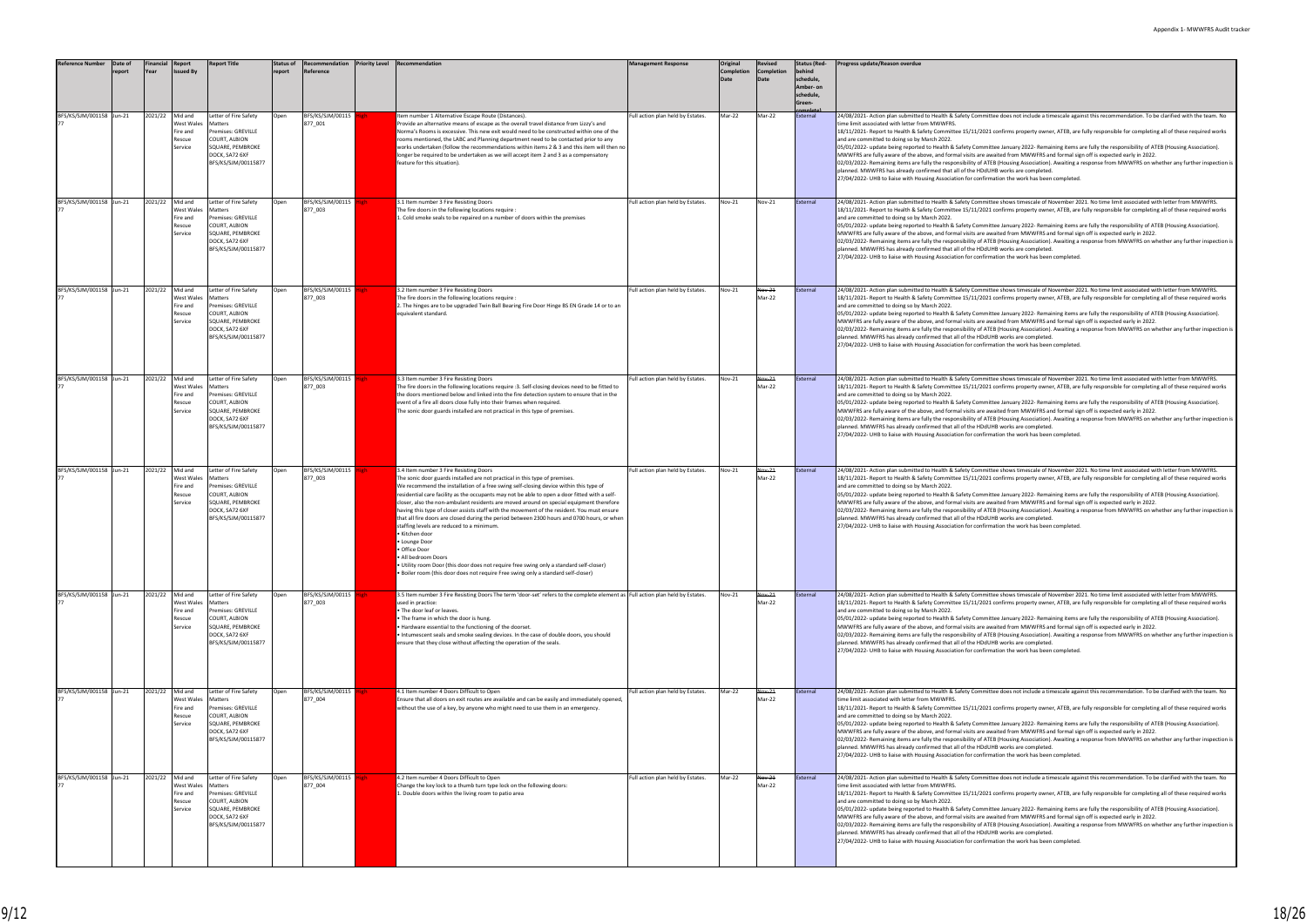mittee does not include a timescale against this recommendation. To be clarified with the team. No 2021 confirms property owner. ATEB, are fully responsible for completing all of these required works mittee January 2022- Remaining items are fully the responsibility of ATEB (Housing Association). e awaited from MWWERS and formal sign off is expected early in 2022. e analice in all interests and formal sign of the diplocation, in EULL.<br>ATEB (Housing Association). Awaiting a response from MWWFRS on whether any further inspection dUHB works are completed. firmation the work has been completed. mittee does not include a timescale against this recommendation. To be clarified with the team. No 2021 confirms property owner, ATEB, are fully responsible for completing all of these required works 05/01/2022- update being reported to Health & Safety Committee January 2022- Remaining items are fully the responsibility of ATEB (Housing Association).<br>MWWFRS are fully aware of the above, and formal visits are awaited fr ATEB (Housing Association). Awaiting a response from MWWFRS on whether any further inspection dUHB works are completed. firmation the work has been completed. mittee does not include a timescale against this recommendation. To be clarified with the team. No .<br>1921 confirms property owner, ATEB, are fully responsible for completing all of these required works nmittee January 2022- Remaining items are fully the responsibility of ATEB (Housing Association). MWWFRS are fully aware of the above, and formal visits are awaited from MWWFRS and formal sign off is expected early in 2022.<br>02/03/2022- Remaining items are fully the responsibility of ATEB (Housing Association). Awaiting pd<br>UHB works are completed. firmation the work has been completed eted within 3 months of date of letter (i.e. 02/10/2021). 15/11/2021<br>15 documents have been completed and issues, with ratification to take place by end of November .<br>10-010 ceam requesting response by end of November 2021. No response received therefore chaser to be by February 2022. on<br>on has now been implemented, awaiting response. with hospital site senior management team for sign off, awaiting response. Is documents have been completed and issues, with ratification to take place by end of November eam requesting response by end of November 2021. No response received therefore chaser to be with hospital site senior management team for sign off, awaiting response. eted within 3 months of date of letter (i.e. 30/09/2021) 24/08/2021- Action plan submitted to Health & Safety Committee provides target date of end August 2021.<br>15/11/2021- Revised action plan dated 09/11/2021 confirms documents have been completed and issues, with ratification .<br>10-0120 requesting response by end of November 2021. No response received therefore chaser to be .<br>by February 2022. o set out a full programme of delivery for remaining elements of work. Head of Assurance and Risk ha with hospital site senior management team for sign off, awaiting response. will visit approx. 3 months from date of letter to arrange visit. The UHB should complete the actions mittee January 2022- An action plan is currently being developed to address the small number of e MWWFRS in the New Year. 20020- An action plan have been developed to an action plan have already secured funds in the 2022/23 and site to address the small number of items identified in this LOFSM. We have already secured funds in the 2022/23 the small number of items identified in this LoFSM. MWWFRS are considering how they will approach this work in terms of whether a site visit is needed. There are specific areas of Compartmentation and Fire Door replacement from this LoFSM which MWWFRS<br>have confirmed can be completed under Phase I of the main works. We will visit approx. 3 months from date of letter to arrange visit. The UHB should complete the actions ntittee January 2022- An action plan is currently being developed to address the small number of e MWWFRS in the New Year. os the small number of items identified in this LOFSM. We have already secured funds in the 2022/23 27/04/2022- An action plan has been developed to address the small number of items identified in this LoFSM. MWWFRS are considering how they will approach<br>this work in terms of whether a site visit is needed. There are spe h works. We await formal confirmation of this agreement. will visit approx. 3 months from date of letter to arrange visit. The UHB should complete the actions nmittee January 2022- An action plan is currently being developed to address the small number of ited sandary 2022 And dentified with the MWWFRS in the New Year. os the small number of items identified in this LOFSM. We have already secured funds in the 2022/23 the small number of items identified in this LoFSM. MWWFRS are considering how they will approach

| <b>Reference Number</b>     | Date of<br>report | Financial<br>Year | <b>Report</b><br><b>Issued By</b>                      | <b>Report Title</b>                                                                                                                                                     | <b>Status of</b><br>report | Recommendation<br>Reference        | <b>Priority Level Recommendation</b>                                                                                                                                                                                                                                                                                                                                                                                      | <b>Management Response</b>                                                       | Original<br><b>Completion</b><br>Date | <b>Revised</b><br>Completion<br>Date | <b>Status (Red-</b><br>behind<br>schedule,<br>Amber- on<br>schedule,<br>Green- | Progress update/Reason overdue                                                                                                                                                                                                                                                                                                                                                                                                                                                                                                                                                                                                                                                                                                                                                                                                                                             |
|-----------------------------|-------------------|-------------------|--------------------------------------------------------|-------------------------------------------------------------------------------------------------------------------------------------------------------------------------|----------------------------|------------------------------------|---------------------------------------------------------------------------------------------------------------------------------------------------------------------------------------------------------------------------------------------------------------------------------------------------------------------------------------------------------------------------------------------------------------------------|----------------------------------------------------------------------------------|---------------------------------------|--------------------------------------|--------------------------------------------------------------------------------|----------------------------------------------------------------------------------------------------------------------------------------------------------------------------------------------------------------------------------------------------------------------------------------------------------------------------------------------------------------------------------------------------------------------------------------------------------------------------------------------------------------------------------------------------------------------------------------------------------------------------------------------------------------------------------------------------------------------------------------------------------------------------------------------------------------------------------------------------------------------------|
| BFS/KS/SJM/001158 Jun-21    |                   | 2021/22           | Mid and<br>West Wale<br>Fire and<br>Rescue<br>Service  | Letter of Fire Safety<br>Matters<br>Premises: GREVILLE<br>COURT, ALBION<br>SQUARE, PEMBROKE<br>DOCK, SA72 6XF<br>BFS/KS/SJM/00115877                                    | Open                       | BFS/KS/SJM/00115<br>877_004        | 4.3 Item number 4 Doors Difficult to Open<br>Change the key lock to a thumb turn type lock on the following doors:<br>2. Final doors within the conservatory                                                                                                                                                                                                                                                              | Full action plan held by Estates.                                                | Mar-22                                | Nov-21<br>Mar-22                     | External                                                                       | 24/08/2021- Action plan submitted to Health & Safety Committee does not include a timescale against this re<br>time limit associated with letter from MWWFRS.<br>18/11/2021- Report to Health & Safety Committee 15/11/2021 confirms property owner, ATEB, are fully resp<br>and are committed to doing so by March 2022.<br>05/01/2022- update being reported to Health & Safety Committee January 2022- Remaining items are fully th<br>MWWFRS are fully aware of the above, and formal visits are awaited from MWWFRS and formal sign off is ex<br>02/03/2022- Remaining items are fully the responsibility of ATEB (Housing Association). Awaiting a response<br>planned. MWWFRS has already confirmed that all of the HDdUHB works are completed.<br>27/04/2022- UHB to liaise with Housing Association for confirmation the work has been completed.                 |
| BFS/KS/SJM/001158 Jun-21    |                   | 2021/22           | Mid and<br>West Wale:<br>Fire and<br>Rescue<br>Service | Letter of Fire Safety<br>Matters<br>Premises: GREVILLE<br>COURT, ALBION<br>SQUARE, PEMBROKE<br>DOCK, SA72 6XF<br>BFS/KS/SJM/00115877                                    | Open                       | BFS/KS/SJM/00115<br>877_006        | Item number 6 Alternative Escape Route (Distance)<br>Continue the path from the conservatory to the other side of the premises as if residents and<br>staff are forced to evacuate in this direction it would be difficult meaning they may become<br>trapped.                                                                                                                                                            | Full action plan held by Estates.                                                | Mar-22                                | Nov-21<br>Mar-22                     | External                                                                       | 24/08/2021- Action plan submitted to Health & Safety Committee does not include a timescale against this re<br>time limit associated with letter from MWWFRS.<br>18/11/2021- Report to Health & Safety Committee 15/11/2021 confirms property owner, ATEB, are fully resp<br>and are committed to doing so by March 2022.<br>05/01/2022- update being reported to Health & Safety Committee January 2022- Remaining items are fully tl<br>MWWFRS are fully aware of the above, and formal visits are awaited from MWWFRS and formal sign off is ex<br>02/03/2022- Remaining items are fully the responsibility of ATEB (Housing Association). Awaiting a response<br>planned. MWWFRS has already confirmed that all of the HDdUHB works are completed.<br>27/04/2022- UHB to liaise with Housing Association for confirmation the work has been completed.                 |
| BFS/KS/SJM/001158 Jun-21    |                   | 2021/22           | Mid and<br>West Wales<br>Fire and<br>Rescue<br>Service | Letter of Fire Safety<br>Matters<br>Premises: GREVILLE<br><b>COURT, ALBION</b><br>SQUARE, PEMBROKE<br>DOCK, SA72 6XF<br>BFS/KS/SJM/00115877                             | )pen                       | BFS/KS/SJM/00115<br>877_007        | Item number 7 Maintenance<br>Ensure that Emergency lighting and the fire extinguisher are properly tested and maintained.                                                                                                                                                                                                                                                                                                 | Full action plan held by Estates.                                                | Mar-22                                | Nov 21<br>Mar-22                     | External                                                                       | 24/08/2021- Action plan submitted to Health & Safety Committee does not include a timescale against this re<br>time limit associated with letter from MWWFRS.<br>18/11/2021- Report to Health & Safety Committee 15/11/2021 confirms property owner, ATEB, are fully resp<br>and are committed to doing so by March 2022.<br>05/01/2022- update being reported to Health & Safety Committee January 2022- Remaining items are fully tl<br>MWWFRS are fully aware of the above, and formal visits are awaited from MWWFRS and formal sign off is ex<br>02/03/2022- Remaining items are fully the responsibility of ATEB (Housing Association). Awaiting a response<br>planned. MWWFRS has already confirmed that all of the HDdUHB works are completed.<br>27/04/2022- UHB to liaise with Housing Association for confirmation the work has been completed.                 |
| Admin -<br>General/00329498 | Jul-21            | 2021/22           | Mid and<br>West Wale:<br>Fire and<br>Rescue<br>Service | Letter of Fire Safety<br>Matters<br>Premises: Purple Block,<br><b>Bronglais General</b><br>Hospital, Caradoc Road,<br>Aberystwyth SY23 1ER<br>Admin<br>General/00329498 | Open                       | Admin ·<br>General/00329498<br>004 | Article 11, Item 1 Fire Safety Management - An assessment should be undertaken to ensure<br>there is a suitable and up to date Fire defence plan.<br>The fire defence plan should be reviewed when situations or circumstances change within<br>the building.                                                                                                                                                             | Full action plan held by Estates.                                                | Oct-21                                | Sep-21<br>Nov-21<br>$Feb-22$<br>N/K  |                                                                                | /Letter 02/07/2021 states all recommendations to be completed within 3 months of date of letter (i.e. 02/10<br>15/11/2021- Revised action plan dated 09/11/2021 confirms documents have been completed and issues, wi<br>2021, at which time the recommendation can be closed.<br>10/01/2022- Fire defence plan issued to site management team requesting response by end of November 20<br>sent, assuming if no response received plan will be agreed by February 2022.<br>07/03/2022- requested confirmation if this recommendation has now been implemented, awaiting response<br>27/04/2022-Fire Defence plan has been written and shared with hospital site senior management team for si                                                                                                                                                                             |
| Admin-<br>General/00329499  | Jul-21            | 2021/22           | Mid and<br>West Wales<br>Fire and<br>Rescue<br>Service | Letter of Fire Safety<br>Matters<br>Premises: Red Block,<br><b>Bronglais General</b><br>Hospital, Caradoc Road,<br>Aberystwyth SY23 1ER<br>Admin<br>General/00329499    | )pen                       | Admin ·<br>General/00329499<br>005 | Article 11, Item 1 Fire Safety Management - An assessment should be undertaken to ensure<br>that there is suitable and up to date Fire defence plan.<br>The fire defence plan should be reviewed when situations or circumstances change within<br>the building                                                                                                                                                           | Full action plan held by Estates.                                                | Oct-21                                | Sep-21<br>Nov-21<br>$Feb-22$<br>N/K  | Red                                                                            | 15/11/2021- Revised action plan dated 09/11/2021 confirms documents have been completed and issues, wi<br>2021, at which time the recommendation can be closed.<br>10/01/2022- Fire defence plan issued to site management team requesting response by end of November 20<br>sent, assuming if no response received plan will be agreed by February 2022.<br>07/03/2022- requested confirmation if this recommendation has now been implemented, awaiting response<br>27/04/2022-Fire Defence plan has been written and shared with hospital site senior management team for si                                                                                                                                                                                                                                                                                            |
| Admin<br>General/00329500   | lul-21            | 2021/22           | Mid and<br>West Wales<br>Fire and<br>Rescue<br>Service | Letter of Fire Safety<br>Matters<br>Premises: Blue Block,<br><b>Bronglais General</b><br>Hospital, Caradoc Road,<br>Aberystwyth SY23 1ER<br>General/00329500            | )pen                       | Admin<br>General/00329500_<br>005  | Article 11, Item 1 Fire Safety Management - An assessment should be undertaken to ensure<br>there is a suitable and up to date Fire Defence Plan.<br>The fire defence plan should be reviewed when situations or circumstances change within<br>the building.                                                                                                                                                             | Full action plan held by Estates.                                                | Oct-21                                | Sep-21<br>Nov 21<br>Feb-22<br>N/K    |                                                                                | /Letter 30/06/2021 states all recommendations to be completed within 3 months of date of letter (i.e. 30/09<br>24/08/2021- Action plan submitted to Health & Safety Committee provides target date of end August 2021.<br>15/11/2021- Revised action plan dated 09/11/2021 confirms documents have been completed and issues, wi<br>2021, at which time the recommendation can be closed.<br>10/01/2022- Fire defence plan issued to site management team requesting response by end of November 20<br>sent, assuming if no response received plan will be agreed by February 2022.<br>07/03/2022- UHB meeting with MWWFRS on 10/03/2022 to set out a full programme of delivery for remaini<br>requested update following this meeting.<br>27/04/2022-Fire Defence plan has been written and shared with hospital site senior management team for si                      |
| BFS/KS/SJM/001147 Dec-21    |                   | 2021/22           | Mid and<br>West Wale<br>Fire and<br>Rescue<br>Service  | Letter of Fire Safety<br>Matters<br>Premises: WITHYBUSH<br>HOSPITAL,<br>WITHYBUSH,<br>FISHGUARD ROAD,<br>HAVERFORDWEST, SA61<br>2P7<br>BFS/KS/SJM/00114719              | Open                       | BFS/KS/SJM/00114<br>719 001        | Item number 1 Doors: Ensure that all doors on exit routes are available and can be easily and Management response being<br>immediately opened, without the use of a key, by anyone who might need to use them in an<br>emergency. Door from stairwell to EBME requires to have a locking device linked into the fire Directorate<br>alarm system.                                                                         | prepared by the Estates & Facilities                                             | Mar-22                                | Mar-22<br>Jun-22                     |                                                                                | 16/12/2021- Letter dated 13/12/2021 states the MWWFRS will visit approx. 3 months from date of letter to a<br>and outcomes before that visit.<br>05/01/2022- update being reported to Health & Safety Committee January 2022- An action plan is currently t<br>items identified in the LOFSM and will be discussed with the MWWFRS in the New Year.<br>02/03/2022- An action plan have been developed to address the small number of items identified in this LOF<br>financial year to complete this work by circa June 2022.<br>27/04/2022- An action plan has been developed to address the small number of items identified in this LoFSN<br>this work in terms of whether a site visit is needed. There are specific areas of Compartmentation and Fire D<br>have confirmed can be completed under Phase I of the main works. We await formal confirmation of this agr |
| BFS/KS/SJM/001147 Dec-21    |                   | 2021/22           | Mid and<br>West Wale:<br>Fire and<br>Rescue<br>Service | Letter of Fire Safety<br>Matters<br>Premises: WITHYBUSH<br>HOSPITAL,<br>WITHYBUSH,<br>FISHGUARD ROAD,<br>HAVERFORDWEST, SA61<br>BFS/KS/SJM/00114719                     | Open                       | BFS/KS/SJM/00114<br>719 002        | Item number 2 Fire Resisting Corridors and Stairs: Ensure that all escape routes are kept free   Management response being<br>from fire and smoke at all material times by Moving the server unit from the staircase<br>between the EBME and the access to hospital care and coordination (as mentioned in the<br>previous FSM letter).                                                                                   | prepared by the Estates & Facilities<br>Directorate                              | Mar-22                                | Mar-22<br>Jun-22                     | Red                                                                            | 16/12/2021- Letter dated 13/12/2021 states the MWWFRS will visit approx. 3 months from date of letter to a<br>and outcomes before that visit.<br>05/01/2022- update being reported to Health & Safety Committee January 2022- An action plan is currently t<br>items identified in the LOFSM and will be discussed with the MWWFRS in the New Year.<br>02/03/2022- An action plan have been developed to address the small number of items identified in this LOF<br>financial year to complete this work by circa June 2022.<br>27/04/2022- An action plan has been developed to address the small number of items identified in this LoFSN<br>this work in terms of whether a site visit is needed. There are specific areas of Compartmentation and Fire D<br>have confirmed can be completed under Phase I of the main works. We await formal confirmation of this agr |
| BFS/KS/SJM/001147 Dec-21    |                   | 2021/22           | Mid and<br>West Wale:<br>Fire and<br>Rescue<br>Service | Letter of Fire Safety<br>Matters<br>Premises: WITHYBUSH<br>HOSPITAL,<br>WITHYBUSH,<br>FISHGUARD ROAD,<br>HAVERFORDWEST, SA61<br>BFS/KS/SJM/00114719                     | Open                       | BFS/KS/SJM/00114<br>719 003        | Item number 3 Compartment: Reinstate the fire resistance in the following location(s) insert<br>details so that fire and smoke cannot pass.<br>Electrical room within the plant rooms for both A+E and Theatres.<br>• All under stairs cupboards (witnessed in Post grad to wd1 stairs, this includes<br>the transom light and door to this cupboard (ADV Works??) and the cupboard<br>under the stairs within the EBME). | Management response being<br>prepared by the Estates & Facilities<br>Directorate | Mar-22                                | Mar-22<br>Jun-22                     | Red                                                                            | 16/12/2021- Letter dated 13/12/2021 states the MWWFRS will visit approx. 3 months from date of letter to a<br>and outcomes before that visit.<br>05/01/2022- update being reported to Health & Safety Committee January 2022- An action plan is currently t<br>items identified in the LOFSM and will be discussed with the MWWFRS in the New Year.<br>02/03/2022- An action plan have been developed to address the small number of items identified in this LOF<br>financial year to complete this work by circa June 2022.<br>27/04/2022- An action plan has been developed to address the small number of items identified in this LoFSN<br>this work in terms of whether a site visit is needed. There are specific areas of Compartmentation and Fire D<br>have confirmed can be completed under Phase I of the main works. We await formal confirmation of this agr |

are specific areas of Compartmentation and Fire Door replacement from this LoFSM which MWWFRS have confirmed can be completed under Phase I of the main works. We await formal confirmation of this agreement.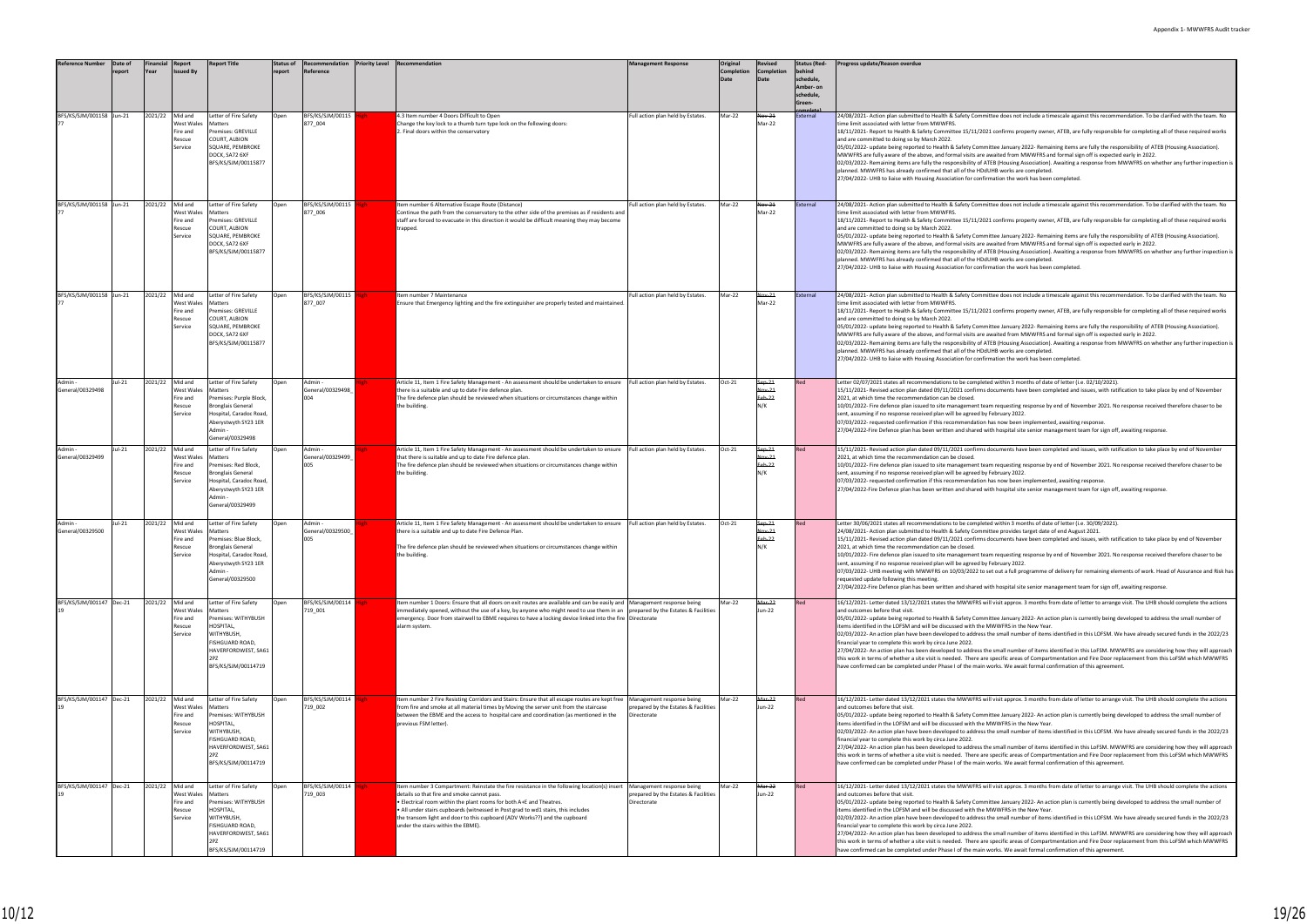| Reference Number                | Date of<br>eport | inancia<br>Yeaı | Report<br><b>Issued By</b>                                    | <b>Report Title</b>                                                                                                                                                    | <b>Status of</b><br>report | Recommendation<br>Reference       | <b>Priority Level Recommendation</b>                                                                                                                                                                                                                                                                                                                                                                                                                                                                                                                                                                                                                                                                                                                                                                                                                                                                                                                                                                         | <b>Management Response</b>                                                              | Original<br>Completior | Revised<br>Completion<br>Date | <b>Status (Red-</b><br>ehind<br>chedule,<br>Amber- on<br>schedule,<br>Green- | Progress update/Reason overdue                                                                                                                                                                                                                                                                                                                                                                                                                                                                                                                                                                                                                                                                                                                                                                                                                                                                                                                                                                                                                                                                                     |
|---------------------------------|------------------|-----------------|---------------------------------------------------------------|------------------------------------------------------------------------------------------------------------------------------------------------------------------------|----------------------------|-----------------------------------|--------------------------------------------------------------------------------------------------------------------------------------------------------------------------------------------------------------------------------------------------------------------------------------------------------------------------------------------------------------------------------------------------------------------------------------------------------------------------------------------------------------------------------------------------------------------------------------------------------------------------------------------------------------------------------------------------------------------------------------------------------------------------------------------------------------------------------------------------------------------------------------------------------------------------------------------------------------------------------------------------------------|-----------------------------------------------------------------------------------------|------------------------|-------------------------------|------------------------------------------------------------------------------|--------------------------------------------------------------------------------------------------------------------------------------------------------------------------------------------------------------------------------------------------------------------------------------------------------------------------------------------------------------------------------------------------------------------------------------------------------------------------------------------------------------------------------------------------------------------------------------------------------------------------------------------------------------------------------------------------------------------------------------------------------------------------------------------------------------------------------------------------------------------------------------------------------------------------------------------------------------------------------------------------------------------------------------------------------------------------------------------------------------------|
| BFS/KS/SJM/001147 Dec-21        |                  | 2021/22         | Mid and<br>West Wales<br>Fire and<br>Rescue<br>Service        | etter of Fire Safety<br>Matters<br>Premises: WITHYBUSH<br>HOSPITAL,<br>WITHYBUSH,<br>FISHGUARD ROAD,<br>HAVERFORDWEST, SA61<br>BFS/KS/SJM/00114719                     | Open                       | BFS/KS/SJM/00114<br>719_004       | Item number 4 Combustibles near Heat Source: General housekeeping within the room<br>LGF049 was to a poor standard due to combustible items stored close to a source of ignition.                                                                                                                                                                                                                                                                                                                                                                                                                                                                                                                                                                                                                                                                                                                                                                                                                            | Management response being<br>prepared by the Estates & Facilities<br>Directorate        | Mar-22                 | Mar-22<br>Jun-22              | Red                                                                          | 16/12/2021- Letter dated 13/12/2021 states the MWWFRS will visit approx. 3 months from date of letter to arrange visit. The UHB should complete the actional<br>and outcomes before that visit.<br>05/01/2022- update being reported to Health & Safety Committee January 2022- An action plan is currently being developed to address the small number of<br>items identified in the LOFSM and will be discussed with the MWWFRS in the New Year.<br>02/03/2022- An action plan have been developed to address the small number of items identified in this LOFSM. We have already secured funds in the 2022<br>financial year to complete this work by circa June 2022.<br>27/04/2022- An action plan has been developed to address the small number of items identified in this LoFSM. MWWFRS are considering how they will appr<br>this work in terms of whether a site visit is needed. There are specific areas of Compartmentation and Fire Door replacement from this LoFSM which MWWI<br>have confirmed can be completed under Phase I of the main works. We await formal confirmation of this agreement. |
| BFS/KS/SJM/001147 Dec-21        |                  | 2021/22         | Mid and<br>West Wales<br>Fire and<br>Rescue<br>Service        | Letter of Fire Safety<br>Matters<br>Premises: WITHYBUSH<br>HOSPITAL,<br>WITHYBUSH,<br>FISHGUARD ROAD,<br>HAVERFORDWEST, SA61<br>BFS/KS/SJM/00114719                    | Open                       | BFS/KS/SJM/00114<br>719_005       | Item number 5 Add Device to Alarm: Provide detection complying with BS 5839 part 1 - L1<br>linked to the existing fire alarm system in all under stair store cupboards. The changes should prepared by the Estates & Facilities<br>be carried out and commissioned by a competent person.                                                                                                                                                                                                                                                                                                                                                                                                                                                                                                                                                                                                                                                                                                                    | Management response being<br>Directorate                                                | Mar-22                 | Mar-22<br>Jun-22              | Red                                                                          | 16/12/2021- Letter dated 13/12/2021 states the MWWFRS will visit approx. 3 months from date of letter to arrange visit. The UHB should complete the actional<br>and outcomes before that visit.<br>05/01/2022- update being reported to Health & Safety Committee January 2022- An action plan is currently being developed to address the small number of<br>items identified in the LOFSM and will be discussed with the MWWFRS in the New Year.<br>02/03/2022- An action plan have been developed to address the small number of items identified in this LOFSM. We have already secured funds in the 2022<br>financial year to complete this work by circa June 2022.<br>27/04/2022- An action plan has been developed to address the small number of items identified in this LoFSM. MWWFRS are considering how they will appr<br>this work in terms of whether a site visit is needed. There are specific areas of Compartmentation and Fire Door replacement from this LoFSM which MWWI<br>have confirmed can be completed under Phase I of the main works. We await formal confirmation of this agreement. |
| RJD/KLI/00106219                | $Jan-22$         | 2021/22         | Mid and<br><b>Vest Wales</b><br>Fire and<br>Rescue<br>Service | <b>Letter of Fire Safety</b><br><b>Matters</b><br><b>Premises: Prince Philip</b><br>Hospital, Dafen Road,<br>Llanelli, SA14 8QF<br>RJD/KLI/00106219                    | Open                       | RJD/KLI/00106219                  | <b>Breaches in Compartmentation</b><br>During the inspection breaches in compartmentation were identified above cross corridor<br>doors and from services riser cupboard to protected means of escape. The breaches in<br>compartmentation would not appear to support the existing evacuation strategy. In the<br>event of fire, breaches in compartmentation, will allow fire and smoke to spread unchecked<br>throughout the building. This would have an impact on the means of escape and render the<br>evacuation strategy of the building ineffective. Information held on the compartmentation<br>within the premises is to be shared with the fire authority and the proposed schedule for                                                                                                                                                                                                                                                                                                          | Management response being<br>prepared by the Estates & Facilities<br>Directorate        | N/K                    | N/K                           | Amber                                                                        | 02/03/2022- A different approach from MWWFRS from elsewhere in the HDdUHB. On this site, the inspector is issuing individual notices on each area of the<br>hospital visited. This is likely to involve 15 or more individual LoFSM. No indication of any escalation above LoFSM on this site. HDdUHB have met with the<br>inspector to agree a pragmatic approach to the development of an action plan given that it is unlikely to receive all of the letters until circa end March 2022.<br>MWWFRS are in agreement with this approach and a full action plan will be submitted following the receipt of all the LoFSM.                                                                                                                                                                                                                                                                                                                                                                                                                                                                                         |
| RJD/KLI/00106219                | $Jan-22$         | 2021/22         | Mid and<br><b>Nest Wales</b><br>Fire and<br>Rescue<br>Service | <b>Letter of Fire Safety</b><br><b>Matters</b><br><b>Premises: Prince Philip</b><br>Hospital, Dafen Road,<br>Llanelli, SA14 8QF<br>RJD/KLI/00106219                    | Open                       | RJD/KLI/00106219                  | <b>Fire resisting doors</b><br>The following fire resisting doors were found to be damaged/defective. These doors must be<br>repaired/replaced.<br>Main Kitchen trolley doors<br>Street Doors to Wards three & four<br>Door 20857<br>Door 20727<br>Fire doors should conform to a relevant standard e.g. Appendix B (including Appendix C Table<br>B1) of Approved Document B volume 2 Buildings other than dwelling houses.<br>BS 8214:2016 - Timber-based fire door assemblies - Code of Practice.<br>Compliance with this or an equivalent standard will normally satisfy the requirement.                                                                                                                                                                                                                                                                                                                                                                                                                | Management response being<br>prepared by the Estates & Facilities<br>irectorate         | N/K                    | N/K                           | Amber                                                                        | 02/03/2022- A different approach from MWWFRS from elsewhere in the HDdUHB. On this site, the inspector is issuing individual notices on each area of the<br>hospital visited. This is likely to involve 15 or more individual LoFSM. No indication of any escalation above LoFSM on this site. HDdUHB have met with the<br>inspector to agree a pragmatic approach to the development of an action plan given that it is unlikely to receive all of the letters until circa end March 2022.<br>MWWFRS are in agreement with this approach and a full action plan will be submitted following the receipt of all the LoFSM.                                                                                                                                                                                                                                                                                                                                                                                                                                                                                         |
| 459/VEM/BFS/00335 Feb-22        |                  | 2021/22         | Mid and<br>West Wales<br>Fire and<br>Rescue<br>Service        | Letter of Fire Safety<br><b>Matters</b><br><b>Premises: Prince Philip</b><br><b>Hospital Diabetic Unit</b><br>Template 13 Dafen<br>lanelli<br>459/VEM/BFS/00335079     | Open                       | 459/VEM/BFS/0033 High<br>5079_001 | Electromagnetic locking devices on a fire escape door may be acceptable on the proviso that<br>the door will be released on actuation of the fire warning and/or detection system of the<br>premises and is backed up by the provision of a manually operated break glass point<br>(typically coloured green) guaranteed to interrupt the electrical current and sited adjacent to<br>the fire escape door.<br>Electromagnetic devices are to be regularly tested and the results recorded.                                                                                                                                                                                                                                                                                                                                                                                                                                                                                                                  | Management response being<br>prepared by the Estates & Facilities<br>Directorate        | N/K                    | N/K                           | Amber                                                                        | 02/03/2022- A different approach from MWWFRS from elsewhere in the HDdUHB. On this site, the inspector is issuing individual notices on each area of the<br>hospital visited. This is likely to involve 15 or more individual LoFSM. No indication of any escalation above LoFSM on this site. HDdUHB have met with the<br>inspector to agree a pragmatic approach to the development of an action plan given that it is unlikely to receive all of the letters until circa end March 2022.<br>MWWFRS are in agreement with this approach and a full action plan will be submitted following the receipt of all the LoFSM.                                                                                                                                                                                                                                                                                                                                                                                                                                                                                         |
| 459/VEM/BFS/00335 Feb-22<br>079 |                  | 2021/22         | Mid and<br>West Wales<br>ire and<br>Rescue<br>Service         | <b>Letter of Fire Safety</b><br><b>Matters</b><br><b>Premises: Prince Philip</b><br><b>Hospital Diabetic Unit</b><br>Template 13 Dafen<br>Llanelli                     | Open                       | 459/VEM/BFS/0033<br>5079 002      | Drapes and curtains should not be provided across escape routes or exits.                                                                                                                                                                                                                                                                                                                                                                                                                                                                                                                                                                                                                                                                                                                                                                                                                                                                                                                                    | Management response being<br>prepared by the Estates & Facilities<br>Directorate        | N/K                    | N/K                           | Amber                                                                        | 02/03/2022- A different approach from MWWFRS from elsewhere in the HDdUHB. On this site, the inspector is issuing individual notices on each area of the<br>hospital visited. This is likely to involve 15 or more individual LoFSM. No indication of any escalation above LoFSM on this site. HDdUHB have met with the<br>inspector to agree a pragmatic approach to the development of an action plan given that it is unlikely to receive all of the letters until circa end March 2022.<br>MWWFRS are in agreement with this approach and a full action plan will be submitted following the receipt of all the LoFSM.                                                                                                                                                                                                                                                                                                                                                                                                                                                                                         |
| 459/VEM/BFS/00335 Feb-22        |                  | 2021/22         | Mid and<br><b>West Wales</b><br>Fire and<br>Rescue<br>Service | etter of Fire Safety<br><b>Matters</b><br><b>Premises: Prince Philip</b><br><b>Hospital Diabetic Unit</b><br>Template 13 Dafen<br>Llanelli<br>459/VEM/BFS/0033507      |                            | 459/VEM/BFS/0033 Hi<br>5079_003   | Ensure Gardening teams are clearing final exits of leaves and gardening waste.                                                                                                                                                                                                                                                                                                                                                                                                                                                                                                                                                                                                                                                                                                                                                                                                                                                                                                                               | Management response being<br>prepared by the Estates & Facilities<br>Directorate        | N/K                    | N/K                           | Amber                                                                        | 02/03/2022- A different approach from MWWFRS from elsewhere in the HDdUHB. On this site, the inspector is issuing individual notices on each area of the<br>hospital visited. This is likely to involve 15 or more individual LoFSM. No indication of any escalation above LoFSM on this site. HDdUHB have met with the<br>inspector to agree a pragmatic approach to the development of an action plan given that it is unlikely to receive all of the letters until circa end March 2022.<br>MWWFRS are in agreement with this approach and a full action plan will be submitted following the receipt of all the LoFSM.                                                                                                                                                                                                                                                                                                                                                                                                                                                                                         |
| 459/VEM/BFS/00094 Feb-22        |                  | 2021/22         | Mid and<br><b>West Wales</b><br>Fire and<br>Rescue<br>Service | Letter of Fire Safety<br><b>Matters</b><br>Premises: Ty Bryn<br><b>Template 25 Prince</b><br><b>Philip Hospital Dafen</b><br>Llanelli SA14 8RZ<br>459/VEM/BFS/00094205 | Open                       | 459/VEM/BFS/0009<br>4205_001      | During the inspection breaches in compartmentation were identified from the following<br>areas<br>•Corridors to attic area<br>• From vertical access ladder to attic<br>.Glazed area from day services<br>. From Server room to attic<br>The breaches in compartmentation would not support the existing evacuation strategy.<br>In the event of fire, breaches in compartmentation, will allow fire and smoke to spread<br>unchecked throughout the building. This would have an impact on the means of escape and<br>render the evacuation strategy of the building ineffective.<br>All breaches in compartmentation should be fire stopped to provide the appropriate fire<br>resistance in accordance with building regulations.<br>The fire resistance should conform to a relevant standard e.g. Appendix A (including Table<br>A1, A2) of Approved Document B Volume 2 Buildings Other Than Dwelling Houses.<br>Compliance with this or an equivalent standard will normally satisfy the requirement. | Management response being<br>prepared by the Estates & Facilities<br><b>Directorate</b> | N/K                    | N/K                           | Amber                                                                        | 02/03/2022- A different approach from MWWFRS from elsewhere in the HDdUHB. On this site, the inspector is issuing individual notices on each area of the<br>hospital visited. This is likely to involve 15 or more individual LoFSM. No indication of any escalation above LoFSM on this site. HDdUHB have met with the<br>inspector to agree a pragmatic approach to the development of an action plan given that it is unlikely to receive all of the letters until circa end March 2022.<br>MWWFRS are in agreement with this approach and a full action plan will be submitted following the receipt of all the LoFSM.                                                                                                                                                                                                                                                                                                                                                                                                                                                                                         |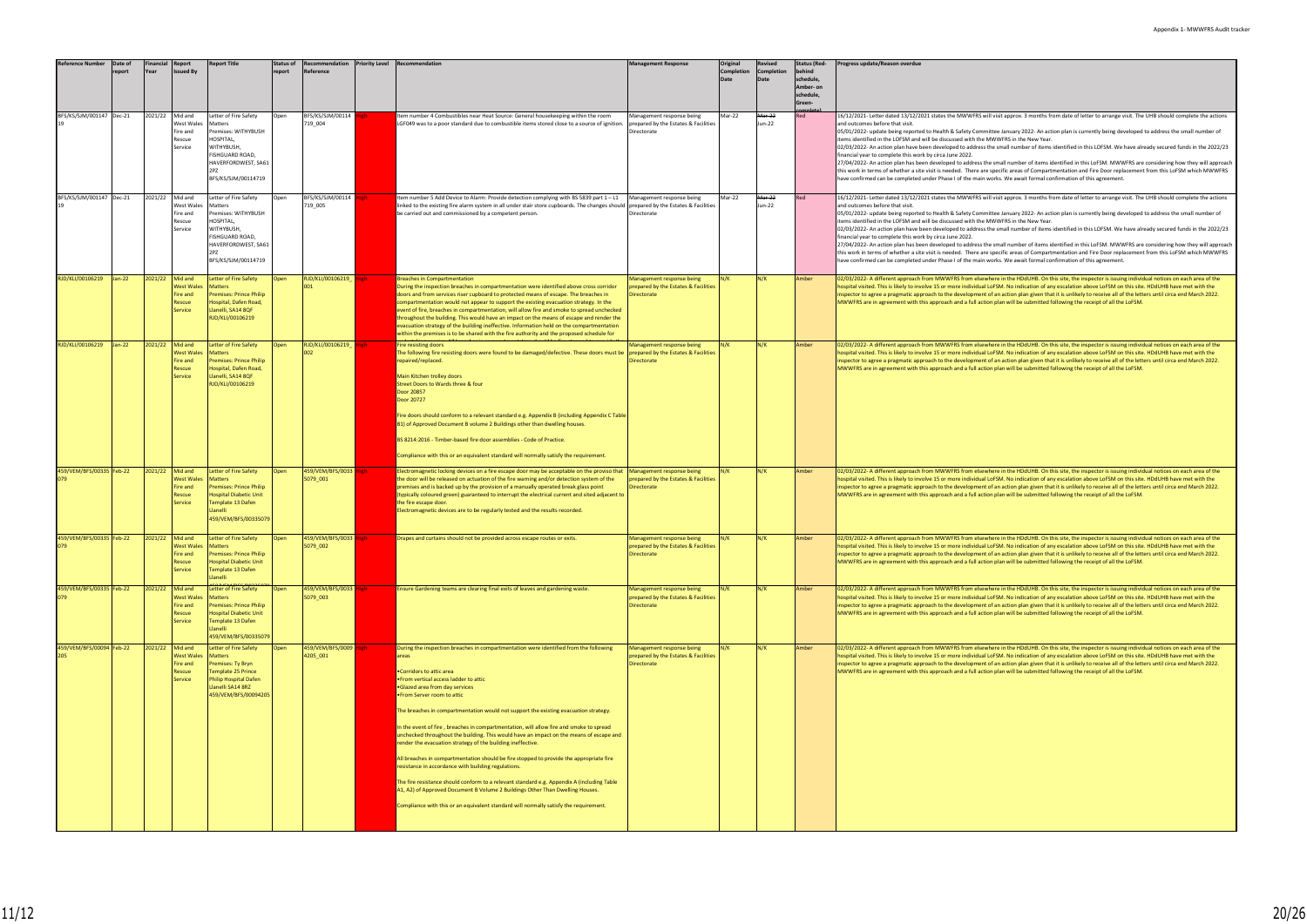| <b>Reference Number</b>  | Date of | <b>Financial</b> | Report                                                               | <b>Report Title</b>                                                                                                                                                           | <b>Status of</b> | Recommendation               | <b>Priority Level Recommendation</b>                                                                                                                                                                                                                                                                                                                                                                                                                                                                     | <b>Management Response</b>                                                              | Original          | Revised    | <b>Status (Red-</b> | Progress update/Reason overdue                                                                                                                                                                                                                                                                                                                                                                                                                                                                                                                                                                                             |
|--------------------------|---------|------------------|----------------------------------------------------------------------|-------------------------------------------------------------------------------------------------------------------------------------------------------------------------------|------------------|------------------------------|----------------------------------------------------------------------------------------------------------------------------------------------------------------------------------------------------------------------------------------------------------------------------------------------------------------------------------------------------------------------------------------------------------------------------------------------------------------------------------------------------------|-----------------------------------------------------------------------------------------|-------------------|------------|---------------------|----------------------------------------------------------------------------------------------------------------------------------------------------------------------------------------------------------------------------------------------------------------------------------------------------------------------------------------------------------------------------------------------------------------------------------------------------------------------------------------------------------------------------------------------------------------------------------------------------------------------------|
|                          | report  | Year             | <b>Issued By</b>                                                     |                                                                                                                                                                               | report           | Reference                    |                                                                                                                                                                                                                                                                                                                                                                                                                                                                                                          |                                                                                         | <b>Completion</b> | Completion | behind              |                                                                                                                                                                                                                                                                                                                                                                                                                                                                                                                                                                                                                            |
|                          |         |                  |                                                                      |                                                                                                                                                                               |                  |                              |                                                                                                                                                                                                                                                                                                                                                                                                                                                                                                          |                                                                                         |                   | Date       | schedule,           |                                                                                                                                                                                                                                                                                                                                                                                                                                                                                                                                                                                                                            |
|                          |         |                  |                                                                      |                                                                                                                                                                               |                  |                              |                                                                                                                                                                                                                                                                                                                                                                                                                                                                                                          |                                                                                         |                   |            | Amber- on           |                                                                                                                                                                                                                                                                                                                                                                                                                                                                                                                                                                                                                            |
|                          |         |                  |                                                                      |                                                                                                                                                                               |                  |                              |                                                                                                                                                                                                                                                                                                                                                                                                                                                                                                          |                                                                                         |                   |            | schedule,           |                                                                                                                                                                                                                                                                                                                                                                                                                                                                                                                                                                                                                            |
|                          |         |                  |                                                                      |                                                                                                                                                                               |                  |                              |                                                                                                                                                                                                                                                                                                                                                                                                                                                                                                          |                                                                                         |                   |            | Green-              |                                                                                                                                                                                                                                                                                                                                                                                                                                                                                                                                                                                                                            |
|                          |         |                  |                                                                      |                                                                                                                                                                               |                  |                              |                                                                                                                                                                                                                                                                                                                                                                                                                                                                                                          |                                                                                         |                   |            |                     |                                                                                                                                                                                                                                                                                                                                                                                                                                                                                                                                                                                                                            |
| 459/VEM/BFS/00094 Feb-22 |         | 2021/22          | Mid and<br>West Wales<br>Fire and<br><b>Rescue</b><br><b>Service</b> | <b>Letter of Fire Safety</b><br><b>Matters</b><br>Premises: Ty Bryn<br><b>Template 25 Prince</b><br><b>Philip Hospital Dafen</b><br>Llanelli SA14 8RZ<br>459/VEM/BFS/00094205 | <b>Open</b>      | 459/VEM/BFS/0009<br>4205 002 | Emergency routes and exits must lead as directly as possible to a place of safety.<br>The routes from patient bedrooms to the garden area does not support the safe evacuation<br>of persons due to the pathway not allowing being wide enough to allow free travel of<br>hospital beds.<br>The evacuation strategy for the premises is to be immediately reviewed and the findings<br>shared with staff within.<br>This is to allow persons to evacuate the premises as quickly and safely as possible. | Management response being<br>prepared by the Estates & Facilities<br>Directorate        | N/K               | N/K        | Amber               | 02/03/2022- A different approach from MWWFRS from elsewhere in the HDdUHB. On this site, the inspector is issuing individual notices on each area of the<br>hospital visited. This is likely to involve 15 or more individual LoFSM. No indication of any escalation above LoFSM on this site. HDdUHB have met with the<br>inspector to agree a pragmatic approach to the development of an action plan given that it is unlikely to receive all of the letters until circa end March 2022.<br>MWWFRS are in agreement with this approach and a full action plan will be submitted following the receipt of all the LoFSM. |
| 459/VEM/BFS/00094 Feb-22 |         | 2021/22          | Mid and<br>West Wales<br>Fire and<br>Rescue<br>Service               | Letter of Fire Safety<br><b>Matters</b><br>Premises: Ty Bryn<br><b>Template 25 Prince</b><br><b>Philip Hospital Dafen</b><br>Llanelli SA14 8RZ<br>459/VEM/BFS/00094205        | <b>Open</b>      | 459/VEM/BFS/0009<br>4205 003 | The findings of the premises fire door survey are to be implemented.<br>Fire doors should conform to a relevant standard e.g. Appendix B (including Appendix C Table Directorate<br>B1) of Approved Document B volume 2 Buildings other then dwelling houses.<br>BS 8214:2016 - timber-based fire door assemblies - Code of practice<br>Compliance with this or an equivalent standard will normally satisfy the requirement.                                                                            | Management response being<br>prepared by the Estates & Facilities                       | N/K               | N/K        | Amber               | 02/03/2022- A different approach from MWWFRS from elsewhere in the HDdUHB. On this site, the inspector is issuing individual notices on each area of the<br>hospital visited. This is likely to involve 15 or more individual LoFSM. No indication of any escalation above LoFSM on this site. HDdUHB have met with the<br>inspector to agree a pragmatic approach to the development of an action plan given that it is unlikely to receive all of the letters until circa end March 2022.<br>MWWFRS are in agreement with this approach and a full action plan will be submitted following the receipt of all the LoFSM. |
| 459/VEM/BFS/00094 Feb-22 |         | 2021/22          | Mid and<br><b>West Wales</b><br>Fire and<br>Rescue<br>Service        | <b>Letter of Fire Safety</b><br><b>Matters</b><br>Premises: Ty Bryn<br><b>Template 25 Prince</b><br><b>Philip Hospital Dafen</b><br>Llanelli SA14 8RZ<br>459/VEM/BFS/00094205 | <b>Open</b>      | 459/VEM/BFS/0009<br>4205 004 | Where it is necessary to use dangerous substances, such as, gas cylinders, they must be<br>stored in a secure and safe location, for example, a properly ventilated fire-resisting<br>storeroom. The CO2 and propane storage areas are to be included within the premises fire<br>assessment (A3.4)                                                                                                                                                                                                      | Management response being<br>prepared by the Estates & Facilities<br>Directorate        | N/K               | N/K        | Amber               | 02/03/2022- A different approach from MWWFRS from elsewhere in the HDdUHB. On this site, the inspector is issuing individual notices on each area of the<br>hospital visited. This is likely to involve 15 or more individual LoFSM. No indication of any escalation above LoFSM on this site. HDdUHB have met with the<br>inspector to agree a pragmatic approach to the development of an action plan given that it is unlikely to receive all of the letters until circa end March 2022.<br>MWWFRS are in agreement with this approach and a full action plan will be submitted following the receipt of all the LoFSM. |
| 459/VEM/BFS/00094 Feb-22 |         | 2021/22          | Mid and<br><b>West Wales</b><br>Fire and<br>Rescue<br>Service        | Letter of Fire Safety<br><b>Matters</b><br>Premises: Ty Bryn<br><b>Template 25 Prince</b><br><b>Philip Hospital Dafen</b><br>Llanelli SA14 8RZ<br>459/VEM/BFS/00094205        | Open             | 459/VEM/BFS/0009<br>4205 005 | An immediate inspection of the external parts of the premises is to be undertaken by a<br>competent person to ensure the external areas are adequately lit in an emergency situation<br>The findings of this inspection are to be recorded within the significant findings of the<br>premises fire assessment and acted upon.                                                                                                                                                                            | Management response being<br>prepared by the Estates & Facilities<br><b>Directorate</b> | N/K               | N/K        | Amber               | 02/03/2022- A different approach from MWWFRS from elsewhere in the HDdUHB. On this site, the inspector is issuing individual notices on each area of the<br>hospital visited. This is likely to involve 15 or more individual LoFSM. No indication of any escalation above LoFSM on this site. HDdUHB have met with the<br>inspector to agree a pragmatic approach to the development of an action plan given that it is unlikely to receive all of the letters until circa end March 2022.<br>MWWFRS are in agreement with this approach and a full action plan will be submitted following the receipt of all the LoFSM. |
|                          |         |                  |                                                                      | * For highlighted rows above these will be closed following receipt of the new single LoFSM for PPH.                                                                          |                  |                              |                                                                                                                                                                                                                                                                                                                                                                                                                                                                                                          |                                                                                         |                   |            |                     |                                                                                                                                                                                                                                                                                                                                                                                                                                                                                                                                                                                                                            |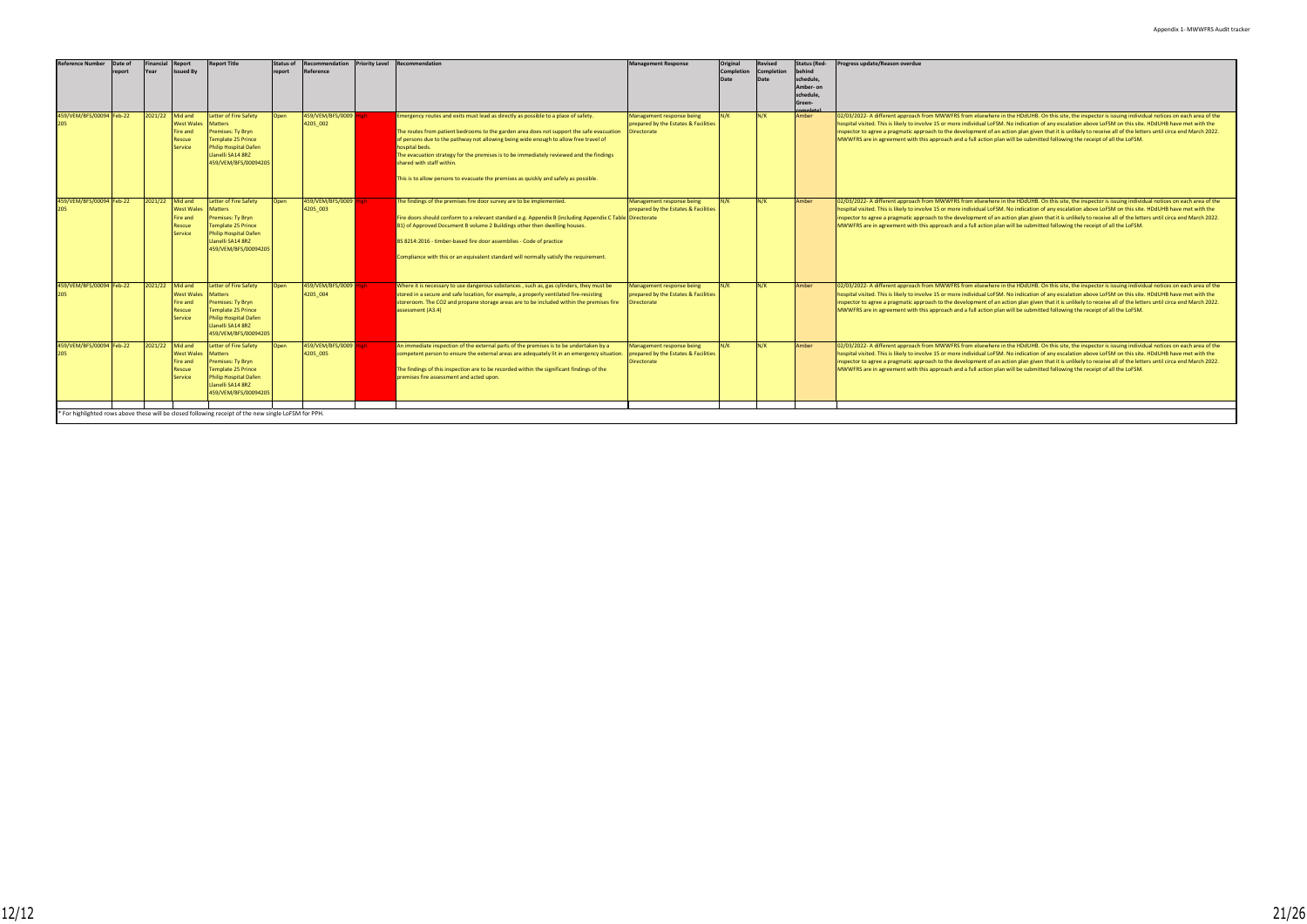| <b>Fire Safety Governance Review</b><br>Fire Safety Policy - Self Assessment of Compliance April 22 (VER1)<br><b>Compliance Status</b> |                                                                                                                                                                                                           |                                         |                     |                    |  |                                            |                                                                                                                                                                    |  |  |  |  |  |  |
|----------------------------------------------------------------------------------------------------------------------------------------|-----------------------------------------------------------------------------------------------------------------------------------------------------------------------------------------------------------|-----------------------------------------|---------------------|--------------------|--|--------------------------------------------|--------------------------------------------------------------------------------------------------------------------------------------------------------------------|--|--|--|--|--|--|
| Ref                                                                                                                                    | Aspect/Objective                                                                                                                                                                                          | Y/N/C (C= further<br>onfirmation needed | <b>Action Owner</b> | <b>Review Date</b> |  | Risk Score RAG (HML) Completion Status RAG | <b>Comments</b>                                                                                                                                                    |  |  |  |  |  |  |
| <b>HB Requirements</b>                                                                                                                 | <b>Statutory Duties Understood</b>                                                                                                                                                                        |                                         | N/A                 |                    |  |                                            |                                                                                                                                                                    |  |  |  |  |  |  |
|                                                                                                                                        | HB to Minimise risk                                                                                                                                                                                       |                                         | N/A                 |                    |  |                                            |                                                                                                                                                                    |  |  |  |  |  |  |
|                                                                                                                                        | HB commitment to fire safety                                                                                                                                                                              |                                         | N/A                 |                    |  |                                            |                                                                                                                                                                    |  |  |  |  |  |  |
|                                                                                                                                        | HB to set out responsibilities                                                                                                                                                                            |                                         | N/A                 |                    |  |                                            |                                                                                                                                                                    |  |  |  |  |  |  |
|                                                                                                                                        | HB to outline arrangements throughout HB                                                                                                                                                                  |                                         | N/A                 |                    |  |                                            |                                                                                                                                                                    |  |  |  |  |  |  |
|                                                                                                                                        | Policy scope to all staff                                                                                                                                                                                 |                                         | N/A                 |                    |  |                                            |                                                                                                                                                                    |  |  |  |  |  |  |
|                                                                                                                                        | HB implement strong culture for fire safety                                                                                                                                                               |                                         | N/A                 |                    |  |                                            |                                                                                                                                                                    |  |  |  |  |  |  |
|                                                                                                                                        | HB nominated BL director for fire                                                                                                                                                                         |                                         |                     |                    |  |                                            |                                                                                                                                                                    |  |  |  |  |  |  |
|                                                                                                                                        |                                                                                                                                                                                                           |                                         | N/A                 |                    |  |                                            |                                                                                                                                                                    |  |  |  |  |  |  |
|                                                                                                                                        | HB has appointed FSM to take the lead                                                                                                                                                                     |                                         | N/A                 |                    |  |                                            |                                                                                                                                                                    |  |  |  |  |  |  |
|                                                                                                                                        | HB has appointed FSA's for advisors/training activities                                                                                                                                                   |                                         | N/A                 |                    |  |                                            |                                                                                                                                                                    |  |  |  |  |  |  |
|                                                                                                                                        | HB has nominated responsible persons and clear instructions / expectations                                                                                                                                |                                         | N/A                 |                    |  |                                            |                                                                                                                                                                    |  |  |  |  |  |  |
|                                                                                                                                        | HB has all FRA's for its complete portfolio                                                                                                                                                               |                                         | N/A                 |                    |  |                                            |                                                                                                                                                                    |  |  |  |  |  |  |
|                                                                                                                                        | HB has suitable sufficient means for raising alarm in case of fire                                                                                                                                        |                                         | N/A                 |                    |  |                                            |                                                                                                                                                                    |  |  |  |  |  |  |
|                                                                                                                                        | HB has suitable and sufficient evacuation procedures in place for all areas, at all times HB<br>premises are occupied without reliance on external services.                                              |                                         |                     | Aug-22 M           |  |                                            | Review HB Fire Policy -<br>acute/community/satellite/gp surgeries<br>will have evacuation plans in place                                                           |  |  |  |  |  |  |
|                                                                                                                                        | HB has appropriate fire safety training for all members of staff - considering risk.                                                                                                                      |                                         | N/A                 |                    |  |                                            |                                                                                                                                                                    |  |  |  |  |  |  |
|                                                                                                                                        | HB has identification of fire hazards and risks associated with its estate.                                                                                                                               |                                         | N/A                 |                    |  |                                            |                                                                                                                                                                    |  |  |  |  |  |  |
|                                                                                                                                        |                                                                                                                                                                                                           |                                         |                     |                    |  |                                            |                                                                                                                                                                    |  |  |  |  |  |  |
|                                                                                                                                        | HB has provision of appropriately funded prioritised action plans to address fire safety risks                                                                                                            |                                         | N/A                 |                    |  |                                            |                                                                                                                                                                    |  |  |  |  |  |  |
|                                                                                                                                        | HB has reporting and monitoring for unwanted fire signals.                                                                                                                                                |                                         | N/A                 |                    |  |                                            |                                                                                                                                                                    |  |  |  |  |  |  |
|                                                                                                                                        |                                                                                                                                                                                                           |                                         |                     |                    |  |                                            |                                                                                                                                                                    |  |  |  |  |  |  |
|                                                                                                                                        |                                                                                                                                                                                                           |                                         | N/A                 |                    |  |                                            |                                                                                                                                                                    |  |  |  |  |  |  |
|                                                                                                                                        | HB has developed partnership initiatives with other bodies and agencies in fire safety                                                                                                                    |                                         | N/A                 |                    |  |                                            |                                                                                                                                                                    |  |  |  |  |  |  |
|                                                                                                                                        | HB to ensure that those tasked with management of fire discharge responsibilities<br>diligently.                                                                                                          |                                         | N/A                 |                    |  |                                            |                                                                                                                                                                    |  |  |  |  |  |  |
|                                                                                                                                        | HB to have clear defined management structure for the delivery control and monitoring of                                                                                                                  |                                         |                     |                    |  |                                            |                                                                                                                                                                    |  |  |  |  |  |  |
|                                                                                                                                        | fire safety                                                                                                                                                                                               |                                         | N/A                 |                    |  |                                            |                                                                                                                                                                    |  |  |  |  |  |  |
|                                                                                                                                        | HB to have a programme in place to review fire safety risks.                                                                                                                                              |                                         | N/A                 |                    |  |                                            |                                                                                                                                                                    |  |  |  |  |  |  |
|                                                                                                                                        |                                                                                                                                                                                                           |                                         |                     |                    |  |                                            |                                                                                                                                                                    |  |  |  |  |  |  |
|                                                                                                                                        | HB to have developed action plans to control and mitigate risk that comply with legislation.                                                                                                              |                                         | N/A                 |                    |  |                                            |                                                                                                                                                                    |  |  |  |  |  |  |
|                                                                                                                                        | HB to have disseminated fire emergency action plans for each department and building.                                                                                                                     |                                         |                     | Aug-22             |  |                                            | Review HB Fire Policy - only wards and<br>high risk areas require specific fire<br>evacuation plans to those outside of the<br>sites specific fire evacuation plan |  |  |  |  |  |  |
|                                                                                                                                        | HB to have a programme of appropriate fire safety training.                                                                                                                                               |                                         | N/A                 |                    |  |                                            |                                                                                                                                                                    |  |  |  |  |  |  |
|                                                                                                                                        | HB to have implemented monitoring and reporting mechanisms go ensure good levels of                                                                                                                       |                                         |                     |                    |  |                                            |                                                                                                                                                                    |  |  |  |  |  |  |
|                                                                                                                                        | compliance                                                                                                                                                                                                |                                         | N/A                 |                    |  |                                            |                                                                                                                                                                    |  |  |  |  |  |  |
|                                                                                                                                        | HB's CEO is made aware of the accountability as defined in Article 11 RRO - all persons who<br>have control must ensure arrangements are in place for planning and control and<br>monitoring fire safety. |                                         | N/A                 |                    |  |                                            |                                                                                                                                                                    |  |  |  |  |  |  |
|                                                                                                                                        |                                                                                                                                                                                                           |                                         |                     |                    |  |                                            |                                                                                                                                                                    |  |  |  |  |  |  |
|                                                                                                                                        | HB CEO to ensure that adequate resources are in place to meet statutory requirements.                                                                                                                     |                                         | N/A                 |                    |  |                                            |                                                                                                                                                                    |  |  |  |  |  |  |
|                                                                                                                                        | HB CEO to nominate appropriate executive lead for fire safety This person is known as the                                                                                                                 |                                         | N/A                 |                    |  |                                            |                                                                                                                                                                    |  |  |  |  |  |  |
|                                                                                                                                        | HB's DP to report to board on fire safety issues proposing programmes of work relating to<br>fire safety as part of the annual operational business plan.                                                 |                                         | V/A                 |                    |  |                                            |                                                                                                                                                                    |  |  |  |  |  |  |
|                                                                                                                                        | HB's DP to be responsible for submitting HB's annual fire audit to NWSSP-SES                                                                                                                              |                                         | N/A                 |                    |  |                                            |                                                                                                                                                                    |  |  |  |  |  |  |
|                                                                                                                                        | HB's DP to ensure that the HB has implemented effective organisational wide fire safety<br>groups and sub groups.                                                                                         |                                         | N/A                 |                    |  |                                            |                                                                                                                                                                    |  |  |  |  |  |  |
|                                                                                                                                        | HB's DP to ensure that the board are made aware of the levels of assurance for fire safety<br>within the organisation.                                                                                    |                                         | N/A                 |                    |  |                                            |                                                                                                                                                                    |  |  |  |  |  |  |
|                                                                                                                                        | HB's DoF to ensure adequate resources and expertise is available to formulate a fire                                                                                                                      |                                         |                     |                    |  |                                            |                                                                                                                                                                    |  |  |  |  |  |  |
|                                                                                                                                        | management structure                                                                                                                                                                                      |                                         | N/A                 |                    |  |                                            |                                                                                                                                                                    |  |  |  |  |  |  |
|                                                                                                                                        | HB's DoF also permitted following DPF to submit online Audit to NWSSP-SES.                                                                                                                                |                                         | N/A                 |                    |  |                                            |                                                                                                                                                                    |  |  |  |  |  |  |
|                                                                                                                                        | HB's DoF also permitted to annually prepare status of compliance report for the DPF.                                                                                                                      |                                         | N/A                 |                    |  |                                            |                                                                                                                                                                    |  |  |  |  |  |  |
|                                                                                                                                        |                                                                                                                                                                                                           |                                         |                     |                    |  |                                            |                                                                                                                                                                    |  |  |  |  |  |  |
|                                                                                                                                        | HB's HoO to ensure adequate resources are available in supporting and maintaining HB's                                                                                                                    |                                         |                     |                    |  |                                            |                                                                                                                                                                    |  |  |  |  |  |  |
|                                                                                                                                        | fire infrastructure and all fire safety matters are communicated regularly to the DoF.                                                                                                                    |                                         | N/A                 |                    |  |                                            |                                                                                                                                                                    |  |  |  |  |  |  |
| <b>East &amp; West Operations Managers</b>                                                                                             | HB's E&W OM's to ensure day to day coordination of their team at the acute sites.                                                                                                                         |                                         | N/A                 |                    |  |                                            |                                                                                                                                                                    |  |  |  |  |  |  |
|                                                                                                                                        | HB's E&W OM's to ensure sufficient resources in operational maintenance function to<br>carry out maintenance on fire safety infrastructure on planned maintenance.                                        |                                         | N/A                 |                    |  |                                            |                                                                                                                                                                    |  |  |  |  |  |  |
|                                                                                                                                        | HB's E&W OM's to ensure that they will undertake periodic performance reviews on<br>maintenance and inform the HoO and HFSM of any concerns or risks of non compliance.                                   |                                         | SD                  |                    |  |                                            | Ops fire paper improvement                                                                                                                                         |  |  |  |  |  |  |
|                                                                                                                                        | HB's E&W OM's will be required to provide accurate information for fire safety audit                                                                                                                      |                                         |                     | Aug-22 M           |  |                                            |                                                                                                                                                                    |  |  |  |  |  |  |
|                                                                                                                                        | submission.                                                                                                                                                                                               |                                         | N/A                 |                    |  |                                            |                                                                                                                                                                    |  |  |  |  |  |  |
|                                                                                                                                        |                                                                                                                                                                                                           |                                         |                     |                    |  |                                            |                                                                                                                                                                    |  |  |  |  |  |  |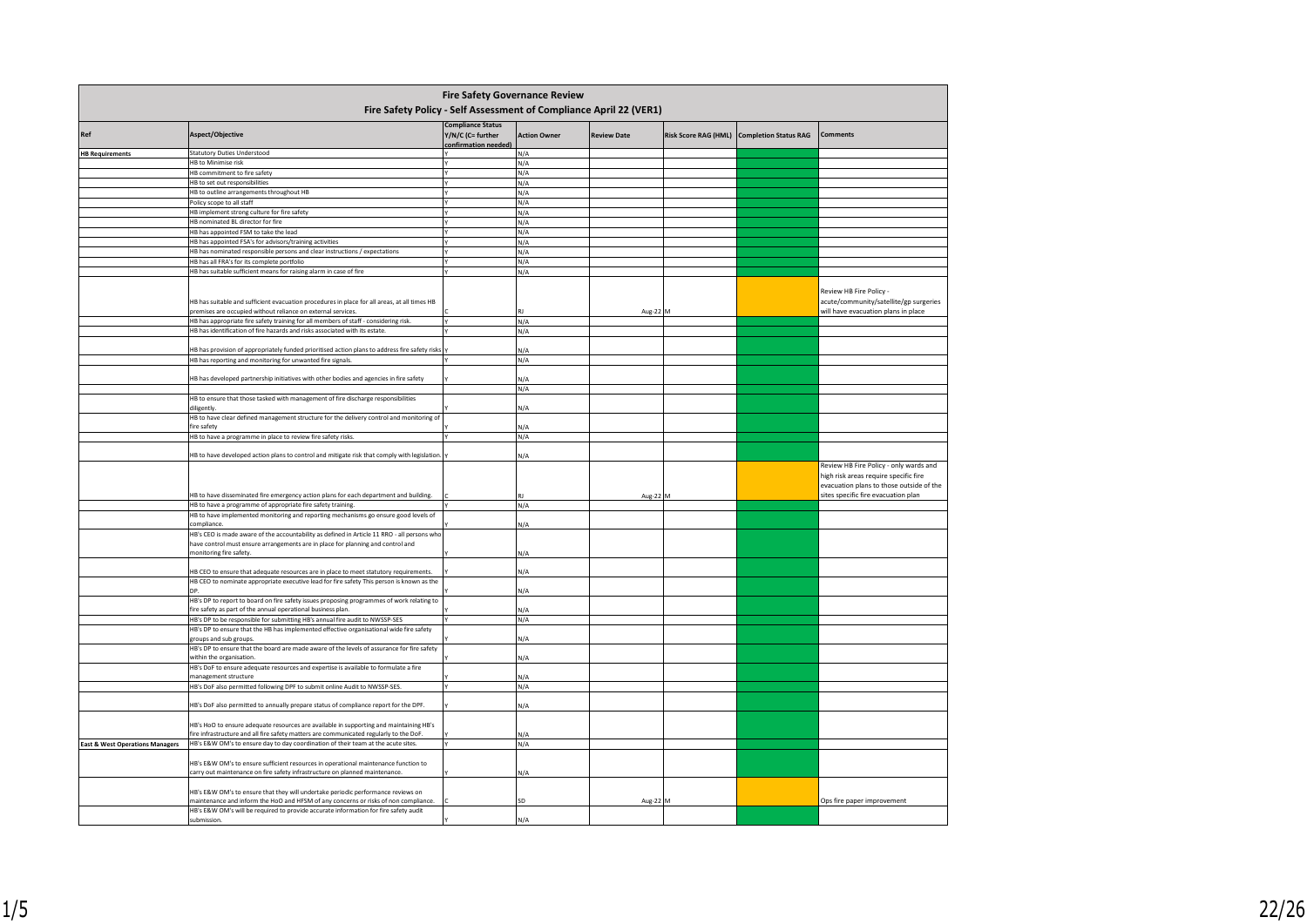|                                    | HB's E&W ASOM's responsible for day to day management of sites under their control.                                                                                                                          | N/A         |          |  |                                          |
|------------------------------------|--------------------------------------------------------------------------------------------------------------------------------------------------------------------------------------------------------------|-------------|----------|--|------------------------------------------|
|                                    | ASOM's also responsible for coordinating the activities of all relevant maintenance staff to                                                                                                                 |             |          |  |                                          |
| <b>Assistant Site Ops Managers</b> | ensure that appropriate maintenance arrangements are in place for fire safety                                                                                                                                | N/A         |          |  |                                          |
|                                    | They must therefore liaise very closely with support staff, such as Operational Support                                                                                                                      |             |          |  |                                          |
|                                    | Officers/Site Works Supervisors/Assistant Building Manager (GGH Only) and any<br>competent person or operational maintenance operative who is involved in any fire                                           |             |          |  |                                          |
|                                    | related maintenance activity                                                                                                                                                                                 | N/A         |          |  |                                          |
|                                    | Fire Detection and Alarm systems, including graphical user interfaces, are regularly<br>serviced, maintained and tested in accordance with the relevant British Standard and                                 |             |          |  |                                          |
|                                    | esults recorded accordingly.                                                                                                                                                                                 | N/A         |          |  |                                          |
|                                    | Information relating to the fire alarm infrastructure is accurate, including making sure<br>that any graphical interfaces/drawings are regularly updated.                                                    | SD          | Aug-22   |  | Review                                   |
|                                    | Ensure that cause and effect systems are appropriate and receive regular                                                                                                                                     |             |          |  |                                          |
|                                    | testing/modifications/improvements.<br>Ensure that the fire alarm zones are correct and clearly displayed.                                                                                                   | SD<br>N/A   | Aug-22   |  | Review                                   |
|                                    | Ensure regular testing of emergency lighting systems.                                                                                                                                                        | N/A         |          |  |                                          |
|                                    | Ensure regular testing of lightning protection systems.                                                                                                                                                      | N/A         |          |  |                                          |
|                                    | Ensure regular testing of fire dampers and duct work systems.                                                                                                                                                | N/A         |          |  |                                          |
|                                    | Ensure that permits are correctly completed                                                                                                                                                                  | N/A         |          |  |                                          |
|                                    | That any necessary contracts are in place with external providers (Fire Extinguisher                                                                                                                         |             |          |  |                                          |
|                                    | Maintenance/Suppression Systems etc.)                                                                                                                                                                        | N/A         |          |  |                                          |
|                                    | Liaise closely with the Fire Safety Manager and Fire Safety Advisers and report any known<br>defects or concerns of non-compliance and any subsequent Statutory Capital Investments<br>that may be required. | N/A         |          |  |                                          |
| 3.8 FSM responsibilities           | Have a detailed level of awareness of all fire safety features and their purpose.                                                                                                                            | N/A         |          |  |                                          |
|                                    | Reporting non-compliance with legislation, policies and procedures to the DPF                                                                                                                                | N/A         |          |  |                                          |
|                                    | Regularly arrange, coordinate and chair the HDUHB's Estates Departmental Fire                                                                                                                                |             |          |  |                                          |
|                                    | afety Team Meetings.                                                                                                                                                                                         | R1<br>N/A   | $Jul-22$ |  | Review                                   |
|                                    | Develop regular compliance status reports for respective line managers                                                                                                                                       |             |          |  |                                          |
|                                    | Control statutory capital funding to address non-compliance in relation to fire safety.                                                                                                                      | N/A         |          |  |                                          |
|                                    | Fully recognise the fire safety risks particular to the HDUHB.                                                                                                                                               | N/A         |          |  |                                          |
|                                    | Fully investigate incidents of fire and report findings as necessary.                                                                                                                                        | N/A         |          |  |                                          |
|                                    | Accurately record non-compliance aspects of fire safety on the Estates Corporate<br>Risk Register.                                                                                                           | N/A         |          |  |                                          |
|                                    | Review the effectiveness of the fire safety team and its subsequent workload, make<br>necessary work plan changes to accommodate certain activities.                                                         | N/A         |          |  |                                          |
|                                    | Support and address requirements for disabled staff and patients (related to fire<br>procedures).                                                                                                            | N/A         |          |  |                                          |
|                                    | Ensure the HDUHB continues to operate effective fire safety groups (FSG's),                                                                                                                                  |             |          |  |                                          |
|                                    | capturing acute, community and Mental Health aspects of fire safety<br>Ensure the HDUHB complies with all fire safety legislation and guidance where                                                         | N/A         |          |  |                                          |
|                                    | necessary                                                                                                                                                                                                    | N/A         |          |  |                                          |
|                                    | Ensure the HDUHB has an effective fire safety policy and subsequent fire safety<br>procedures                                                                                                                | N/A         |          |  |                                          |
|                                    | Ensure that Fire Risk Assessments are completed and that risk mitigation measures<br>are implemented.                                                                                                        | N/A         |          |  |                                          |
|                                    | Ensure that all new schemes and capital developments comply with fire<br>requirements.                                                                                                                       |             |          |  | FST to agree site procedures for this to |
|                                    | Ensure that there is continued monitoring of HDUHB's fire safety management                                                                                                                                  | RJ with FST | Sep-22   |  | be in place - part of design process     |
|                                    | system, including the development of long term strategic investment planning for fire<br>afety.                                                                                                              | <b>V/A</b>  |          |  |                                          |
|                                    | Develop the HDUHB's fire safety strategy and site fire procedures.                                                                                                                                           | N/A         |          |  |                                          |
|                                    | Develop an effective training programme for HDUHB staff, see Appendix 'A' (Training                                                                                                                          |             |          |  |                                          |
|                                    | eeds analysis)                                                                                                                                                                                               | N/A         |          |  |                                          |
|                                    | Liaise with property landlords, specifically where HDUHB staff utilise non HDUHB<br>premises to confirm suitable fire safety controls are in place.                                                          | N/A         |          |  |                                          |
|                                    | Reporting of fire incidents in accordance with current practice.                                                                                                                                             | N/A         |          |  |                                          |
|                                    | Monitoring and mitigating unwanted fire incidents.                                                                                                                                                           | N/A<br>N/A  |          |  |                                          |
|                                    | Liaising with enforcing authorities.<br>Liaising with other key stakeholder departments and managers.                                                                                                        | N/A         |          |  |                                          |
|                                    |                                                                                                                                                                                                              |             |          |  |                                          |
|                                    | Liaising with operational maintenance management to ensure that appropriate<br>monitoring, inspection and maintenance of fire safety systems is in place.                                                    | N/A         |          |  |                                          |
|                                    | Develop and maintain effective relationships with external bodies in relation to fire<br>safety related matters.                                                                                             | N/A         |          |  |                                          |
|                                    |                                                                                                                                                                                                              | N/A         |          |  |                                          |
|                                    | Providing expert advice on the application and interpretation of fire legislation and                                                                                                                        |             |          |  |                                          |
| <b>FSA's responsibilities</b>      | fire safety guidance, including Firecode.<br>Advising on the content of HDUHB's fire safety policy.                                                                                                          | N/A<br>N/A  |          |  |                                          |
|                                    | Assisting with the development of HDUHB's fire precautions systems and fire safety                                                                                                                           |             |          |  |                                          |
|                                    | ocedures.                                                                                                                                                                                                    | N/A         |          |  |                                          |
|                                    | Working closely with Maintenance Representatives and Fire Safety Manager.                                                                                                                                    | N/A         |          |  |                                          |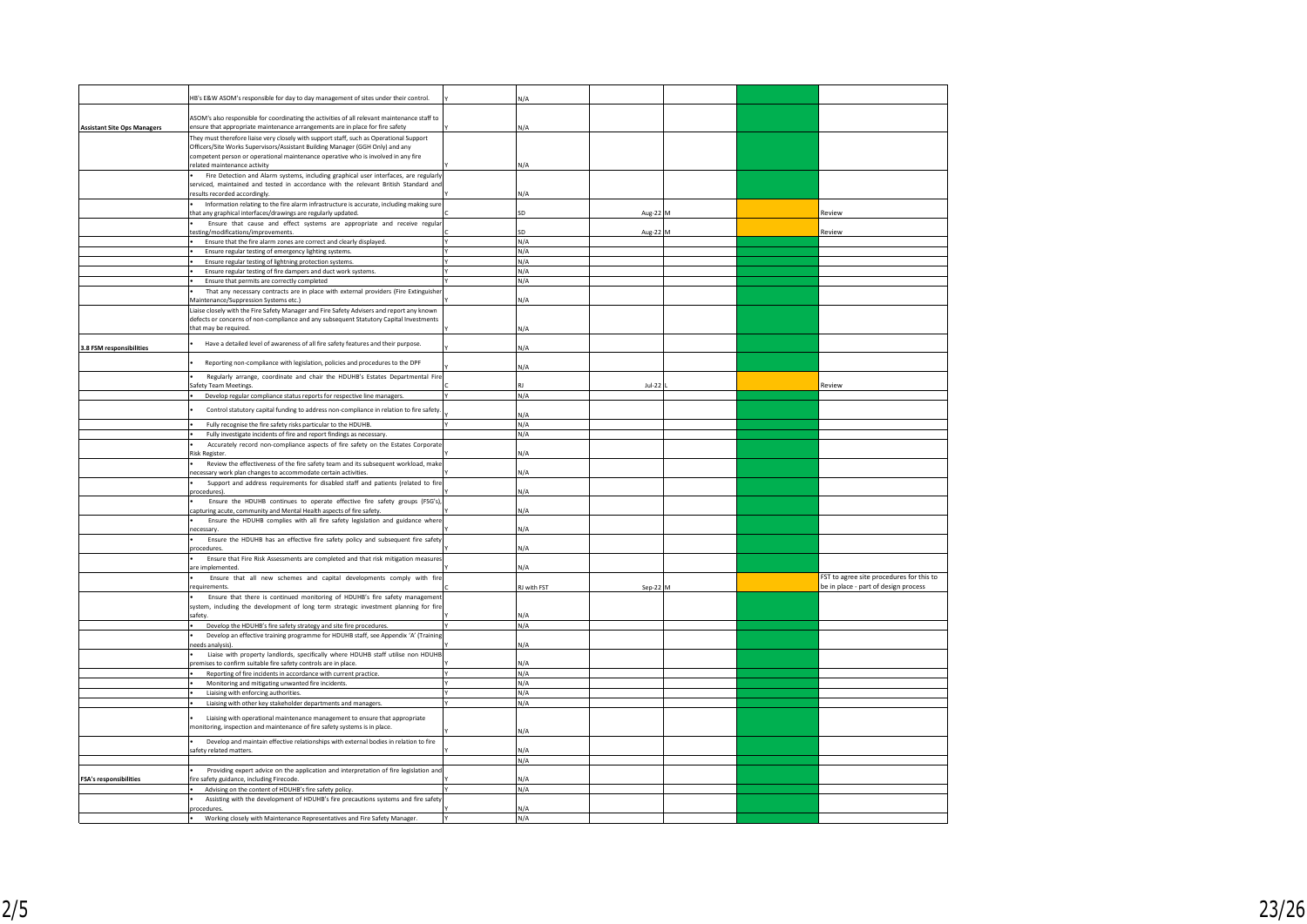|                                                                   | Attending Fire Safety Group meetings for the areas that fall under their responsibility.                                                                                                                                                                                                                                                                                    | $\sqrt{4}$                   |            |  |                                                                                          |
|-------------------------------------------------------------------|-----------------------------------------------------------------------------------------------------------------------------------------------------------------------------------------------------------------------------------------------------------------------------------------------------------------------------------------------------------------------------|------------------------------|------------|--|------------------------------------------------------------------------------------------|
|                                                                   | Maintaining site specific fire management plans and manuals.                                                                                                                                                                                                                                                                                                                | N/A                          |            |  | Review                                                                                   |
|                                                                   | Assisting with the development of a suitable fire training programme, including<br>delivery of training and recording staff attendance to support the Fire Safety Manager.                                                                                                                                                                                                  | V/A                          |            |  |                                                                                          |
|                                                                   | Liaising with the enforcing authorities on technical issues.                                                                                                                                                                                                                                                                                                                | N/A                          |            |  |                                                                                          |
|                                                                   | Liaising with managers and staff on fire safety issues.                                                                                                                                                                                                                                                                                                                     | N/A                          |            |  |                                                                                          |
|                                                                   | Liaising with the Authorising Engineer (Fire) at NHS Welsh Shared Service:<br>artnership - Specialist Estate Services (NWSSP - SES).                                                                                                                                                                                                                                        | N/A                          |            |  |                                                                                          |
|                                                                   | Conducting and reviewing suitable and sufficient fire risk assessments for all premise<br>within their area of responsibility and agreeing action planning with the respective<br>managers.                                                                                                                                                                                 | V/A                          |            |  |                                                                                          |
|                                                                   | Carrying out the annual fire audit for their respective areas of responsibility and<br>agreeing action planning with the respective managers.                                                                                                                                                                                                                               | N/A                          |            |  |                                                                                          |
|                                                                   | Ensuring that fire risk assessments are undertaken and reviewed within agreed<br>timescales and that they are updated to reflect investment, infrastructure changes or<br>change in circumstances.                                                                                                                                                                          | N/A                          |            |  |                                                                                          |
|                                                                   | Assisting in identifying annual estate capital programmes to meet and maintain fire<br>compliance requirements                                                                                                                                                                                                                                                              | V/A                          |            |  |                                                                                          |
| <b>Fire Safety Premises Management</b><br><b>Responsibilities</b> | each premises owned or occupied by HDUHB a premises manager will be nominated in<br>writing to champion all necessary fire safety issues within that premises                                                                                                                                                                                                               |                              | $1ul-22$ M |  | this needs to be further reviewed and all<br>RP's to sign                                |
| <b>Departmental Managers</b>                                      | Appropriate levels of management are always available to ensure decisions can be                                                                                                                                                                                                                                                                                            |                              |            |  |                                                                                          |
| <b>Responsibilities</b>                                           | made regardless of the time of day.<br>Effective fire safety management arrangements are encouraged throughout thei                                                                                                                                                                                                                                                         | N/A                          |            |  |                                                                                          |
|                                                                   | denartment                                                                                                                                                                                                                                                                                                                                                                  | N/A                          |            |  |                                                                                          |
|                                                                   | Staff have received the appropriate level of fire safety training commensurate to<br>their role and the risks that they face.                                                                                                                                                                                                                                               | N/A                          |            |  |                                                                                          |
|                                                                   | They nominate a fire safety warden and if necessary, deputy wardens to be the eyes<br>and ears for the department. See section 3.12 for further info.                                                                                                                                                                                                                       | OT RJ responsibility         | $Jun-22$   |  | Needs further review, RJ to raise profile<br>of this, responsibility with managers       |
|                                                                   | They have effective communication mechanisms in place to cascade fire safety<br>information throughout the department to all staff including line managers/supervisors.                                                                                                                                                                                                     | I/A                          |            |  |                                                                                          |
|                                                                   | Actions, which are within their direct control, that are identified on the Fire Risk<br>Assessment, are dealt with in a timescales stipulated. If this is not possible then the action<br>should be escalated to the Fire Safety team                                                                                                                                       |                              | $1ul-22$ M |  | improved when Boris system is<br>implemented review efficiency by July<br>22             |
|                                                                   | All relevant shortcomings are communicated to the Fire Safety Manager.                                                                                                                                                                                                                                                                                                      | N/A                          |            |  |                                                                                          |
|                                                                   | All staff working within their designated area of control are aware of the emergency<br>evacuation procedures for the department or area they are working in.                                                                                                                                                                                                               | OT RJ responsibility         | Sep-22 M   |  | difficult to assess this - need review                                                   |
|                                                                   | They regularly monitor the fire safety training performance within their departmer<br>to ensure that all staff attend training as per the TNA, including those employed from<br>agencies or bank staff that are required at short notice.                                                                                                                                   | OT RJ rest                   | Sep-22     |  | difficult to assess this - need review                                                   |
|                                                                   | They regularly communicate fire safety issues during meetings or team briefs to al<br>staff, providing suitable means by which staff can raise or communicate concerns to line<br>managers, which can be reported to the Fire Safety Team.                                                                                                                                  |                              |            |  | difficult to assess this - need review                                                   |
|                                                                   |                                                                                                                                                                                                                                                                                                                                                                             | <b>IOT RJ responsibility</b> | Sep-22 M   |  |                                                                                          |
|                                                                   | All patient areas have mechanisms in place to ensure adequate staff to be available at all<br>times to provide assistance with patient evacuation in a fire emergency                                                                                                                                                                                                       | OT RJ responsibility         | Sep-22     |  | difficult to assess this - need review                                                   |
| <b>Fire Safety Wardens</b>                                        | implementing fire safety wardens within departments across the organisation as detailed<br>in paragraph 7.29 HTM 05 - 01 Managing healthcare fire safety                                                                                                                                                                                                                    | N/A                          |            |  | We have implemented FSW's but a<br>further review on numbers across the HB<br>is needed. |
|                                                                   | Act as the eves and ears for the department in relation to fire safety matters.                                                                                                                                                                                                                                                                                             | V/A                          |            |  |                                                                                          |
|                                                                   | Monitor fire safety issues within the department as identified by their training.                                                                                                                                                                                                                                                                                           | N/A                          |            |  |                                                                                          |
|                                                                   | Regularly attend the warden refresher training when required.                                                                                                                                                                                                                                                                                                               | N/A                          |            |  |                                                                                          |
|                                                                   | Ensure that arrangements are in place for effective day-to-day monitoring to suppor<br>his Fire Safety Policy                                                                                                                                                                                                                                                               | N/A                          |            |  |                                                                                          |
|                                                                   | Maintain a log book of warden checks and make a note of issues or concerns that<br>have been identified for cascading/reporting. Standard templates are available.                                                                                                                                                                                                          | N/A                          |            |  |                                                                                          |
|                                                                   | If required, support the fire response team during a fire safety incident/emergency                                                                                                                                                                                                                                                                                         | N/A                          |            |  |                                                                                          |
|                                                                   | The HDUHB must ensure it implements the appropriate mechanisms so that it can respond                                                                                                                                                                                                                                                                                       |                              |            |  |                                                                                          |
| <b>Fire Response Team</b>                                         | promptly and efficiently to a fire alarm activation or fire incident within its premise                                                                                                                                                                                                                                                                                     | N/A                          |            |  |                                                                                          |
| Switchboard<br><b>Duties &amp; Responsibilities for all Staff</b> | The switchboard team have an integral part to play in the response to fire signals<br>It is essential that HDUHB promotes a strong safety culture throughout the organisation<br>that supports and promotes fire safety. All staff have a responsibility for their own safety<br>and the safety of others as detailed in the Health and safety at work etc. Act 1974. HDUHB | N/A<br>N/A                   |            |  |                                                                                          |
|                                                                   | expect all staff to:<br>To participate in fire training in accordance with their own training needs, this must<br>be discussed with the line manager to ascertain which specific level of training is required.                                                                                                                                                             | N/A                          |            |  |                                                                                          |
|                                                                   | To know what to do in the event of a fire or on hearing the fire alarm.                                                                                                                                                                                                                                                                                                     | N/A                          |            |  |                                                                                          |
|                                                                   | To know the location of fire alarm points and firefighting equipment.                                                                                                                                                                                                                                                                                                       | N/A                          |            |  |                                                                                          |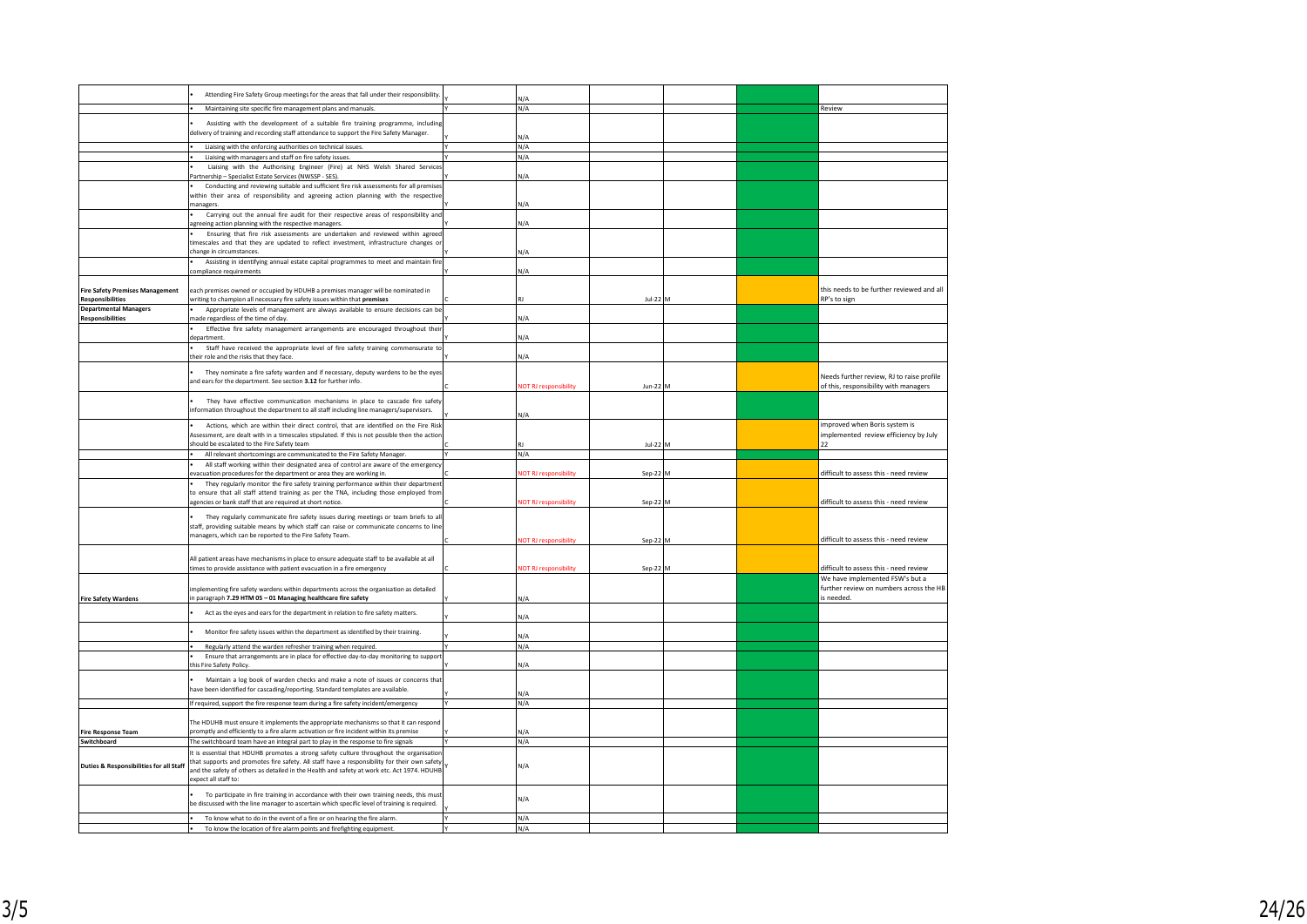|                                               | To know how to use the fire extinguishers and their uses on different fires.                                                                |      | N/A       |          |  |                                           |
|-----------------------------------------------|---------------------------------------------------------------------------------------------------------------------------------------------|------|-----------|----------|--|-------------------------------------------|
|                                               | To make certain that they are familiar with all means of safe escape in the event of                                                        |      |           |          |  |                                           |
|                                               |                                                                                                                                             |      | N/A       |          |  |                                           |
|                                               | To minimise potential of fire by ensuring good housekeeping.                                                                                |      | All staff | Jul-22 M |  | HB Fire Group to decide outcome           |
|                                               | To ensure that any equipment used in in safe working condition and is used                                                                  |      |           |          |  |                                           |
|                                               |                                                                                                                                             |      |           |          |  |                                           |
|                                               | appropriately and safely and in accordance with manufacturer's guidelines to avoid any<br><b>Innecessary risks</b>                          |      | N/A       |          |  |                                           |
|                                               |                                                                                                                                             |      |           |          |  |                                           |
|                                               | To ensure that no unauthorised electrical items are used, operated or brought into                                                          |      |           |          |  |                                           |
|                                               | any HDUHB premises unless specifically agreed with the Fire Safety Team (FST). All                                                          |      |           |          |  |                                           |
|                                               | electrical equipment must be kept in good working condition and appropriately PAT tested                                                    |      |           |          |  |                                           |
|                                               | (Portable Appliance Testing) OR, if classified as a medical device, must be electrical safety                                               |      |           |          |  |                                           |
|                                               | tested in accordance with MHRA DB2006(05) Chapter 4.4 and IEC - 60601-01 prior to                                                           |      |           |          |  | forms part of electrical safety global e- |
|                                               | being taken back into service.                                                                                                              |      | ll staff  |          |  | mail                                      |
|                                               | To report any concerns or issues to line managers.                                                                                          |      | N/A       |          |  |                                           |
|                                               | expertise and advice will be sought from NWSSP-SES - NHS Wales Shared Services                                                              |      |           |          |  |                                           |
| The Authorising Engineer (Fire)               | Partnership - Specialist Estates Services.                                                                                                  |      | ١/A       |          |  |                                           |
|                                               |                                                                                                                                             |      |           |          |  |                                           |
| he Competent Person (Fire)                    | HDUHB will only use Approved Competent Persons to undertake installation and/or                                                             |      |           |          |  |                                           |
|                                               | maintenance of all fire-related services                                                                                                    |      | ۷/A       |          |  |                                           |
|                                               | The HDUHB will ensure that an organisational wide overarching Fire Safety Group (FSG) is                                                    |      |           |          |  |                                           |
| <b>Fire Safety Groups</b>                     | established                                                                                                                                 |      | N/A       |          |  |                                           |
|                                               | Due to the scale of the organisation the HDUHB will also implement a variety of fire safety                                                 |      |           |          |  |                                           |
| <b>Fire Safety Sub Groups</b>                 | sub groups (FSSG) also known as feeder groups                                                                                               |      | N/A       |          |  |                                           |
|                                               |                                                                                                                                             |      |           |          |  |                                           |
| <b>Evacuation Procedures</b>                  | The FSA's will be responsible for devising suitable fire evacuation plans/strategies for all                                                |      |           |          |  |                                           |
|                                               | areas within HDUHB, as they will differ depending upon the requirements of each area                                                        |      |           | Oct-22 M |  | Review                                    |
|                                               |                                                                                                                                             |      |           |          |  |                                           |
|                                               | These plans will be displayed where required and will also be specifically documented with                                                  |      |           |          |  |                                           |
|                                               | the individual fire safety management plans and tested periodically                                                                         |      |           | Oct-22 P |  | Review                                    |
|                                               |                                                                                                                                             |      |           |          |  |                                           |
|                                               | The HDUHB will devise a rolling programme for periodically undertaking formal evacuation                                                    |      |           |          |  |                                           |
|                                               | testing to ensure that at least one high dependency area and one in-patient area (or<br>similar) is tested annually for an agreed premises. |      |           |          |  | Review and agree programme for future     |
|                                               |                                                                                                                                             |      |           | May-22 M |  | excercises                                |
|                                               | The programme must be facilitated, and arranged through the respective FSSG. All staff                                                      |      |           |          |  |                                           |
|                                               | must be made fully aware of their individual evacuation procedures and what to do in the                                                    |      |           |          |  |                                           |
|                                               | event of an emergency                                                                                                                       |      | N/A       |          |  |                                           |
|                                               | Evidence and subsequent outcomes of evacuation exercises must be discussed and                                                              |      |           |          |  |                                           |
|                                               | retained by both FSA and departmental managers.                                                                                             |      | N/A       |          |  |                                           |
|                                               | suitable provisions of equipment must be made available along with the appropriate                                                          |      |           |          |  |                                           |
|                                               | umber of staff trained at all times to operate them.                                                                                        |      | ١/A       |          |  |                                           |
|                                               | It is essential that where there are specific requirements for patient evacuation, such as                                                  |      |           |          |  |                                           |
|                                               | plus sized (Bariatric) patients, this must be clearly identified on the patients handling                                                   |      |           |          |  |                                           |
|                                               | assessment form, completed by a qualified clinician in line with manual handling                                                            |      |           |          |  |                                           |
|                                               | procedures/policy                                                                                                                           |      | N/A       |          |  |                                           |
|                                               |                                                                                                                                             |      |           |          |  |                                           |
|                                               | The FSA and Manual Handling Advisors must be made fully aware (by the bed manager or                                                        |      |           |          |  |                                           |
|                                               | ward manager) of the outcome of this assessment to ensure that the risks associated with                                                    |      |           |          |  |                                           |
|                                               | the transfer of plus sized patients have been fully considered, articulated and mitigated by                                                |      |           |          |  |                                           |
|                                               | HDUHB. This may on occasions require a specific fire evacuation procedure to be                                                             |      |           |          |  | Task and finish group on this issue being |
|                                               | developed by the FSA's.                                                                                                                     |      | RJ and MH | Jul-22 M |  | established                               |
|                                               |                                                                                                                                             |      |           |          |  | BCP's and RA's have been developed and    |
|                                               | departments must be able to demonstrate that suitable emergency plans are in place to                                                       |      |           |          |  | action cards are in place - wider review  |
| <b>Major Incidents</b>                        | deal with situations                                                                                                                        | (y?) | U and PE  | Oct-22 M |  | needed.                                   |
|                                               |                                                                                                                                             |      |           |          |  |                                           |
|                                               |                                                                                                                                             |      |           |          |  |                                           |
| <b>Fire Risk Assessments</b>                  | Only designated members of the FST will be permitted to undertake FRA's for HDUHB                                                           |      | N/A       |          |  |                                           |
|                                               | All fire risk assessments are reviewed at either a predetermined date specified within the                                                  |      |           |          |  |                                           |
|                                               | fire risk assessment or when circumstances within the area change                                                                           |      | ٧/A       |          |  |                                           |
|                                               | The significant findings of the Fire risk assessments must be recorded and communicated                                                     |      |           |          |  | improved when Boris system is             |
|                                               | to subsequent managers for action planning.                                                                                                 |      | <b>VA</b> |          |  | implemented                               |
|                                               | Departmental managers, must be made fully aware of any changes within their area of                                                         |      |           |          |  | Review - suggest global instruction for   |
| <b>Organisational Risk Profiling and Risk</b> | control. If staff require any advice or wish to discuss changes, they must contact the fire                                                 |      |           |          |  | this to make staff aware. Forms part of   |
| Management                                    | safety team directly                                                                                                                        |      | <b>VA</b> |          |  | management training too.                  |
|                                               | A risk assessment will determine if visual alarms are to be provided in public areas to                                                     |      |           |          |  |                                           |
|                                               | assist in warning those occupants with hearing difficulties. Vibrating pagers triggered                                                     |      |           |          |  |                                           |
|                                               | by the fire alarm system can also be issued to staff with hearing difficulties. This should                                                 |      |           |          |  |                                           |
|                                               | be discussed with the fire safety advisors.                                                                                                 |      | N/A       |          |  |                                           |
| <b>Equality Act 2010</b>                      |                                                                                                                                             |      |           |          |  |                                           |
|                                               | Evacuation - In all patient areas evacuation will be staff-assisted for both patients and                                                   |      |           |          |  |                                           |
|                                               | disabled visitors alike utilising the appropriate evacuation aids as necessary.                                                             |      |           |          |  |                                           |
|                                               |                                                                                                                                             |      | N/A       |          |  |                                           |
|                                               | HDUHB also has procedures for developing bespoke Personal Emergency Evacuation                                                              |      |           |          |  |                                           |
|                                               | Plans (PEEPS) for all disabled employees.                                                                                                   |      | N/A       |          |  |                                           |
|                                               | Where Building Regulations apply to these schemes, the fire strategy will form part of the                                                  |      |           |          |  |                                           |
| <b>Building Regulations</b>                   | supporting information for the Building Regulation submission.                                                                              |      | ٧/A       |          |  |                                           |
|                                               | Extra vigilance and control must be adopted by the HDUHB to reduce the potential for                                                        |      |           |          |  |                                           |
|                                               | Arson to occur. It is essential that departmental managers actively take control of their                                                   |      |           |          |  |                                           |
| Arson                                         | areas and report any specific concerns to the Fire Safety Team                                                                              |      | N/A       |          |  | Forms part of training at L2 and L5       |
|                                               |                                                                                                                                             |      |           |          |  | This is not in place - desk top exercise  |
|                                               | It is imperative that a suitable and sufficient risk assessment be carried out by staff to                                                  |      |           |          |  |                                           |
|                                               | control the risks, where required. If there is any doubt or concerns, staff must contact the                                                |      |           |          |  | needed to determine areas where DSEAR     |
|                                               | Fire Safety Team and/or Health and Safety Managers for further advice and guidance.                                                         |      |           |          |  | assessments will be needed. Compliance    |
| (DSEAR)                                       |                                                                                                                                             |      | PF        | Oct-22 M |  | team action.                              |